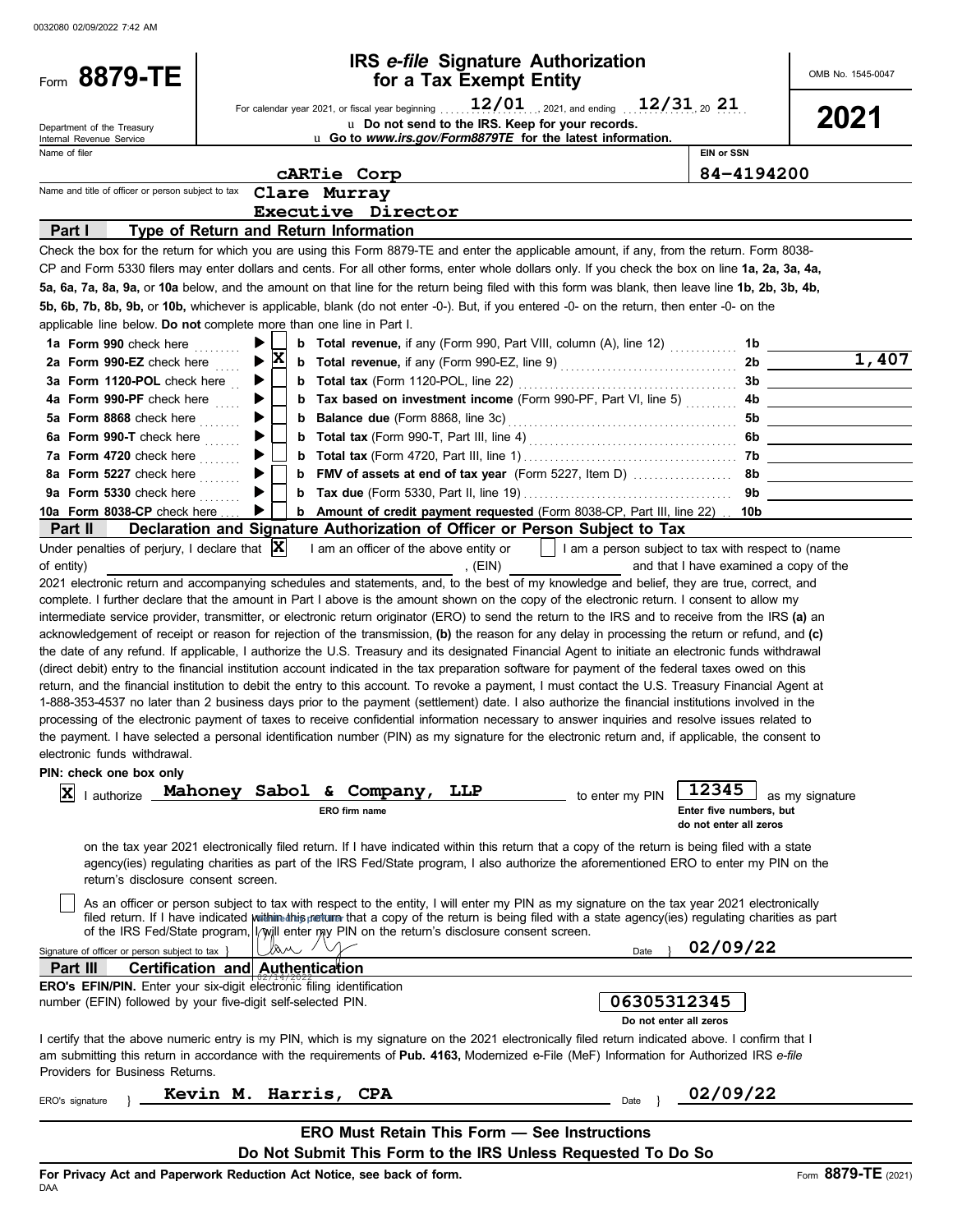### **CHANGE IN ACCOUNTING PERIOD**

|                   |                               |                            | <b>Short Form</b>                                                                                                           |                    | OMB No. 1545-0047                                                |
|-------------------|-------------------------------|----------------------------|-----------------------------------------------------------------------------------------------------------------------------|--------------------|------------------------------------------------------------------|
|                   |                               | Form 990-EZ                | <b>Return of Organization Exempt From Income Tax</b>                                                                        |                    | 2021                                                             |
|                   |                               |                            | Under section 501(c), 527, or 4947(a)(1) of the Internal Revenue Code (except private foundations)                          |                    |                                                                  |
|                   |                               |                            | u Do not enter social security numbers on this form, as it may be made public.                                              |                    | <b>Open to Public</b>                                            |
|                   |                               | Department of the Treasury |                                                                                                                             |                    | Inspection                                                       |
|                   |                               | Internal Revenue Service   | u Go to www.irs.gov/Form990EZ for instructions and the latest information.                                                  |                    |                                                                  |
|                   |                               |                            | For the 2021 calendar year, or tax year beginning $12/01/21$ , and ending $12/31/21$                                        |                    |                                                                  |
| в                 |                               | Check if applicable:       | C Name of organization                                                                                                      |                    | D Employer identification number                                 |
|                   | Address change                |                            |                                                                                                                             |                    |                                                                  |
|                   | Name change<br>Initial return |                            | <b>CARTie Corp</b><br>Number and street (or P.O. box if mail is not delivered to street address)<br>Room/suite              |                    | 84-4194200                                                       |
|                   |                               | Final return/terminated    | 326 Navajo Loop                                                                                                             | E Telephone number | 203-644-3956                                                     |
|                   | Amended return                |                            | City or town, state or province, country, and ZIP or foreign postal code                                                    | F Group Exemption  |                                                                  |
|                   |                               | Application pending        | Shelton<br>CT 06484                                                                                                         | Number u           |                                                                  |
| G                 |                               | Accounting Method:         | Cash $ \mathbf{X} $ Accrual Other (specify) u                                                                               |                    | $\overline{H}$ Check u $\overline{X}$ if the organization is not |
|                   |                               |                            | Website: $u$ https://www.cartie.org/                                                                                        |                    | required to attach Schedule B                                    |
|                   |                               |                            | Tax-exempt status (check only one) $-\sqrt{\mathbf{X}}$ 501(c)(3)<br>$501(c)$ ( ) (insert no.)<br>527<br>4947(a)(1) or      | (Form 990).        |                                                                  |
| Κ                 |                               | Form of organization:      | X Corporation<br>Trust<br>Association<br>Other                                                                              |                    |                                                                  |
|                   |                               |                            | Add lines 5b, 6c, and 7b to line 9 to determine gross receipts. If gross receipts are \$200,000 or more, or if total assets |                    |                                                                  |
|                   |                               |                            |                                                                                                                             |                    | 1,407                                                            |
|                   | Part I                        |                            | Revenue, Expenses, and Changes in Net Assets or Fund Balances (see the instructions for Part I)                             |                    |                                                                  |
|                   |                               |                            |                                                                                                                             |                    | $ \mathbf{x} $                                                   |
|                   | 1                             |                            | Contributions, gifts, grants, and similar amounts received                                                                  | $\mathbf{1}$       | 1,386                                                            |
|                   | 2                             |                            |                                                                                                                             | $\overline{2}$     | 20                                                               |
|                   | 3                             |                            | Membership dues and assessments                                                                                             | 3                  |                                                                  |
|                   | 4                             |                            |                                                                                                                             | 4                  | $\mathbf 1$                                                      |
|                   | 5a                            |                            | Gross amount from sale of assets other than inventory [[[[[[[[[[[[[[[[[[[[[[[[[[]]]]]]]]]]<br>5а                            |                    |                                                                  |
|                   | b                             |                            | 5 <sub>b</sub>                                                                                                              |                    |                                                                  |
|                   | c                             |                            | Gain or (loss) from sale of assets other than inventory (subtract line 5b from line 5a)<br>Gaming and fundraising events:   | 5с                 |                                                                  |
|                   | 6<br>a                        |                            | Gross income from gaming (attach Schedule G if greater than                                                                 |                    |                                                                  |
|                   |                               |                            | 6a                                                                                                                          |                    |                                                                  |
| Revenue           | b                             |                            | Gross income from fundraising events (not including \$<br>of contributions                                                  |                    |                                                                  |
|                   |                               |                            | from fundraising events reported on line 1) (attach Schedule G if the                                                       |                    |                                                                  |
|                   |                               |                            | sum of such gross income and contributions exceeds \$15,000)<br>6b                                                          |                    |                                                                  |
|                   | c                             |                            | Less: direct expenses from gaming and fundraising events<br>6c                                                              |                    |                                                                  |
|                   | d                             |                            | Net income or (loss) from gaming and fundraising events (add lines 6a and 6b and subtract                                   |                    |                                                                  |
|                   |                               | line 6c)                   |                                                                                                                             | 6d                 |                                                                  |
|                   | 7a                            |                            | 7а                                                                                                                          |                    |                                                                  |
|                   | b                             | Less: cost of goods sold   | 7 <sub>b</sub>                                                                                                              |                    |                                                                  |
|                   | c                             |                            |                                                                                                                             | 7c                 |                                                                  |
|                   | 8                             |                            |                                                                                                                             | 8                  |                                                                  |
|                   | 9                             |                            |                                                                                                                             | 9                  | 1,407                                                            |
|                   | 10                            |                            | Benefits paid to or for members                                                                                             | 10<br>11           |                                                                  |
|                   | 11<br>12                      |                            |                                                                                                                             | 12                 |                                                                  |
|                   | 13                            |                            |                                                                                                                             | 13                 | 36                                                               |
| Expenses          | 14                            |                            |                                                                                                                             | 14                 |                                                                  |
|                   | 15                            |                            |                                                                                                                             | 15                 |                                                                  |
|                   | 16                            |                            |                                                                                                                             | 16                 | 2,296                                                            |
|                   | 17                            |                            |                                                                                                                             | 17                 | 2,332                                                            |
|                   | 18                            |                            |                                                                                                                             | 18                 | $-925$                                                           |
| <b>Net Assets</b> | 19                            |                            | Net assets or fund balances at beginning of year (from line 27, column (A)) (must agree with                                |                    |                                                                  |
|                   |                               |                            | end-of-year figure reported on prior year's return)                                                                         | 19                 | 188,488                                                          |
|                   | 20                            |                            |                                                                                                                             | 20                 |                                                                  |
|                   | 21                            |                            |                                                                                                                             | 21                 | 187,563                                                          |

**For Paperwork Reduction Act Notice, see the separate instructions.**

Form **990-EZ** (2021)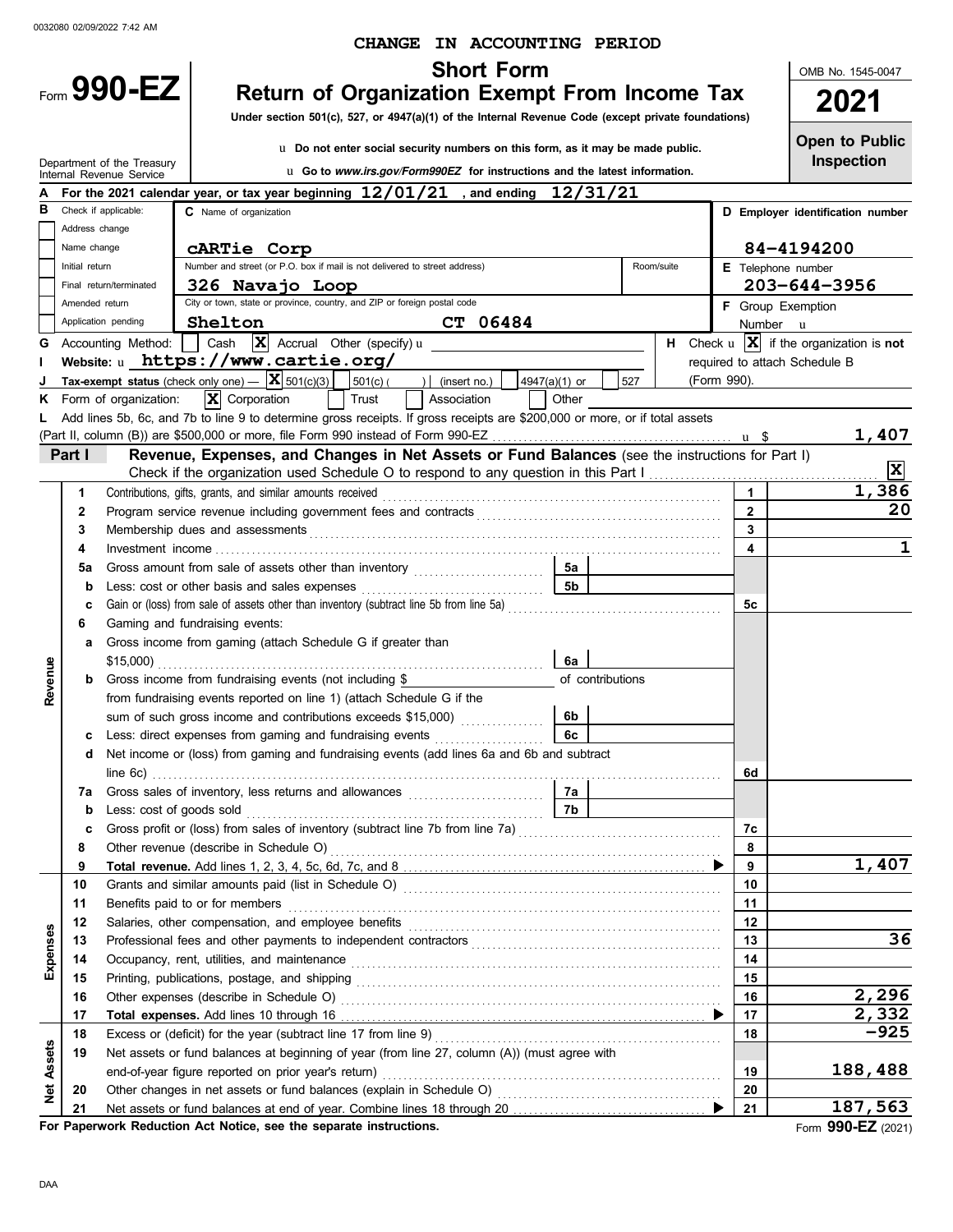| 0032080 02/09/2022 7:42 AM<br>Form 990-EZ (2021)<br><b>CARTie Corp</b>                                                                                                                |                                                      |                                       | 84-4194200                                      |            | Page 2                                        |
|---------------------------------------------------------------------------------------------------------------------------------------------------------------------------------------|------------------------------------------------------|---------------------------------------|-------------------------------------------------|------------|-----------------------------------------------|
| Part II<br><b>Balance Sheets</b> (see the instructions for Part II)                                                                                                                   |                                                      |                                       |                                                 |            |                                               |
|                                                                                                                                                                                       |                                                      |                                       |                                                 |            | $ \mathbf{x} $                                |
|                                                                                                                                                                                       |                                                      |                                       | (A) Beginning of year                           |            | (B) End of year                               |
|                                                                                                                                                                                       |                                                      |                                       | 156,882                                         | 22         | 156,896                                       |
|                                                                                                                                                                                       |                                                      |                                       | 0                                               | 23         |                                               |
|                                                                                                                                                                                       |                                                      |                                       | 31,606                                          | 24         | 30,667                                        |
| 25 Total assets                                                                                                                                                                       |                                                      |                                       | 188,488                                         | 25         | 187,563                                       |
|                                                                                                                                                                                       |                                                      |                                       | 0                                               | 26         | 0                                             |
| 27 Net assets or fund balances (line 27 of column (B) must agree with line 21)                                                                                                        |                                                      |                                       | 188,488                                         | 27         | 187,563                                       |
| Statement of Program Service Accomplishments (see the instructions for Part III)<br>Part III<br>Check if the organization used Schedule O to respond to any question in this Part III |                                                      |                                       | $\overline{\mathbf{x}}$                         |            | <b>Expenses</b>                               |
| What is the organization's primary exempt purpose?                                                                                                                                    |                                                      |                                       |                                                 |            | (Required for section                         |
| See Schedule O                                                                                                                                                                        |                                                      |                                       |                                                 |            | $501(c)(3)$ and $501(c)(4)$                   |
| Describe the organization's program service accomplishments for each of its three largest program services,                                                                           |                                                      |                                       |                                                 |            | organizations; optional for                   |
| as measured by expenses. In a clear and concise manner, describe the services provided, the number of                                                                                 |                                                      |                                       |                                                 | others.)   |                                               |
| persons benefited, and other relevant information for each program title.                                                                                                             |                                                      |                                       |                                                 |            |                                               |
| 28<br>See Schedule O                                                                                                                                                                  |                                                      |                                       |                                                 |            |                                               |
|                                                                                                                                                                                       |                                                      |                                       |                                                 |            |                                               |
|                                                                                                                                                                                       |                                                      |                                       |                                                 |            |                                               |
| (Grants \$                                                                                                                                                                            |                                                      |                                       |                                                 | <b>28a</b> | 1,304                                         |
| 29                                                                                                                                                                                    |                                                      |                                       |                                                 |            |                                               |
|                                                                                                                                                                                       |                                                      |                                       |                                                 |            |                                               |
|                                                                                                                                                                                       |                                                      |                                       |                                                 |            |                                               |
| (Grants \$                                                                                                                                                                            |                                                      |                                       |                                                 | 29a        |                                               |
| 30                                                                                                                                                                                    |                                                      |                                       |                                                 |            |                                               |
|                                                                                                                                                                                       |                                                      |                                       |                                                 |            |                                               |
|                                                                                                                                                                                       |                                                      |                                       |                                                 |            |                                               |
|                                                                                                                                                                                       |                                                      |                                       |                                                 |            |                                               |
| (Grants \$                                                                                                                                                                            |                                                      |                                       |                                                 | 30a        |                                               |
|                                                                                                                                                                                       |                                                      |                                       |                                                 |            |                                               |
| (Grants \$                                                                                                                                                                            |                                                      |                                       |                                                 | 31a        |                                               |
| List of Officers, Directors, Trustees, and Key Employees (list each one even if not compensated - see the instructions for Part IV)                                                   |                                                      |                                       | u                                               | 32         | 1,304                                         |
| Part IV<br>Check if the organization used Schedule O to respond to any question in this Part IV                                                                                       |                                                      |                                       |                                                 |            |                                               |
|                                                                                                                                                                                       |                                                      | (c) Reportable                        | (d) Health benefits,                            |            |                                               |
| (a) Name and title                                                                                                                                                                    | (b) Average<br>hours per week<br>devoted to position | cómpensation<br>(Forms W-2/1099-MISC/ | contributions to employee<br>benefit plans, and |            | (e) Estimated amount of<br>other compensation |
|                                                                                                                                                                                       |                                                      | 1099-NEC)<br>(if not paid, enter -0-) | deferred compensation                           |            |                                               |
|                                                                                                                                                                                       |                                                      |                                       |                                                 |            |                                               |
| Michael Gallagher                                                                                                                                                                     |                                                      |                                       |                                                 |            |                                               |
| Fin. Commitee Chair                                                                                                                                                                   | 1.00                                                 | 0                                     |                                                 | O          | O                                             |
| Adrianne Carter-Brown                                                                                                                                                                 |                                                      |                                       |                                                 |            |                                               |
| Program Chair                                                                                                                                                                         | 1.00                                                 | 0                                     |                                                 | O          | O                                             |
| Cal Inguanti                                                                                                                                                                          |                                                      |                                       |                                                 |            |                                               |
| Fundraising Chair                                                                                                                                                                     | 1.00                                                 | 0                                     |                                                 | O          | 0                                             |
| Emily Clark                                                                                                                                                                           |                                                      |                                       |                                                 |            |                                               |
| Communications Chair                                                                                                                                                                  | 1.00                                                 | 0                                     |                                                 | 0          | 0                                             |
| Naiara Parker                                                                                                                                                                         |                                                      |                                       |                                                 |            |                                               |
| Treasurer                                                                                                                                                                             | 1.00                                                 | 0                                     |                                                 | 0          | 0                                             |
| Holly Hawthorn                                                                                                                                                                        |                                                      |                                       |                                                 |            |                                               |
| Vice Chairperson                                                                                                                                                                      | 1.00                                                 | 0                                     |                                                 | 0          | 0                                             |
| Elizabeth Murray                                                                                                                                                                      |                                                      |                                       |                                                 |            |                                               |
| Chairperson                                                                                                                                                                           | 1.00                                                 | 0                                     |                                                 | 0          | 0                                             |
| Clare Murray                                                                                                                                                                          |                                                      |                                       |                                                 |            |                                               |
| Executive Director                                                                                                                                                                    | 40.00                                                | 0                                     |                                                 | 0          | 0                                             |
|                                                                                                                                                                                       |                                                      |                                       |                                                 |            |                                               |
|                                                                                                                                                                                       |                                                      |                                       |                                                 |            |                                               |
|                                                                                                                                                                                       |                                                      |                                       |                                                 |            |                                               |
|                                                                                                                                                                                       |                                                      |                                       |                                                 |            |                                               |
|                                                                                                                                                                                       |                                                      |                                       |                                                 |            |                                               |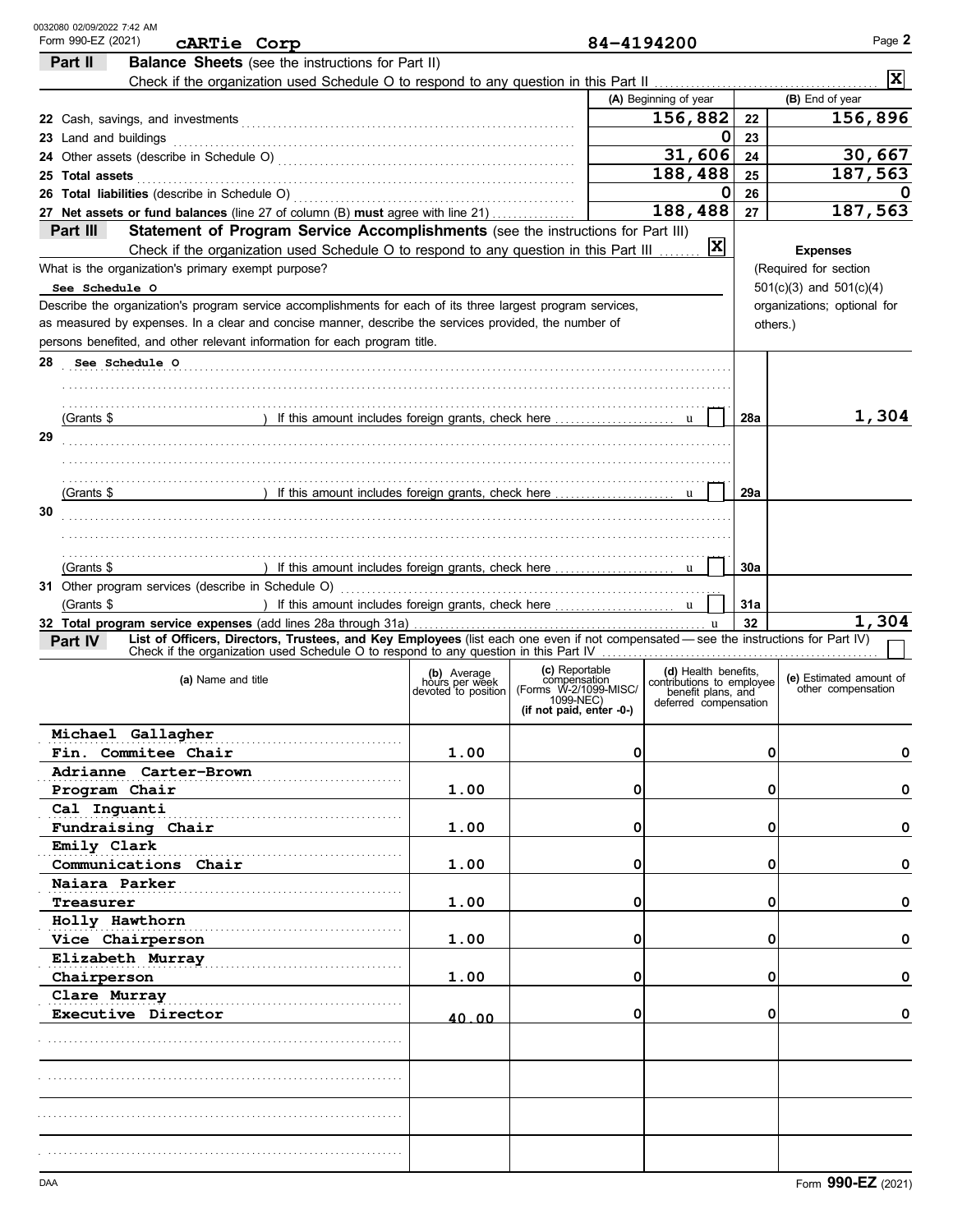|        | Form 990-EZ (2021)<br>84-4194200<br><b>CARTie Corp</b>                                                                                                                                                                      |                 |            | Page 3       |
|--------|-----------------------------------------------------------------------------------------------------------------------------------------------------------------------------------------------------------------------------|-----------------|------------|--------------|
|        | Other Information (Note the Schedule A and personal benefit contract statement requirements in the<br>Part V                                                                                                                |                 |            |              |
|        | instructions for Part V.) Check if the organization used Schedule O to respond to any question in this Part V                                                                                                               |                 |            |              |
|        |                                                                                                                                                                                                                             |                 | <b>Yes</b> | <b>No</b>    |
| 33     | Did the organization engage in any significant activity not previously reported to the IRS? If "Yes," provide a                                                                                                             | 33              |            | X            |
| 34     | detailed description of each activity in Schedule O Mathematic and Constant Constant Constant Constant Constant<br>Were any significant changes made to the organizing or governing documents? If "Yes," attach a conformed |                 |            |              |
|        | copy of the amended documents if they reflect a change to the organization's name. Otherwise, explain the                                                                                                                   |                 |            |              |
|        | change on Schedule O. See instructions                                                                                                                                                                                      | 34              |            | X            |
| 35а    | Did the organization have unrelated business gross income of \$1,000 or more during the year from business                                                                                                                  |                 |            |              |
|        | activities (such as those reported on lines 2, 6a, and 7a, among others)?                                                                                                                                                   | <b>35a</b>      |            | X            |
|        | If "Yes" to line 35a, has the organization filed a Form 990-T for the year? If "No," provide an explanation in Schedule O                                                                                                   | 35b             |            |              |
| c      | Was the organization a section $501(c)(4)$ , $501(c)(5)$ , or $501(c)(6)$ organization subject to section 6033(e) notice,                                                                                                   |                 |            |              |
|        | reporting, and proxy tax requirements during the year? If "Yes," complete Schedule C, Part III [[[[[[[[[[[[[[                                                                                                               | 35c             |            | X            |
| 36     | Did the organization undergo a liquidation, dissolution, termination, or significant disposition of net assets                                                                                                              |                 |            |              |
|        | during the year? If "Yes," complete applicable parts of Schedule N                                                                                                                                                          | 36              |            | X            |
| 37а    | Enter amount of political expenditures, direct or indirect, as described in the instructions $\frac{u}{1.000}$ = $\frac{37a}{2.000}$                                                                                        |                 |            |              |
| b      |                                                                                                                                                                                                                             | 37b             |            | X            |
| 38a    | Did the organization borrow from, or make any loans to, any officer, director, trustee, or key employee; or were                                                                                                            |                 |            |              |
|        | any such loans made in a prior year and still outstanding at the end of the tax year covered by this return?                                                                                                                | 38a             |            | X            |
| b      | If "Yes," complete Schedule L, Part II, and enter the total amount involved <i>[[[[[[[[[[[[[[[[[[[[[[[[[[[[[[[[[[[]]]]</i><br>38 <sub>b</sub>                                                                               |                 |            |              |
| 39     | Section 501(c)(7) organizations. Enter:                                                                                                                                                                                     |                 |            |              |
| а      | 39а                                                                                                                                                                                                                         |                 |            |              |
|        | 39 <sub>b</sub>                                                                                                                                                                                                             |                 |            |              |
| 40a    | Section 501(c)(3) organizations. Enter amount of tax imposed on the organization during the year under:                                                                                                                     |                 |            |              |
|        | section 4911 u _______________________; section 4912 u ___________________; section 4955 u                                                                                                                                  |                 |            |              |
| b      | Section $501(c)(3)$ , $501(c)(4)$ , and $501(c)(29)$ organizations. Did the organization engage in any section 4958                                                                                                         |                 |            |              |
|        | excess benefit transaction during the year, or did it engage in an excess benefit transaction in a prior year                                                                                                               |                 |            |              |
|        | that has not been reported on any of its prior Forms 990 or 990-EZ? If "Yes," complete Schedule L, Part I                                                                                                                   | 40 <sub>b</sub> |            | X            |
| c      | Section $501(c)(3)$ , $501(c)(4)$ , and $501(c)(29)$ organizations. Enter amount of tax imposed                                                                                                                             |                 |            |              |
|        | on organization managers or disqualified persons during the year under sections 4912,                                                                                                                                       |                 |            |              |
|        | 4955, and 4958                                                                                                                                                                                                              |                 |            |              |
|        | Section 501(c)(3), 501(c)(4), and 501(c)(29) organizations. Enter amount of tax on line                                                                                                                                     |                 |            |              |
|        | 40c reimbursed by the organization                                                                                                                                                                                          |                 |            |              |
| е      | All organizations. At any time during the tax year, was the organization a party to a prohibited tax shelter                                                                                                                |                 |            |              |
|        | transaction? If "Yes," complete Form 8886-T                                                                                                                                                                                 | 40e             |            | X            |
| 41     | List the states with which a copy of this return is filed $u$ None                                                                                                                                                          |                 |            |              |
|        | 42a The organization's books are in care of u Clare Murray<br>Telephone no. u                                                                                                                                               | 203-644-3956    |            |              |
|        | 326 Navajo Loop                                                                                                                                                                                                             |                 |            |              |
|        | 06484<br>$ZIP + 4u$<br>Located at u Shelton                                                                                                                                                                                 |                 |            |              |
| b      | At any time during the calendar year, did the organization have an interest in or a signature or other authority over                                                                                                       |                 | Yes        | No           |
|        |                                                                                                                                                                                                                             | 42b             |            | $\mathbf{x}$ |
|        | If "Yes," enter the name of the foreign country u<br>See the instructions for exceptions and filing requirements for FinCEN Form 114, Report of Foreign Bank and                                                            |                 |            |              |
|        | Financial Accounts (FBAR).                                                                                                                                                                                                  |                 |            |              |
| c      |                                                                                                                                                                                                                             | 42c             |            | X            |
|        | If "Yes," enter the name of the foreign country u                                                                                                                                                                           |                 |            |              |
| 43     |                                                                                                                                                                                                                             |                 |            | u.           |
|        |                                                                                                                                                                                                                             |                 |            |              |
|        |                                                                                                                                                                                                                             |                 | Yes        | No           |
| 44a    | Did the organization maintain any donor advised funds during the year? If "Yes," Form 990 must be                                                                                                                           |                 |            |              |
|        | completed instead of Form 990-EZ                                                                                                                                                                                            | 44a             |            | X            |
| b      | Did the organization operate one or more hospital facilities during the year? If "Yes," Form 990 must be                                                                                                                    |                 |            |              |
|        |                                                                                                                                                                                                                             | 44b             |            | X            |
|        |                                                                                                                                                                                                                             | 44c             |            | X            |
| с<br>d | If "Yes" to line 44c, has the organization filed a Form 720 to report these payments? If "No," provide an                                                                                                                   |                 |            |              |
|        |                                                                                                                                                                                                                             | 44d             |            |              |
|        | Did the organization have a controlled entity within the meaning of section 512(b)(13)?                                                                                                                                     | 45a             |            | X            |
| 45a    |                                                                                                                                                                                                                             |                 |            |              |
| b      | Did the organization receive any payment from or engage in any transaction with a controlled entity within the<br>meaning of section 512(b)(13)? If "Yes," Form 990 and Schedule R may need to be completed instead of      |                 |            |              |
|        |                                                                                                                                                                                                                             | 45b             |            | X            |
|        |                                                                                                                                                                                                                             |                 |            |              |

| 4194200- |  |  |  |
|----------|--|--|--|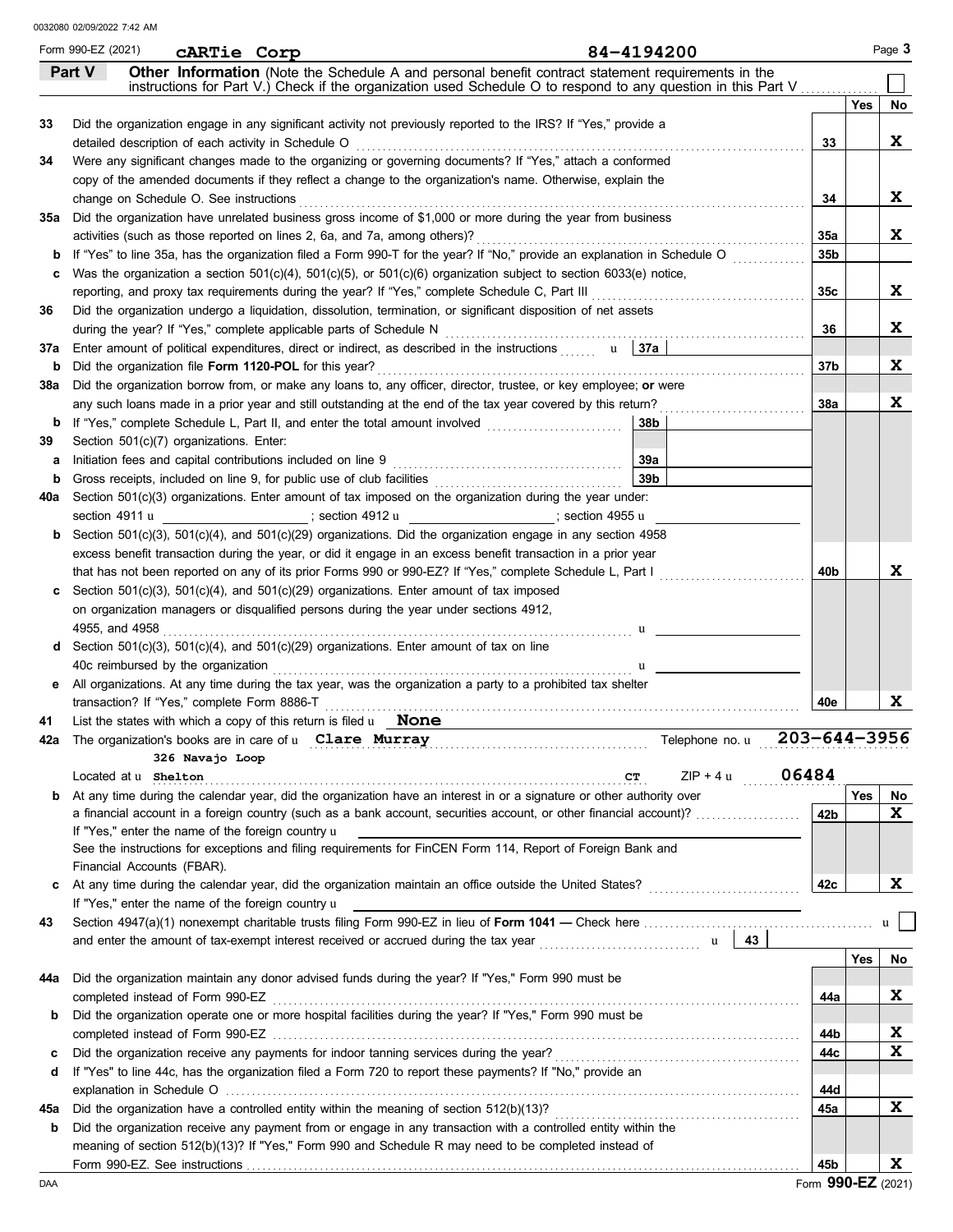|                   |                 | Form 990-EZ (2021)<br><b>CARTie Corp</b>                                                                                                                                                                                                                                                                                             |                                                      |            | 84-4194200                                                                                       |                     |                                                                                                  |                     |                                               |            | Page 4 |
|-------------------|-----------------|--------------------------------------------------------------------------------------------------------------------------------------------------------------------------------------------------------------------------------------------------------------------------------------------------------------------------------------|------------------------------------------------------|------------|--------------------------------------------------------------------------------------------------|---------------------|--------------------------------------------------------------------------------------------------|---------------------|-----------------------------------------------|------------|--------|
|                   |                 |                                                                                                                                                                                                                                                                                                                                      |                                                      |            |                                                                                                  |                     |                                                                                                  |                     |                                               | Yes        | No     |
| 46                |                 | Did the organization engage, directly or indirectly, in political campaign activities on behalf of or in opposition                                                                                                                                                                                                                  |                                                      |            |                                                                                                  |                     |                                                                                                  |                     | 46                                            |            | X      |
|                   | Part VI         | Section 501(c)(3) Organizations Only<br>All section $501(c)(3)$ organizations must answer questions $47-49b$ and $52$ , and complete the tables for lines<br>50 and 51.                                                                                                                                                              |                                                      |            |                                                                                                  |                     |                                                                                                  |                     |                                               |            |        |
|                   |                 |                                                                                                                                                                                                                                                                                                                                      |                                                      |            |                                                                                                  |                     |                                                                                                  |                     |                                               | <b>Yes</b> | No     |
| 47                |                 | Did the organization engage in lobbying activities or have a section 501(h) election in effect during the tax<br>year? If "Yes," complete Schedule C, Part II                                                                                                                                                                        |                                                      |            |                                                                                                  |                     |                                                                                                  |                     | 47                                            |            | X      |
| 48                |                 |                                                                                                                                                                                                                                                                                                                                      |                                                      |            |                                                                                                  |                     |                                                                                                  |                     | 48                                            |            | X      |
| 49a               |                 |                                                                                                                                                                                                                                                                                                                                      |                                                      |            |                                                                                                  |                     |                                                                                                  |                     | 49a                                           |            | X      |
| b                 |                 | If "Yes," was the related organization a section 527 organization?                                                                                                                                                                                                                                                                   |                                                      |            |                                                                                                  |                     |                                                                                                  |                     | 49 <sub>b</sub>                               |            |        |
| 50                |                 | Complete this table for the organization's five highest compensated employees (other than officers, directors, trustees, and key                                                                                                                                                                                                     |                                                      |            |                                                                                                  |                     |                                                                                                  |                     |                                               |            |        |
|                   |                 | employees) who each received more than \$100,000 of compensation from the organization. If there is none, enter "None."                                                                                                                                                                                                              |                                                      |            |                                                                                                  |                     |                                                                                                  |                     |                                               |            |        |
|                   |                 | (a) Name and title of each employee                                                                                                                                                                                                                                                                                                  | (b) Average<br>hours per week<br>devoted to position |            | (c) Reportable<br>compensation<br>(Forms W-2/1099-MISC)<br>1099-NEC)<br>(if not paid, enter -0-) |                     | (d) Health benefits,<br>contributions to employee<br>benefit plans, and<br>deferred compensation |                     | (e) Estimated amount of<br>other compensation |            |        |
|                   | None            |                                                                                                                                                                                                                                                                                                                                      |                                                      |            |                                                                                                  |                     |                                                                                                  |                     |                                               |            |        |
|                   |                 |                                                                                                                                                                                                                                                                                                                                      |                                                      |            |                                                                                                  |                     |                                                                                                  |                     |                                               |            |        |
|                   |                 |                                                                                                                                                                                                                                                                                                                                      |                                                      |            |                                                                                                  |                     |                                                                                                  |                     |                                               |            |        |
|                   |                 |                                                                                                                                                                                                                                                                                                                                      |                                                      |            |                                                                                                  |                     |                                                                                                  |                     |                                               |            |        |
|                   |                 |                                                                                                                                                                                                                                                                                                                                      |                                                      |            |                                                                                                  |                     |                                                                                                  |                     |                                               |            |        |
|                   |                 |                                                                                                                                                                                                                                                                                                                                      |                                                      |            |                                                                                                  |                     |                                                                                                  |                     |                                               |            |        |
| $\mathbf f$<br>51 |                 | Total number of other employees paid over \$100,000<br>Complete this table for the organization's five highest compensated independent contractors who each received more than<br>\$100,000 of compensation from the organization. If there is none, enter "None."                                                                   |                                                      |            |                                                                                                  |                     |                                                                                                  |                     |                                               |            |        |
|                   |                 | (a) Name and business address of each independent contractor                                                                                                                                                                                                                                                                         |                                                      |            |                                                                                                  | (b) Type of service |                                                                                                  |                     | (c) Compensation                              |            |        |
| None              |                 |                                                                                                                                                                                                                                                                                                                                      |                                                      |            |                                                                                                  |                     |                                                                                                  |                     |                                               |            |        |
|                   |                 |                                                                                                                                                                                                                                                                                                                                      |                                                      |            |                                                                                                  |                     |                                                                                                  |                     |                                               |            |        |
|                   |                 |                                                                                                                                                                                                                                                                                                                                      |                                                      |            |                                                                                                  |                     |                                                                                                  |                     |                                               |            |        |
|                   |                 |                                                                                                                                                                                                                                                                                                                                      |                                                      |            |                                                                                                  |                     |                                                                                                  |                     |                                               |            |        |
|                   |                 |                                                                                                                                                                                                                                                                                                                                      |                                                      |            |                                                                                                  |                     |                                                                                                  |                     |                                               |            |        |
| d<br>52           |                 | Total number of other independent contractors each receiving over \$100,000<br>Did the organization complete Schedule A? Note: All section $501(c)(3)$ organizations must attach a                                                                                                                                                   |                                                      |            |                                                                                                  |                     |                                                                                                  |                     |                                               |            |        |
|                   |                 | completed Schedule A                                                                                                                                                                                                                                                                                                                 |                                                      |            |                                                                                                  |                     |                                                                                                  | X                   | Yes                                           |            | No     |
|                   |                 | Under penalties of perjury <sub>ve</sub> ldeclare that libave examined this return, including accompanying schedules and statements, and to the best of my knowledge and belief, it is<br>true, correct, and complete, Declaration of preparer (other than officer) is based on all information of which preparer has any knowledge. |                                                      |            |                                                                                                  |                     |                                                                                                  |                     |                                               |            |        |
|                   |                 |                                                                                                                                                                                                                                                                                                                                      |                                                      |            |                                                                                                  | 02-09-22            |                                                                                                  |                     |                                               |            |        |
| Sign<br>Here      |                 | Signature of officer<br><b>Clare<sup>22</sup>Murray</b><br>Type or print name and title                                                                                                                                                                                                                                              |                                                      |            | Date<br><b>Executive Director</b>                                                                |                     |                                                                                                  |                     |                                               |            |        |
|                   |                 | Print/Type preparer's name                                                                                                                                                                                                                                                                                                           | Preparer's signature                                 |            |                                                                                                  | Date                |                                                                                                  |                     | PTIN                                          |            |        |
| Paid              |                 |                                                                                                                                                                                                                                                                                                                                      |                                                      |            |                                                                                                  | 02/09/22            | Check                                                                                            | if<br>self-employed | P01424116                                     |            |        |
| Preparer          |                 | Kevin M. Harris, CPA<br>Mahoney Sabol & Company,<br>Firm's name                                                                                                                                                                                                                                                                      | Kevin M. Harris, CPA                                 | <b>TTB</b> |                                                                                                  |                     | Firm's $EIN$                                                                                     |                     | 06-1289571                                    |            |        |
|                   | <b>Use Only</b> | 180 Glastonbury Blvd Ste 400<br>Firm's address $\}$                                                                                                                                                                                                                                                                                  |                                                      |            |                                                                                                  |                     |                                                                                                  |                     |                                               |            |        |
|                   |                 | Glastonbury,<br><b>CT</b>                                                                                                                                                                                                                                                                                                            | 06033-4439                                           |            |                                                                                                  |                     | Phone no.                                                                                        | 860-541-2000        |                                               |            |        |
|                   |                 | May the IRS discuss this return with the preparer shown above? See instructions                                                                                                                                                                                                                                                      |                                                      |            |                                                                                                  |                     |                                                                                                  |                     | $ X $ Yes                                     |            | No.    |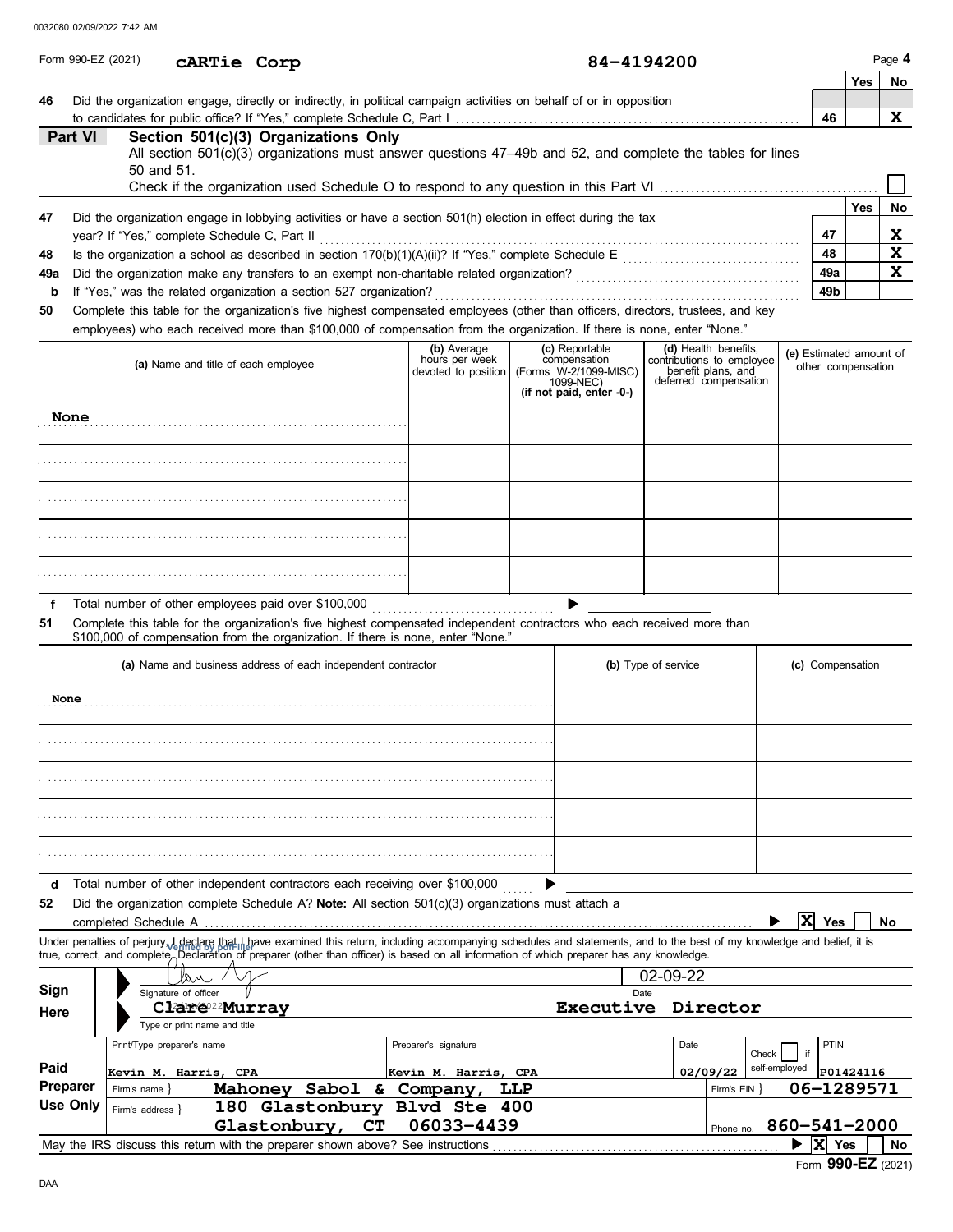**(Form 990)**

# **SCHEDULE A Public Charity Status and Public Support**

**Complete if the organization is a section 501(c)(3) organization or a section 4947(a)(1) nonexempt charitable trust.**

#### u **Attach to Form 990 or Form 990-EZ.**

**2021 Open to Public**

OMB No. 1545-0047

|        | u Attach to Form 990 or Form 990-EZ.<br>Department of the Treasury                                                                         |                                       |                                                            |                                                                                                                                                                                                                                                                                                                                                                                                                                                                                 |     | Open to Public                                                    |                                              |                                                       |
|--------|--------------------------------------------------------------------------------------------------------------------------------------------|---------------------------------------|------------------------------------------------------------|---------------------------------------------------------------------------------------------------------------------------------------------------------------------------------------------------------------------------------------------------------------------------------------------------------------------------------------------------------------------------------------------------------------------------------------------------------------------------------|-----|-------------------------------------------------------------------|----------------------------------------------|-------------------------------------------------------|
|        |                                                                                                                                            | Internal Revenue Service              |                                                            | u Go to www.irs.gov/Form990 for instructions and the latest information.                                                                                                                                                                                                                                                                                                                                                                                                        |     |                                                                   |                                              | Inspection                                            |
|        |                                                                                                                                            | Name of the organization              | <b>CARTie Corp</b>                                         |                                                                                                                                                                                                                                                                                                                                                                                                                                                                                 |     |                                                                   | Employer identification number<br>84-4194200 |                                                       |
|        | Part I                                                                                                                                     |                                       |                                                            | Reason for Public Charity Status. (All organizations must complete this part.) See instructions.                                                                                                                                                                                                                                                                                                                                                                                |     |                                                                   |                                              |                                                       |
|        |                                                                                                                                            |                                       |                                                            | The organization is not a private foundation because it is: (For lines 1 through 12, check only one box.)                                                                                                                                                                                                                                                                                                                                                                       |     |                                                                   |                                              |                                                       |
| 1      |                                                                                                                                            |                                       |                                                            | A church, convention of churches, or association of churches described in <b>section 170(b)(1)(A)(i).</b>                                                                                                                                                                                                                                                                                                                                                                       |     |                                                                   |                                              |                                                       |
| 2      |                                                                                                                                            |                                       |                                                            | A school described in section 170(b)(1)(A)(ii). (Attach Schedule E (Form 990).)                                                                                                                                                                                                                                                                                                                                                                                                 |     |                                                                   |                                              |                                                       |
| 3      |                                                                                                                                            |                                       |                                                            | A hospital or a cooperative hospital service organization described in section 170(b)(1)(A)(iii).                                                                                                                                                                                                                                                                                                                                                                               |     |                                                                   |                                              |                                                       |
| 4      | A medical research organization operated in conjunction with a hospital described in section 170(b)(1)(A)(iii). Enter the hospital's name, |                                       |                                                            |                                                                                                                                                                                                                                                                                                                                                                                                                                                                                 |     |                                                                   |                                              |                                                       |
|        | city, and state:                                                                                                                           |                                       |                                                            |                                                                                                                                                                                                                                                                                                                                                                                                                                                                                 |     |                                                                   |                                              |                                                       |
| 5      | An organization operated for the benefit of a college or university owned or operated by a governmental unit described in                  |                                       |                                                            |                                                                                                                                                                                                                                                                                                                                                                                                                                                                                 |     |                                                                   |                                              |                                                       |
|        |                                                                                                                                            |                                       | section 170(b)(1)(A)(iv). (Complete Part II.)              |                                                                                                                                                                                                                                                                                                                                                                                                                                                                                 |     |                                                                   |                                              |                                                       |
| 6<br>7 | X                                                                                                                                          |                                       |                                                            | A federal, state, or local government or governmental unit described in section 170(b)(1)(A)(v).<br>An organization that normally receives a substantial part of its support from a governmental unit or from the general public                                                                                                                                                                                                                                                |     |                                                                   |                                              |                                                       |
|        |                                                                                                                                            |                                       | described in section 170(b)(1)(A)(vi). (Complete Part II.) |                                                                                                                                                                                                                                                                                                                                                                                                                                                                                 |     |                                                                   |                                              |                                                       |
| 8<br>9 |                                                                                                                                            |                                       |                                                            | A community trust described in section 170(b)(1)(A)(vi). (Complete Part II.)                                                                                                                                                                                                                                                                                                                                                                                                    |     |                                                                   |                                              |                                                       |
|        |                                                                                                                                            | university:                           |                                                            | An agricultural research organization described in section 170(b)(1)(A)(ix) operated in conjunction with a land-grant college<br>or university or a non-land-grant college of agriculture (see instructions). Enter the name, city, and state of the college or                                                                                                                                                                                                                 |     |                                                                   |                                              |                                                       |
| 10     |                                                                                                                                            |                                       |                                                            | An organization that normally receives (1) more than 33 1/3% of its support from contributions, membership fees, and gross<br>receipts from activities related to its exempt functions, subject to certain exceptions; and (2) no more than 331/3% of its<br>support from gross investment income and unrelated business taxable income (less section 511 tax) from businesses<br>acquired by the organization after June 30, 1975. See section 509(a)(2). (Complete Part III.) |     |                                                                   |                                              |                                                       |
| 11     |                                                                                                                                            |                                       |                                                            | An organization organized and operated exclusively to test for public safety. See section 509(a)(4).                                                                                                                                                                                                                                                                                                                                                                            |     |                                                                   |                                              |                                                       |
| 12     |                                                                                                                                            |                                       |                                                            | An organization organized and operated exclusively for the benefit of, to perform the functions of, or to carry out the purposes of                                                                                                                                                                                                                                                                                                                                             |     |                                                                   |                                              |                                                       |
|        |                                                                                                                                            |                                       |                                                            | one or more publicly supported organizations described in section 509(a)(1) or section 509(a)(2). See section 509(a)(3). Check                                                                                                                                                                                                                                                                                                                                                  |     |                                                                   |                                              |                                                       |
|        |                                                                                                                                            |                                       |                                                            | the box on lines 12a through 12d that describes the type of supporting organization and complete lines 12e, 12f, and 12g.                                                                                                                                                                                                                                                                                                                                                       |     |                                                                   |                                              |                                                       |
|        | а                                                                                                                                          |                                       |                                                            | Type I. A supporting organization operated, supervised, or controlled by its supported organization(s), typically by giving                                                                                                                                                                                                                                                                                                                                                     |     |                                                                   |                                              |                                                       |
|        |                                                                                                                                            |                                       |                                                            | the supported organization(s) the power to regularly appoint or elect a majority of the directors or trustees of the                                                                                                                                                                                                                                                                                                                                                            |     |                                                                   |                                              |                                                       |
|        |                                                                                                                                            |                                       |                                                            | supporting organization. You must complete Part IV, Sections A and B.                                                                                                                                                                                                                                                                                                                                                                                                           |     |                                                                   |                                              |                                                       |
|        | b                                                                                                                                          |                                       |                                                            | <b>Type II.</b> A supporting organization supervised or controlled in connection with its supported organization(s), by having<br>control or management of the supporting organization vested in the same persons that control or manage the supported<br>organization(s). You must complete Part IV, Sections A and C.                                                                                                                                                         |     |                                                                   |                                              |                                                       |
|        | c                                                                                                                                          |                                       |                                                            | Type III functionally integrated. A supporting organization operated in connection with, and functionally integrated with,<br>its supported organization(s) (see instructions). You must complete Part IV, Sections A, D, and E.                                                                                                                                                                                                                                                |     |                                                                   |                                              |                                                       |
|        | d                                                                                                                                          |                                       |                                                            | Type III non-functionally integrated. A supporting organization operated in connection with its supported organization(s)<br>that is not functionally integrated. The organization generally must satisfy a distribution requirement and an attentiveness                                                                                                                                                                                                                       |     |                                                                   |                                              |                                                       |
|        |                                                                                                                                            |                                       |                                                            | requirement (see instructions). You must complete Part IV, Sections A and D, and Part V.                                                                                                                                                                                                                                                                                                                                                                                        |     |                                                                   |                                              |                                                       |
|        |                                                                                                                                            |                                       |                                                            | Check this box if the organization received a written determination from the IRS that it is a Type I, Type II, Type III<br>functionally integrated, or Type III non-functionally integrated supporting organization.                                                                                                                                                                                                                                                            |     |                                                                   |                                              |                                                       |
|        | f                                                                                                                                          |                                       | Enter the number of supported organizations                |                                                                                                                                                                                                                                                                                                                                                                                                                                                                                 |     |                                                                   |                                              |                                                       |
|        | g                                                                                                                                          |                                       |                                                            | Provide the following information about the supported organization(s).                                                                                                                                                                                                                                                                                                                                                                                                          |     |                                                                   |                                              |                                                       |
|        |                                                                                                                                            | (i) Name of supported<br>organization | $(ii)$ $EIN$                                               | (iii) Type of organization<br>(described on lines 1-10<br>above (see instructions))                                                                                                                                                                                                                                                                                                                                                                                             |     | (iv) Is the organization<br>listed in your governing<br>document? | (v) Amount of monetary<br>support (see       | (vi) Amount of<br>other support (see<br>instructions) |
|        |                                                                                                                                            |                                       |                                                            |                                                                                                                                                                                                                                                                                                                                                                                                                                                                                 | Yes | No                                                                | instructions)                                |                                                       |
| (A)    |                                                                                                                                            |                                       |                                                            |                                                                                                                                                                                                                                                                                                                                                                                                                                                                                 |     |                                                                   |                                              |                                                       |
|        |                                                                                                                                            |                                       |                                                            |                                                                                                                                                                                                                                                                                                                                                                                                                                                                                 |     |                                                                   |                                              |                                                       |
| (B)    |                                                                                                                                            |                                       |                                                            |                                                                                                                                                                                                                                                                                                                                                                                                                                                                                 |     |                                                                   |                                              |                                                       |
|        | (C)                                                                                                                                        |                                       |                                                            |                                                                                                                                                                                                                                                                                                                                                                                                                                                                                 |     |                                                                   |                                              |                                                       |
| (D)    |                                                                                                                                            |                                       |                                                            |                                                                                                                                                                                                                                                                                                                                                                                                                                                                                 |     |                                                                   |                                              |                                                       |
| (E)    |                                                                                                                                            |                                       |                                                            |                                                                                                                                                                                                                                                                                                                                                                                                                                                                                 |     |                                                                   |                                              |                                                       |
| Total  |                                                                                                                                            |                                       |                                                            |                                                                                                                                                                                                                                                                                                                                                                                                                                                                                 |     |                                                                   |                                              |                                                       |

**For Paperwork Reduction Act Notice, see the Instructions for Form 990 or 990-EZ.**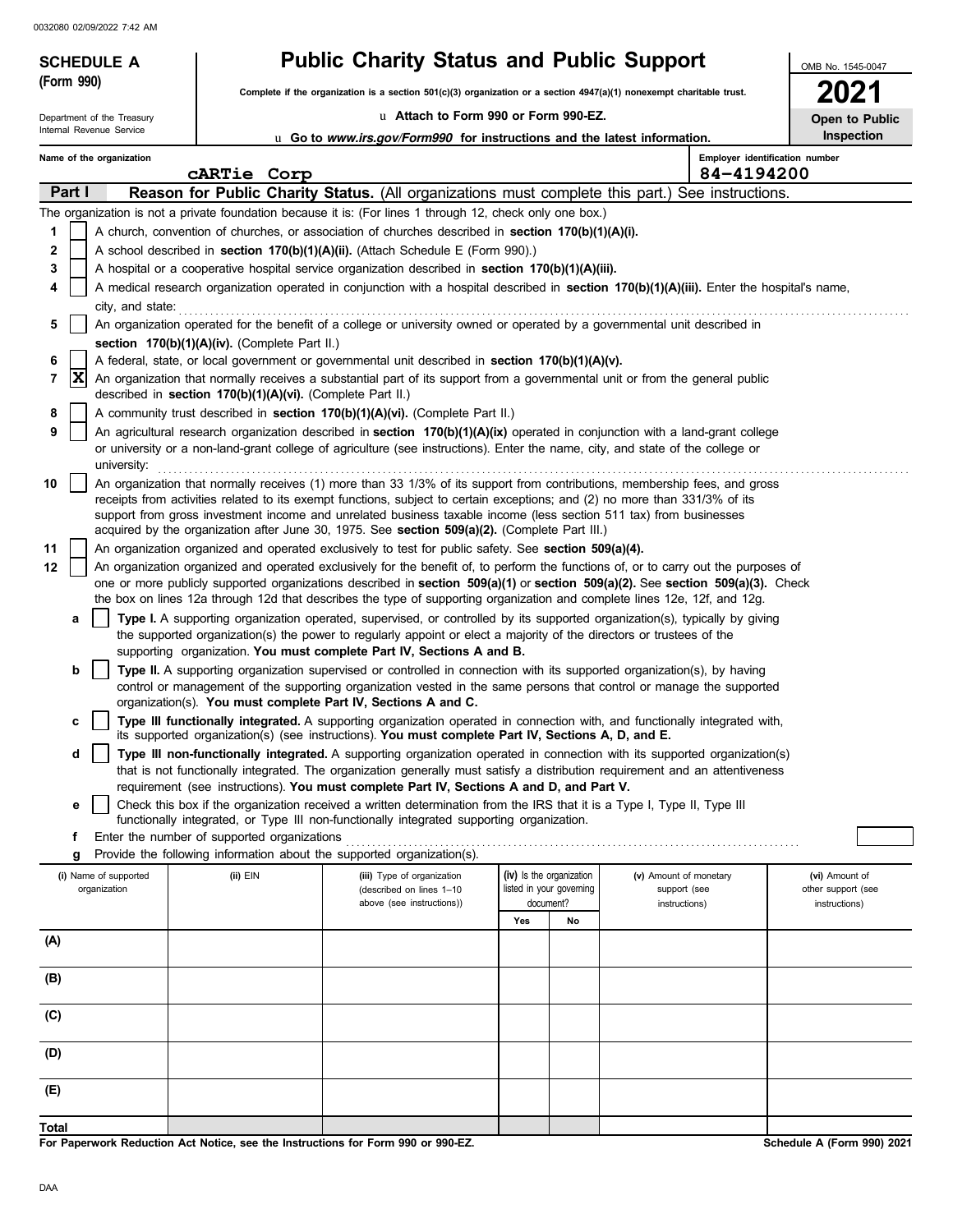|              | Schedule A (Form 990) 2021                                                                                                                                                                                                     | <b>CARTie Corp</b> |          |            |                | 84-4194200       | Page 2                               |
|--------------|--------------------------------------------------------------------------------------------------------------------------------------------------------------------------------------------------------------------------------|--------------------|----------|------------|----------------|------------------|--------------------------------------|
|              | Part II<br>Support Schedule for Organizations Described in Sections 170(b)(1)(A)(iv) and 170(b)(1)(A)(vi)                                                                                                                      |                    |          |            |                |                  |                                      |
|              | (Complete only if you checked the box on line 5, 7, or 8 of Part I or if the organization failed to qualify under                                                                                                              |                    |          |            |                |                  |                                      |
|              | Part III. If the organization fails to qualify under the tests listed below, please complete Part III.)                                                                                                                        |                    |          |            |                |                  |                                      |
|              | <b>Section A. Public Support</b>                                                                                                                                                                                               |                    |          |            |                |                  |                                      |
|              | Calendar year (or fiscal year beginning in)<br>$\mathbf{u}$                                                                                                                                                                    | (a) 2017           | (b) 2018 | $(c)$ 2019 | (d) 2020       | (e) $2021$       | (f) Total                            |
| 1            | Gifts, grants, contributions, and                                                                                                                                                                                              |                    |          |            |                |                  |                                      |
|              | membership fees received. (Do not                                                                                                                                                                                              |                    |          |            |                |                  |                                      |
|              | include any "unusual grants.")                                                                                                                                                                                                 |                    |          |            | 45,404         | 1,386            | 46,790                               |
| $\mathbf{2}$ | Tax revenues levied for the                                                                                                                                                                                                    |                    |          |            |                |                  |                                      |
|              | organization's benefit and either paid                                                                                                                                                                                         |                    |          |            |                |                  |                                      |
|              | to or expended on its behalf                                                                                                                                                                                                   |                    |          |            |                |                  |                                      |
| 3            | The value of services or facilities                                                                                                                                                                                            |                    |          |            |                |                  |                                      |
|              | furnished by a governmental unit to the                                                                                                                                                                                        |                    |          |            |                |                  |                                      |
|              | organization without charge                                                                                                                                                                                                    |                    |          |            |                |                  |                                      |
| 4            | Total. Add lines 1 through 3                                                                                                                                                                                                   |                    |          |            | 45,404         | 1,386            | 46,790                               |
| 5            | The portion of total contributions by<br>each person (other than a                                                                                                                                                             |                    |          |            |                |                  |                                      |
|              | governmental unit or publicly                                                                                                                                                                                                  |                    |          |            |                |                  |                                      |
|              | supported organization) included on                                                                                                                                                                                            |                    |          |            |                |                  |                                      |
|              | line 1 that exceeds 2% of the amount<br>shown on line 11, column (f) $\ldots$                                                                                                                                                  |                    |          |            |                |                  |                                      |
| 6            | <b>Public support.</b> Subtract line 5 from line 4                                                                                                                                                                             |                    |          |            |                |                  | 46,790                               |
|              | <b>Section B. Total Support</b>                                                                                                                                                                                                |                    |          |            |                |                  |                                      |
|              | Calendar year (or fiscal year beginning in)<br>$\mathbf{u}$                                                                                                                                                                    | (a) 2017           | (b) 2018 | $(c)$ 2019 | $(d)$ 2020     | (e) $2021$       | (f) Total                            |
| 7            | Amounts from line 4                                                                                                                                                                                                            |                    |          |            | 45,404         | 1,386            | 46,790                               |
| 8            | Gross income from interest, dividends,                                                                                                                                                                                         |                    |          |            |                |                  |                                      |
|              | payments received on securities loans,                                                                                                                                                                                         |                    |          |            |                |                  |                                      |
|              | rents, royalties, and income from<br>similar sources                                                                                                                                                                           |                    |          |            | $\overline{2}$ |                  | 3                                    |
| 9            | Net income from unrelated business                                                                                                                                                                                             |                    |          |            |                |                  |                                      |
|              | activities, whether or not the business                                                                                                                                                                                        |                    |          |            |                |                  |                                      |
|              | is regularly carried on                                                                                                                                                                                                        |                    |          |            |                |                  |                                      |
| 10           | Other income. Do not include gain or                                                                                                                                                                                           |                    |          |            |                |                  |                                      |
|              | loss from the sale of capital assets                                                                                                                                                                                           |                    |          |            |                |                  |                                      |
|              | (Explain in Part VI.)                                                                                                                                                                                                          |                    |          |            |                |                  |                                      |
| 11           | Total support. Add lines 7 through 10                                                                                                                                                                                          |                    |          |            |                |                  | 46,793                               |
| 12           |                                                                                                                                                                                                                                |                    |          |            |                | 12 <sup>12</sup> | 2,830                                |
| 13           | First 5 years. If the Form 990 is for the organization's first, second, third, fourth, or fifth tax year as a section 501(c)(3)                                                                                                |                    |          |            |                |                  |                                      |
|              | Section C. Computation of Public Support Percentage                                                                                                                                                                            |                    |          |            |                |                  | $\blacktriangleright$ $\overline{X}$ |
| 14           | Public support percentage for 2021 (line 6, column (f) divided by line 11, column (f)) [[[[[[[[[[[[[[[[[[[[[[                                                                                                                  |                    |          |            |                | 14               | %                                    |
| 15           |                                                                                                                                                                                                                                |                    |          |            |                | 15               | %                                    |
| 16a          | 33 1/3% support test-2021. If the organization did not check the box on line 13, and line 14 is 33 1/3% or more, check this                                                                                                    |                    |          |            |                |                  |                                      |
|              | box and stop here. The organization qualifies as a publicly supported organization [11] content content content content content and stop here. The organization content of the state of the state of the state of the state of |                    |          |            |                |                  |                                      |
| b            | 33 1/3% support test-2020. If the organization did not check a box on line 13 or 16a, and line 15 is 33 1/3% or more, check                                                                                                    |                    |          |            |                |                  |                                      |
|              |                                                                                                                                                                                                                                |                    |          |            |                |                  |                                      |
|              | 17a 10%-facts-and-circumstances test-2021. If the organization did not check a box on line 13, 16a, or 16b, and line 14 is                                                                                                     |                    |          |            |                |                  |                                      |
|              | 10% or more, and if the organization meets the facts-and-circumstances test, check this box and stop here. Explain in                                                                                                          |                    |          |            |                |                  |                                      |
|              | Part VI how the organization meets the facts-and-circumstances test. The organization qualifies as a publicly supported                                                                                                        |                    |          |            |                |                  |                                      |
|              | organization<br><u>expanization</u>                                                                                                                                                                                            |                    |          |            |                |                  |                                      |
| b            | 10%-facts-and-circumstances test-2020. If the organization did not check a box on line 13, 16a, 16b, or 17a, and line                                                                                                          |                    |          |            |                |                  |                                      |
|              | 15 is 10% or more, and if the organization meets the facts-and-circumstances test, check this box and stop here. Explain                                                                                                       |                    |          |            |                |                  |                                      |
|              | in Part VI how the organization meets the facts-and-circumstances test. The organization qualifies as a publicly supported                                                                                                     |                    |          |            |                |                  |                                      |
|              | organization with the contract of the contract of the contract of the contract of the contract of the contract of the contract of the contract of the contract of the contract of the contract of the contract of the contract |                    |          |            |                |                  |                                      |
| 18           | Private foundation. If the organization did not check a box on line 13, 16a, 16b, 17a, or 17b, check this box and see                                                                                                          |                    |          |            |                |                  |                                      |
|              |                                                                                                                                                                                                                                |                    |          |            |                |                  |                                      |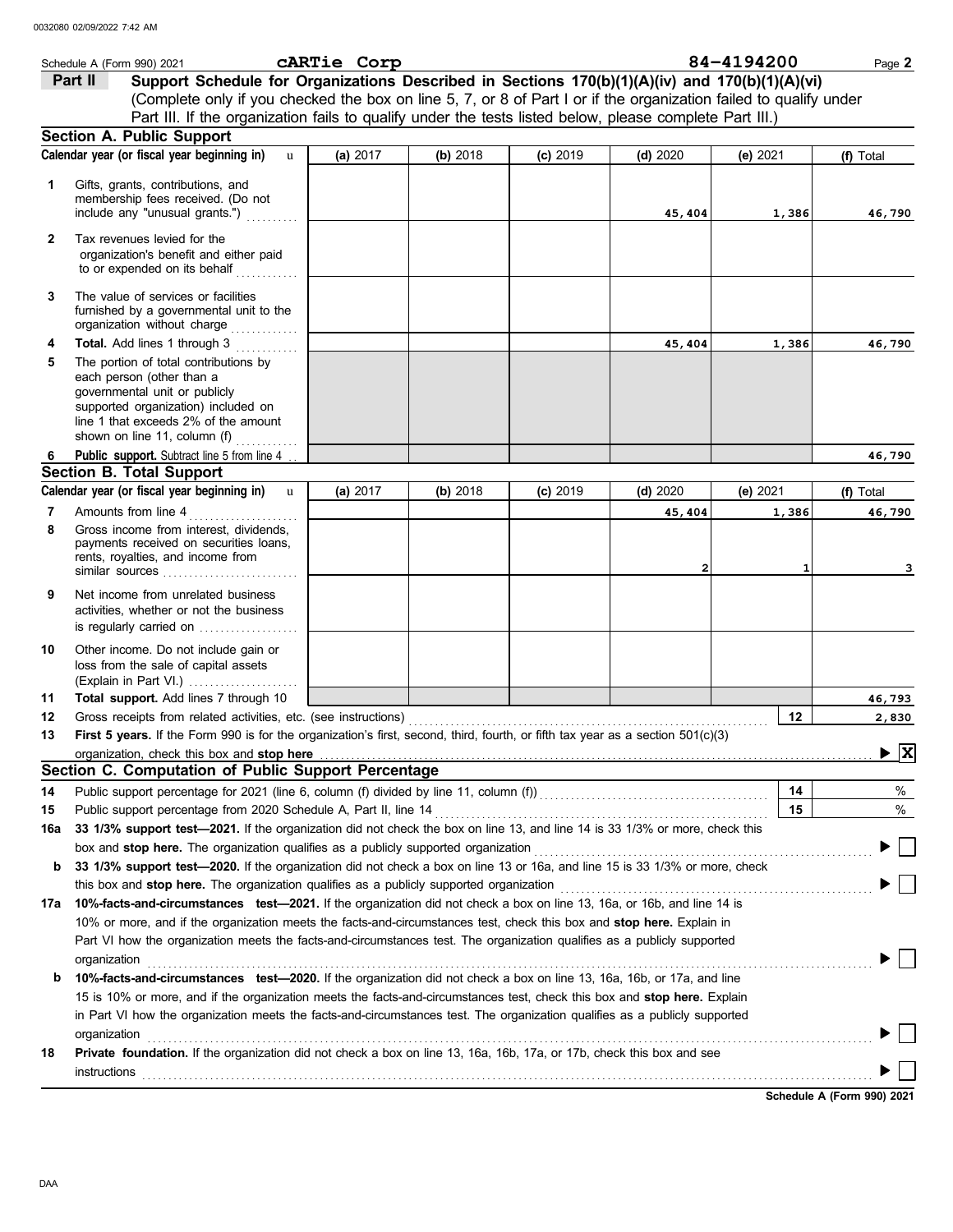|              | Schedule A (Form 990) 2021                                                                                                                                                        | <b>CARTie Corp</b> |          |            |            | 84-4194200 | Page 3    |
|--------------|-----------------------------------------------------------------------------------------------------------------------------------------------------------------------------------|--------------------|----------|------------|------------|------------|-----------|
|              | Part III<br>Support Schedule for Organizations Described in Section 509(a)(2)                                                                                                     |                    |          |            |            |            |           |
|              | (Complete only if you checked the box on line 10 of Part I or if the organization failed to qualify under Part II.                                                                |                    |          |            |            |            |           |
|              | If the organization fails to qualify under the tests listed below, please complete Part II.)                                                                                      |                    |          |            |            |            |           |
|              | <b>Section A. Public Support</b>                                                                                                                                                  |                    |          |            |            |            |           |
|              | Calendar year (or fiscal year beginning in)<br>u.                                                                                                                                 | (a) 2017           | (b) 2018 | $(c)$ 2019 | $(d)$ 2020 | (e) 2021   | (f) Total |
| 1            | Gifts, grants, contributions, and membership fees<br>received. (Do not include any "unusual grants.")                                                                             |                    |          |            |            |            |           |
| $\mathbf{2}$ | Gross receipts from admissions, merchandise<br>sold or services performed, or facilities<br>furnished in any activity that is related to the<br>organization's tax-exempt purpose |                    |          |            |            |            |           |
| 3            | Gross receipts from activities that are not an<br>unrelated trade or business under section 513                                                                                   |                    |          |            |            |            |           |
| 4            | Tax revenues levied for the<br>organization's benefit and either paid<br>to or expended on its behalf                                                                             |                    |          |            |            |            |           |
| 5            | The value of services or facilities<br>furnished by a governmental unit to the<br>organization without charge                                                                     |                    |          |            |            |            |           |
| 6            | Total. Add lines 1 through 5                                                                                                                                                      |                    |          |            |            |            |           |
|              | <b>7a</b> Amounts included on lines 1, 2, and 3<br>received from disqualified persons                                                                                             |                    |          |            |            |            |           |
| b            | Amounts included on lines 2 and 3<br>received from other than disqualified<br>persons that exceed the greater of \$5,000<br>or 1% of the amount on line 13 for the year           |                    |          |            |            |            |           |
| c            |                                                                                                                                                                                   |                    |          |            |            |            |           |
| 8            | Public support. (Subtract line 7c from                                                                                                                                            |                    |          |            |            |            |           |
|              | <b>Section B. Total Support</b>                                                                                                                                                   |                    |          |            |            |            |           |
|              | Calendar year (or fiscal year beginning in)<br>$\mathbf{u}$                                                                                                                       | (a) 2017           | (b) 2018 | $(c)$ 2019 | (d) 2020   | (e) 2021   | (f) Total |
| 9            | Amounts from line 6                                                                                                                                                               |                    |          |            |            |            |           |
|              | <b>10a</b> Gross income from interest, dividends,<br>payments received on securities loans, rents,<br>royalties, and income from similar sources                                  |                    |          |            |            |            |           |
| b            | Unrelated business taxable income (less<br>section 511 taxes) from businesses<br>acquired after June 30, 1975                                                                     |                    |          |            |            |            |           |
| c            | Add lines 10a and 10b                                                                                                                                                             |                    |          |            |            |            |           |
| 11           | Net income from unrelated business<br>activities not included on line 10b, whether<br>or not the business is regularly carried on                                                 |                    |          |            |            |            |           |
| 12           | Other income. Do not include gain or<br>loss from the sale of capital assets                                                                                                      |                    |          |            |            |            |           |
| 13           | Total support. (Add lines 9, 10c, 11,<br>and 12.) $\ldots$                                                                                                                        |                    |          |            |            |            |           |
| 14           | First 5 years. If the Form 990 is for the organization's first, second, third, fourth, or fifth tax year as a section 501(c)(3)                                                   |                    |          |            |            |            |           |
|              | organization, check this box and stop here<br>Section C. Computation of Public Support Percentage                                                                                 |                    |          |            |            |            |           |
|              |                                                                                                                                                                                   |                    |          |            |            | 15         | %         |
| 15<br>16     |                                                                                                                                                                                   |                    |          |            |            | 16         | $\%$      |
|              | Section D. Computation of Investment Income Percentage                                                                                                                            |                    |          |            |            |            |           |
| 17           | Investment income percentage for 2021 (line 10c, column (f), divided by line 13, column (f)) [[[[[[[[[[[[[[[[[                                                                    |                    |          |            |            | 17         | %         |
| 18           |                                                                                                                                                                                   |                    |          |            |            | 18         | $\%$      |
| 19a          | 33 1/3% support tests-2021. If the organization did not check the box on line 14, and line 15 is more than 33 1/3%, and line                                                      |                    |          |            |            |            |           |
|              |                                                                                                                                                                                   |                    |          |            |            |            |           |
| b            | 33 1/3% support tests-2020. If the organization did not check a box on line 14 or line 19a, and line 16 is more than 33 1/3%, and                                                 |                    |          |            |            |            |           |
|              |                                                                                                                                                                                   |                    |          |            |            |            |           |
| 20           |                                                                                                                                                                                   |                    |          |            |            |            |           |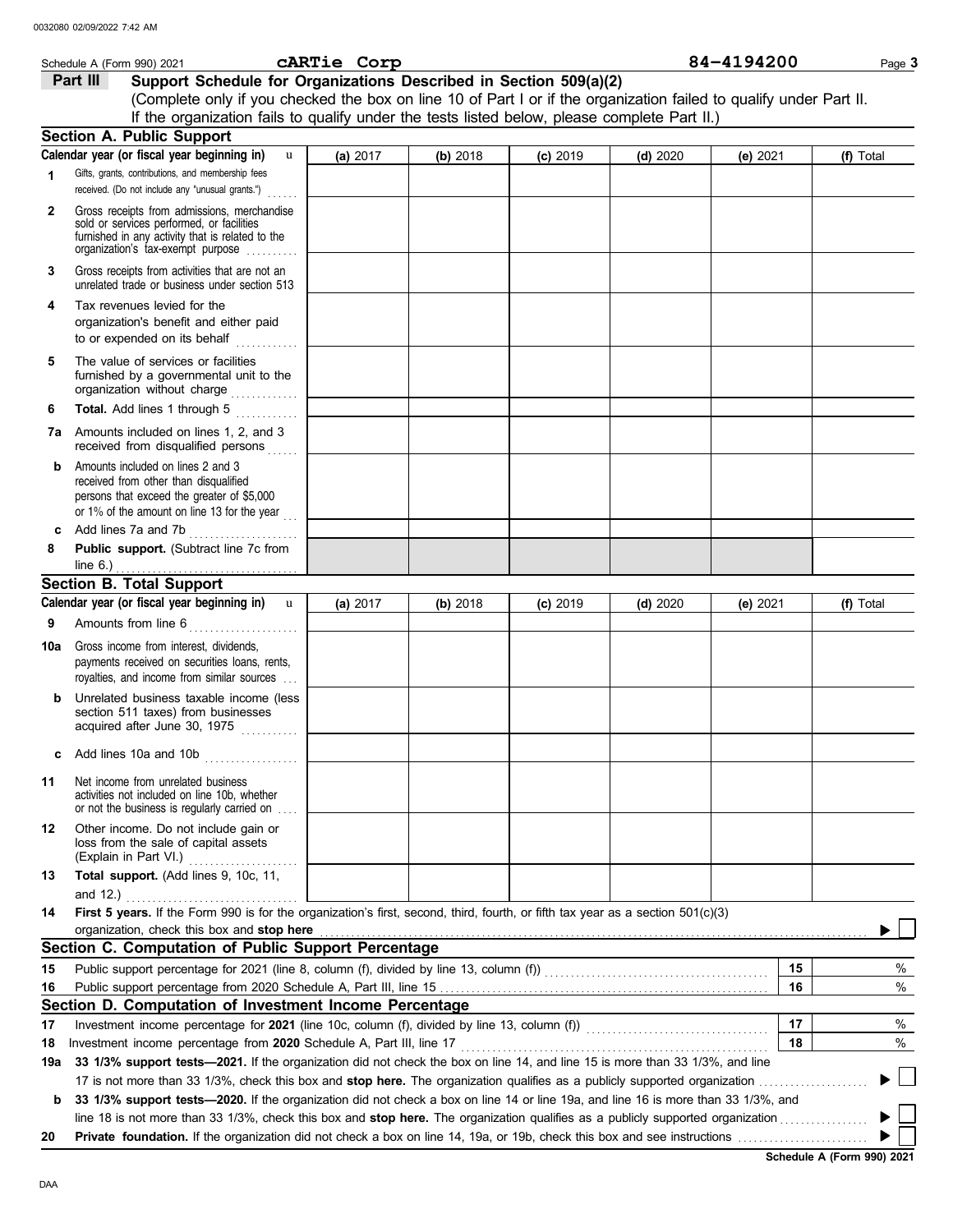|        | <b>CARTie Corp</b><br>Schedule A (Form 990) 2021                                                                                                                                                                         | 84-4194200                 |     | Page 4 |
|--------|--------------------------------------------------------------------------------------------------------------------------------------------------------------------------------------------------------------------------|----------------------------|-----|--------|
|        | Part IV<br><b>Supporting Organizations</b>                                                                                                                                                                               |                            |     |        |
|        | (Complete only if you checked a box in line 12 on Part I. If you checked box 12a, Part I, complete Sections A                                                                                                            |                            |     |        |
|        | and B. If you checked box 12b, Part I, complete Sections A and C. If you checked box 12c, Part I, complete<br>Sections A, D, and E. If you checked box 12d, Part I, complete Sections A and D, and complete Part V.)     |                            |     |        |
|        | <b>Section A. All Supporting Organizations</b>                                                                                                                                                                           |                            |     |        |
|        |                                                                                                                                                                                                                          |                            | Yes | No     |
| 1      | Are all of the organization's supported organizations listed by name in the organization's governing                                                                                                                     |                            |     |        |
|        | documents? If "No," describe in Part VI how the supported organizations are designated. If designated by                                                                                                                 |                            |     |        |
|        | class or purpose, describe the designation. If historic and continuing relationship, explain.                                                                                                                            | 1                          |     |        |
| 2      | Did the organization have any supported organization that does not have an IRS determination of status                                                                                                                   |                            |     |        |
|        | under section 509(a)(1) or (2)? If "Yes," explain in <b>Part VI</b> how the organization determined that the supported                                                                                                   |                            |     |        |
|        | organization was described in section $509(a)(1)$ or (2).                                                                                                                                                                | $\mathbf{2}$               |     |        |
| За     | Did the organization have a supported organization described in section $501(c)(4)$ , (5), or (6)? If "Yes," answer<br>lines 3b and 3c below.                                                                            | За                         |     |        |
| b      | Did the organization confirm that each supported organization qualified under section 501(c)(4), (5), or (6) and                                                                                                         |                            |     |        |
|        | satisfied the public support tests under section $509(a)(2)?$ If "Yes," describe in Part VI when and how the                                                                                                             |                            |     |        |
|        | organization made the determination.                                                                                                                                                                                     | 3b                         |     |        |
| c      | Did the organization ensure that all support to such organizations was used exclusively for section $170(c)(2)(B)$                                                                                                       |                            |     |        |
|        | purposes? If "Yes," explain in Part VI what controls the organization put in place to ensure such use.                                                                                                                   | 3c                         |     |        |
| 4a     | Was any supported organization not organized in the United States ("foreign supported organization")? If                                                                                                                 |                            |     |        |
|        | "Yes," and if you checked box 12a or 12b in Part I, answer lines 4b and 4c below.                                                                                                                                        | 4a                         |     |        |
| b      | Did the organization have ultimate control and discretion in deciding whether to make grants to the foreign                                                                                                              |                            |     |        |
|        | supported organization? If "Yes," describe in Part VI how the organization had such control and discretion                                                                                                               |                            |     |        |
|        | despite being controlled or supervised by or in connection with its supported organizations.                                                                                                                             | 4b                         |     |        |
| c      | Did the organization support any foreign supported organization that does not have an IRS determination                                                                                                                  |                            |     |        |
|        | under sections 501(c)(3) and 509(a)(1) or (2)? If "Yes," explain in Part VI what controls the organization used                                                                                                          |                            |     |        |
|        | to ensure that all support to the foreign supported organization was used exclusively for section $170(c)(2)(B)$                                                                                                         |                            |     |        |
|        | purposes.                                                                                                                                                                                                                | 4c                         |     |        |
| 5a     | Did the organization add, substitute, or remove any supported organizations during the tax year? If "Yes,"                                                                                                               |                            |     |        |
|        | answer lines 5b and 5c below (if applicable). Also, provide detail in Part VI, including (i) the names and EIN                                                                                                           |                            |     |        |
|        | numbers of the supported organizations added, substituted, or removed; (ii) the reasons for each such action;                                                                                                            |                            |     |        |
|        | (iii) the authority under the organization's organizing document authorizing such action; and (iv) how the action                                                                                                        |                            |     |        |
|        | was accomplished (such as by amendment to the organizing document).                                                                                                                                                      | 5а                         |     |        |
| b      | Type I or Type II only. Was any added or substituted supported organization part of a class already                                                                                                                      |                            |     |        |
|        | designated in the organization's organizing document?                                                                                                                                                                    | 5b<br>5c                   |     |        |
| с<br>6 | Substitutions only. Was the substitution the result of an event beyond the organization's control?<br>Did the organization provide support (whether in the form of grants or the provision of services or facilities) to |                            |     |        |
|        | anyone other than (i) its supported organizations, (ii) individuals that are part of the charitable class benefited                                                                                                      |                            |     |        |
|        | by one or more of its supported organizations, or (iii) other supporting organizations that also support or                                                                                                              |                            |     |        |
|        | benefit one or more of the filing organization's supported organizations? If "Yes," provide detail in Part VI.                                                                                                           | 6                          |     |        |
| 7      | Did the organization provide a grant, loan, compensation, or other similar payment to a substantial contributor                                                                                                          |                            |     |        |
|        | (as defined in section 4958(c)(3)(C)), a family member of a substantial contributor, or a 35% controlled entity                                                                                                          |                            |     |        |
|        | with regard to a substantial contributor? If "Yes," complete Part I of Schedule L (Form 990).                                                                                                                            | 7                          |     |        |
| 8      | Did the organization make a loan to a disqualified person (as defined in section 4958) not described on line                                                                                                             |                            |     |        |
|        | 7? If "Yes," complete Part I of Schedule L (Form 990).                                                                                                                                                                   | 8                          |     |        |
| 9а     | Was the organization controlled directly or indirectly at any time during the tax year by one or more                                                                                                                    |                            |     |        |
|        | disqualified persons, as defined in section 4946 (other than foundation managers and organizations                                                                                                                       |                            |     |        |
|        | described in section 509(a)(1) or (2))? If "Yes," provide detail in Part VI.                                                                                                                                             | 9а                         |     |        |
| b      | Did one or more disqualified persons (as defined on line 9a) hold a controlling interest in any entity in which                                                                                                          |                            |     |        |
|        | the supporting organization had an interest? If "Yes," provide detail in Part VI.                                                                                                                                        | 9b                         |     |        |
| c      | Did a disqualified person (as defined on line 9a) have an ownership interest in, or derive any personal benefit                                                                                                          |                            |     |        |
|        | from, assets in which the supporting organization also had an interest? If "Yes," provide detail in Part VI.                                                                                                             | 9с                         |     |        |
| 10a    | Was the organization subject to the excess business holdings rules of section 4943 because of section                                                                                                                    |                            |     |        |
|        | 4943(f) (regarding certain Type II supporting organizations, and all Type III non-functionally integrated                                                                                                                |                            |     |        |
|        | supporting organizations)? If "Yes," answer line 10b below.                                                                                                                                                              | 10a                        |     |        |
| b      | Did the organization have any excess business holdings in the tax year? (Use Schedule C, Form 4720, to                                                                                                                   |                            |     |        |
|        | determine whether the organization had excess business holdings.)                                                                                                                                                        | 10b                        |     |        |
|        |                                                                                                                                                                                                                          | Schedule A (Form 990) 2021 |     |        |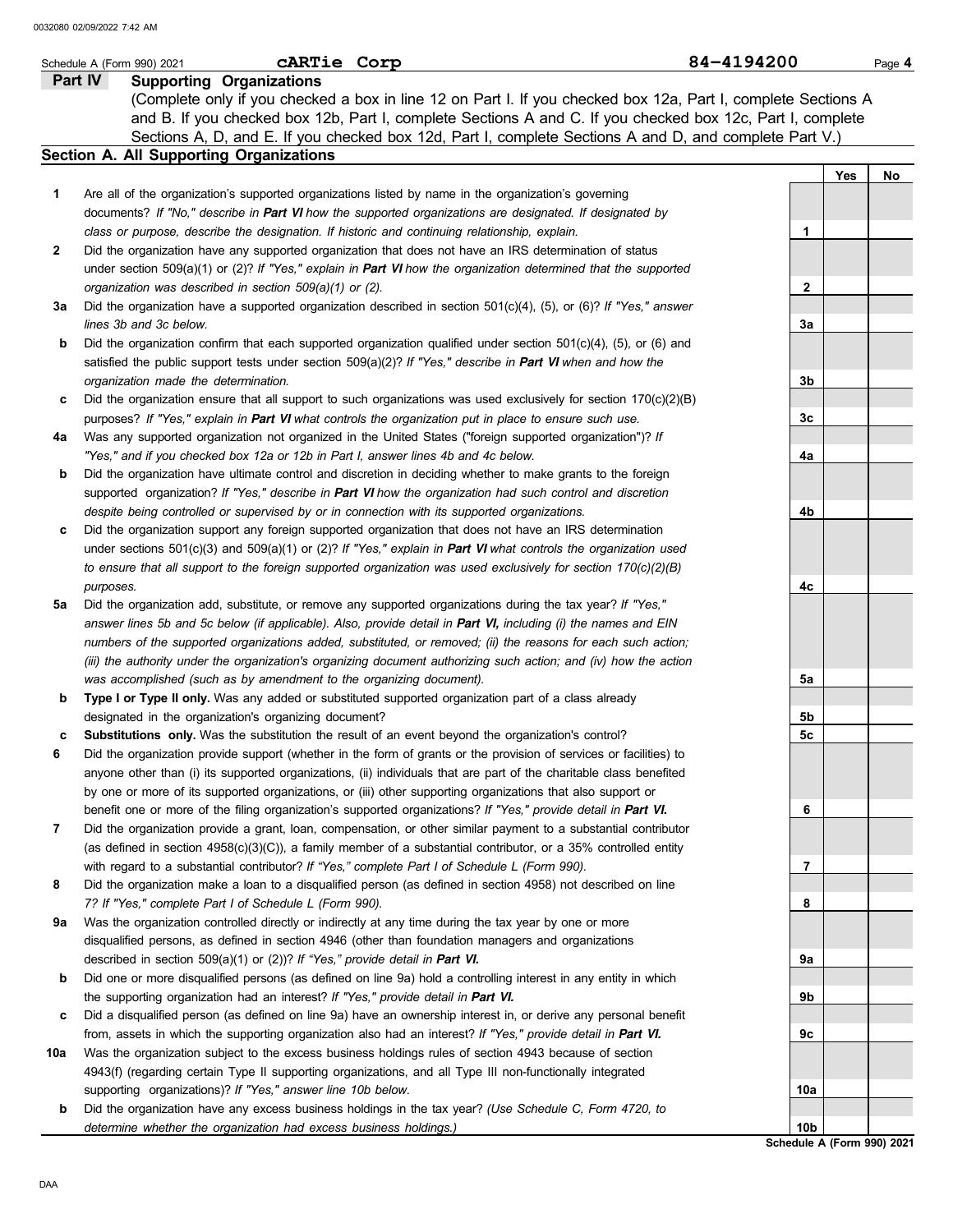|         | 0032080 02/09/2022 7:42 AM                                                                                                        |              |     |        |
|---------|-----------------------------------------------------------------------------------------------------------------------------------|--------------|-----|--------|
|         | cARTie Corp<br>Schedule A (Form 990) 2021                                                                                         | 84-4194200   |     | Page 5 |
| Part IV | <b>Supporting Organizations (continued)</b>                                                                                       |              |     |        |
|         |                                                                                                                                   |              | Yes | No     |
| 11      | Has the organization accepted a gift or contribution from any of the following persons?                                           |              |     |        |
| а       | A person who directly or indirectly controls, either alone or together with persons described on lines 11b and                    |              |     |        |
|         | 11c below, the governing body of a supported organization?                                                                        | 11a          |     |        |
|         | <b>b</b> A family member of a person described on line 11a above?                                                                 | 11b          |     |        |
|         | c A 35% controlled entity of a person described on line 11a or 11b above? If "Yes" to line 11a, 11b, or 11c,                      |              |     |        |
|         | provide detail in <b>Part VI.</b>                                                                                                 | 11c          |     |        |
|         | Section B. Type I Supporting Organizations                                                                                        |              |     |        |
|         |                                                                                                                                   |              | Yes | No     |
| 1       | Did the governing body, members of the governing body, officers acting in their official capacity, or membership of one or        |              |     |        |
|         | more supported organizations have the power to regularly appoint or elect at least a majority of the organization's officers,     |              |     |        |
|         | directors, or trustees at all times during the tax year? If "No," describe in Part VI how the supported organization(s)           |              |     |        |
|         | effectively operated, supervised, or controlled the organization's activities. If the organization had more than one supported    |              |     |        |
|         | organization, describe how the powers to appoint and/or remove officers, directors, or trustees were allocated among the          |              |     |        |
|         | supported organizations and what conditions or restrictions, if any, applied to such powers during the tax year.                  | 1            |     |        |
| 2       | Did the organization operate for the benefit of any supported organization other than the supported                               |              |     |        |
|         | organization(s) that operated, supervised, or controlled the supporting organization? If "Yes," explain in Part                   |              |     |        |
|         | VI how providing such benefit carried out the purposes of the supported organization(s) that operated,                            |              |     |        |
|         | supervised, or controlled the supporting organization.                                                                            | 2            |     |        |
|         | Section C. Type II Supporting Organizations                                                                                       |              |     |        |
|         |                                                                                                                                   |              | Yes | No     |
| 1       | Were a majority of the organization's directors or trustees during the tax year also a majority of the directors                  |              |     |        |
|         | or trustees of each of the organization's supported organization(s)? If "No," describe in Part VI how control                     |              |     |        |
|         | or management of the supporting organization was vested in the same persons that controlled or managed                            |              |     |        |
|         | the supported organization(s).                                                                                                    | 1            |     |        |
|         | Section D. All Type III Supporting Organizations                                                                                  |              |     |        |
|         |                                                                                                                                   |              | Yes | No     |
| 1       | Did the organization provide to each of its supported organizations, by the last day of the fifth month of the                    |              |     |        |
|         | organization's tax year, (i) a written notice describing the type and amount of support provided during the prior tax             |              |     |        |
|         | year, (ii) a copy of the Form 990 that was most recently filed as of the date of notification, and (iii) copies of the            |              |     |        |
|         | organization's governing documents in effect on the date of notification, to the extent not previously provided?                  | 1            |     |        |
| 2       | Were any of the organization's officers, directors, or trustees either (i) appointed or elected by the supported                  |              |     |        |
|         | organization(s) or (ii) serving on the governing body of a supported organization? If "No," explain in <b>Part VI</b> how         |              |     |        |
|         | the organization maintained a close and continuous working relationship with the supported organization(s).                       | $\mathbf{2}$ |     |        |
| 3       | By reason of the relationship described on line 2, above, did the organization's supported organizations have                     |              |     |        |
|         | a significant voice in the organization's investment policies and in directing the use of the organization's                      |              |     |        |
|         | income or assets at all times during the tax year? If "Yes," describe in Part VI the role the organization's                      |              |     |        |
|         | supported organizations played in this regard.                                                                                    | 3            |     |        |
|         | Section E. Type III Functionally Integrated Supporting Organizations                                                              |              |     |        |
| 1       | Check the box next to the method that the organization used to satisfy the Integral Part Test during the year (see instructions). |              |     |        |
| a       | The organization satisfied the Activities Test. Complete line 2 below.                                                            |              |     |        |
| b       | The organization is the parent of each of its supported organizations. Complete line 3 below.                                     |              |     |        |
| c       | The organization supported a governmental entity. Describe in Part VI how you supported a governmental entity (see instructions). |              |     |        |
| 2       | Activities Test. Answer lines 2a and 2b below.                                                                                    |              | Yes | No     |
| а       | Did substantially all of the organization's activities during the tax year directly further the exempt purposes of                |              |     |        |
|         | the supported organization(s) to which the organization was responsive? If "Yes," then in Part VI identify                        |              |     |        |
|         | those supported organizations and explain how these activities directly furthered their exempt purposes,                          |              |     |        |
|         | how the organization was responsive to those supported organizations, and how the organization determined                         |              |     |        |
|         | that these activities constituted substantially all of its activities.                                                            | 2a           |     |        |
| b       | Did the activities described on line 2a, above, constitute activities that, but for the organization's                            |              |     |        |
|         | involvement, one or more of the organization's supported organization(s) would have been engaged in? If                           |              |     |        |
|         | "Yes," explain in Part VI the reasons for the organization's position that its supported organization(s) would                    |              |     |        |
|         | have engaged in these activities but for the organization's involvement.                                                          | 2b           |     |        |
|         |                                                                                                                                   |              |     |        |

- **a** Did the organization have the power to regularly appoint or elect a majority of the officers, directors, or trustees of each of the supported organizations? *If "Yes" or "No," provide details in* **Part VI.**
- **b** Did the organization exercise a substantial degree of direction over the policies, programs, and activities of each of its supported organizations? *If "Yes," describe in* **Part VI** *the role played by the organization in this regard.*

**3a**

**3b**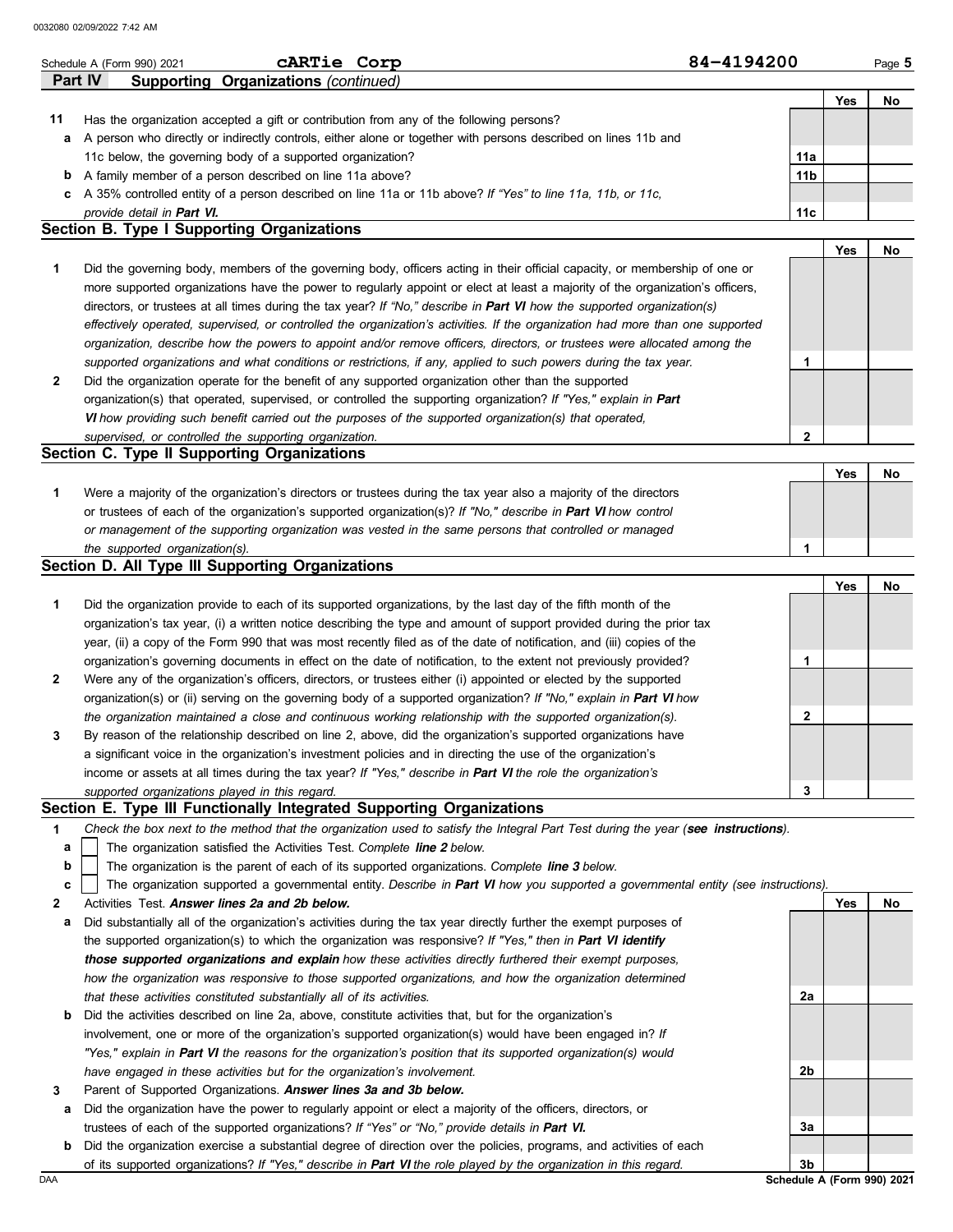| <b>CARTie Corp</b><br>Schedule A (Form 990) 2021                                                                                               |                         | 84-4194200     | Page 6                         |
|------------------------------------------------------------------------------------------------------------------------------------------------|-------------------------|----------------|--------------------------------|
| Part V<br>Type III Non-Functionally Integrated 509(a)(3) Supporting Organizations                                                              |                         |                |                                |
| Check here if the organization satisfied the Integral Part Test as a qualifying trust on Nov. 20, 1970 (explain in Part VI). See<br>1          |                         |                |                                |
| instructions. All other Type III non-functionally integrated supporting organizations must complete Sections A through E.                      |                         |                |                                |
| Section A - Adjusted Net Income                                                                                                                |                         | (A) Prior Year | (B) Current Year<br>(optional) |
| Net short-term capital gain<br>1                                                                                                               | 1                       |                |                                |
| $\mathbf{2}$<br>Recoveries of prior-year distributions                                                                                         | $\mathbf{2}$            |                |                                |
| 3<br>Other gross income (see instructions)                                                                                                     | 3                       |                |                                |
| Add lines 1 through 3.<br>4                                                                                                                    | 4                       |                |                                |
| Depreciation and depletion<br>5                                                                                                                | 5                       |                |                                |
| Portion of operating expenses paid or incurred for production or collection<br>6                                                               |                         |                |                                |
| of gross income or for management, conservation, or maintenance of                                                                             |                         |                |                                |
| property held for production of income (see instructions)                                                                                      | 6                       |                |                                |
| $\overline{7}$<br>Other expenses (see instructions)                                                                                            | 7                       |                |                                |
| Adjusted Net Income (subtract lines 5, 6, and 7 from line 4)<br>8                                                                              | 8                       |                |                                |
| Section B - Minimum Asset Amount                                                                                                               |                         | (A) Prior Year | (B) Current Year<br>(optional) |
| Aggregate fair market value of all non-exempt-use assets (see<br>1.                                                                            |                         |                |                                |
| instructions for short tax year or assets held for part of year):                                                                              |                         |                |                                |
| a Average monthly value of securities                                                                                                          | 1a                      |                |                                |
| <b>b</b> Average monthly cash balances                                                                                                         | 1b                      |                |                                |
| c Fair market value of other non-exempt-use assets                                                                                             | 1c                      |                |                                |
| <b>d Total</b> (add lines 1a, 1b, and 1c)                                                                                                      | 1d                      |                |                                |
| e Discount claimed for blockage or other factors                                                                                               |                         |                |                                |
| (explain in detail in <b>Part VI</b> ):                                                                                                        |                         |                |                                |
| 2 Acquisition indebtedness applicable to non-exempt-use assets                                                                                 | $\mathbf{2}$            |                |                                |
| Subtract line 2 from line 1d.<br>3                                                                                                             | 3                       |                |                                |
| Cash deemed held for exempt use. Enter 0.015 of line 3 (for greater amount,<br>4                                                               |                         |                |                                |
| see instructions)                                                                                                                              | 4                       |                |                                |
| Net value of non-exempt-use assets (subtract line 4 from line 3)<br>5.                                                                         | 5                       |                |                                |
| Multiply line 5 by 0.035.<br>6                                                                                                                 | 6                       |                |                                |
| 7<br>Recoveries of prior-year distributions                                                                                                    | 7                       |                |                                |
| 8<br>Minimum Asset Amount (add line 7 to line 6)                                                                                               | 8                       |                |                                |
| Section C - Distributable Amount                                                                                                               |                         |                | <b>Current Year</b>            |
| Adjusted net income for prior year (from Section A, line 8, column A)<br>1.                                                                    | 1                       |                |                                |
| Enter 0.85 of line 1.<br>$\mathbf{2}$                                                                                                          | $\overline{\mathbf{c}}$ |                |                                |
| 3<br>Minimum asset amount for prior year (from Section B, line 8, column A)                                                                    | 3                       |                |                                |
| 4<br>Enter greater of line 2 or line 3.                                                                                                        | 4                       |                |                                |
| 5<br>Income tax imposed in prior year                                                                                                          | 5                       |                |                                |
| <b>Distributable Amount.</b> Subtract line 5 from line 4, unless subject to<br>6                                                               |                         |                |                                |
| emergency temporary reduction (see instructions).                                                                                              | 6                       |                |                                |
| $\overline{7}$<br>Check here if the current year is the organization's first as a non-functionally integrated Type III supporting organization |                         |                |                                |

(see instructions).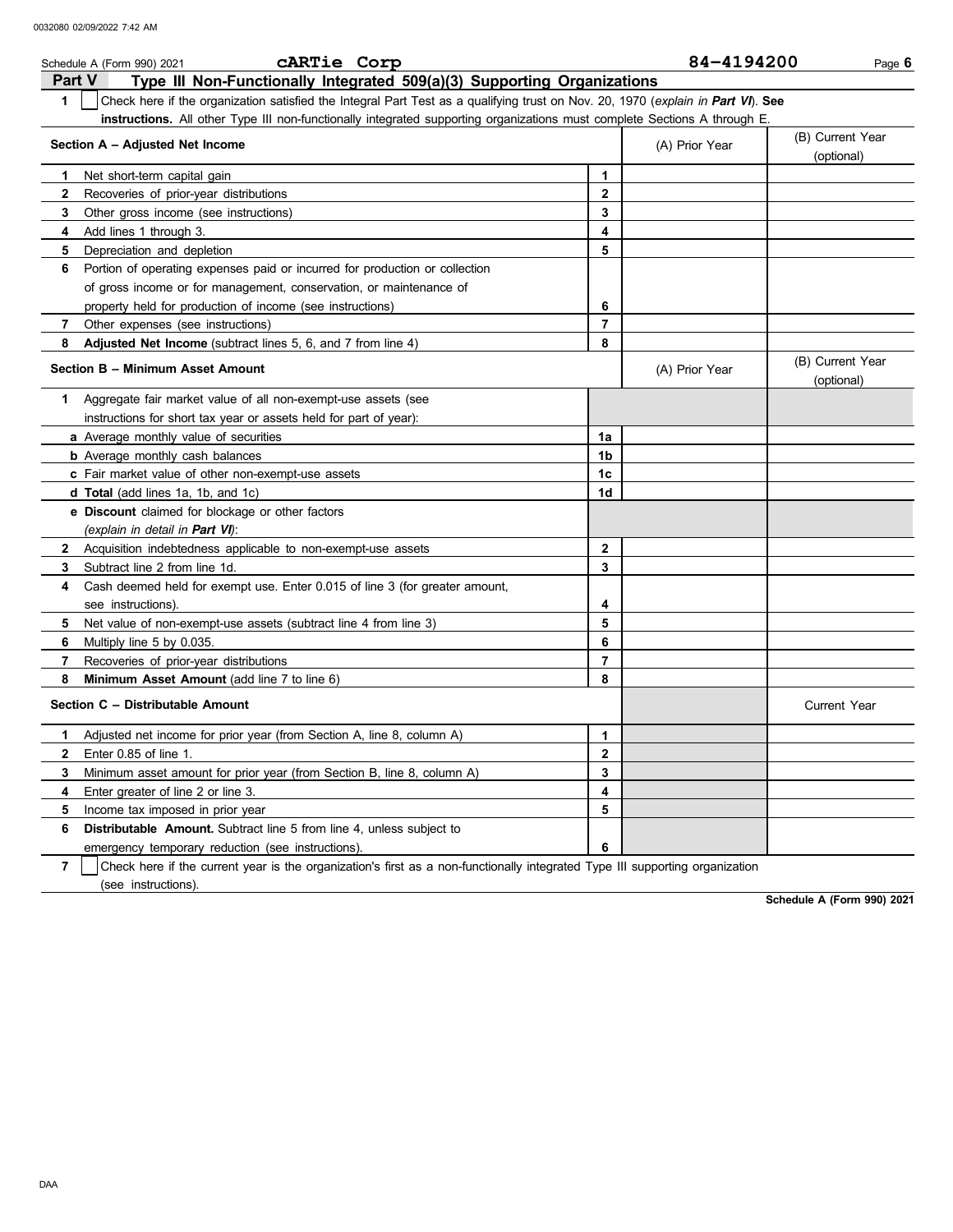|               | <b>CARTie Corp</b><br>Schedule A (Form 990) 2021                                              |                             | 84-4194200                            | Page 7                                  |
|---------------|-----------------------------------------------------------------------------------------------|-----------------------------|---------------------------------------|-----------------------------------------|
| <b>Part V</b> | Type III Non-Functionally Integrated 509(a)(3) Supporting Organizations (continued)           |                             |                                       |                                         |
|               | Section D - Distributions                                                                     |                             |                                       | <b>Current Year</b>                     |
| 1             | Amounts paid to supported organizations to accomplish exempt purposes                         |                             |                                       |                                         |
| $\mathbf{2}$  | Amounts paid to perform activity that directly furthers exempt purposes of supported          |                             |                                       |                                         |
|               | organizations, in excess of income from activity                                              |                             |                                       |                                         |
| 3             | Administrative expenses paid to accomplish exempt purposes of supported organizations         |                             |                                       |                                         |
| 4             | Amounts paid to acquire exempt-use assets                                                     |                             |                                       |                                         |
| 5             | Qualified set-aside amounts (prior IRS approval required— <i>provide details in Part VI</i> ) |                             |                                       |                                         |
| 6             | Other distributions (describe in Part VI). See instructions.                                  |                             |                                       |                                         |
| 7             | Total annual distributions. Add lines 1 through 6.                                            |                             |                                       |                                         |
| 8             | Distributions to attentive supported organizations to which the organization is responsive    |                             |                                       |                                         |
|               | (provide details in Part VI). See instructions.                                               |                             |                                       |                                         |
| 9             | Distributable amount for 2021 from Section C, line 6                                          |                             |                                       |                                         |
| 10            | Line 8 amount divided by line 9 amount                                                        |                             |                                       |                                         |
|               |                                                                                               | (i)                         | (ii)                                  | (iii)                                   |
|               | <b>Section E - Distribution Allocations (see instructions)</b>                                | <b>Excess Distributions</b> | <b>Underdistributions</b><br>Pre-2021 | <b>Distributable</b><br>Amount for 2021 |
| 1             | Distributable amount for 2021 from Section C, line 6                                          |                             |                                       |                                         |
| $\mathbf{2}$  | Underdistributions, if any, for years prior to 2021                                           |                             |                                       |                                         |
|               | (reasonable cause required-explain in Part VI). See                                           |                             |                                       |                                         |
|               | instructions.                                                                                 |                             |                                       |                                         |
| 3             | Excess distributions carryover, if any, to 2021                                               |                             |                                       |                                         |
|               |                                                                                               |                             |                                       |                                         |
|               |                                                                                               |                             |                                       |                                         |
|               |                                                                                               |                             |                                       |                                         |
|               |                                                                                               |                             |                                       |                                         |
|               | e From 2020                                                                                   |                             |                                       |                                         |
|               | f Total of lines 3a through 3e                                                                |                             |                                       |                                         |
|               | g Applied to underdistributions of prior years                                                |                             |                                       |                                         |
|               | <b>h</b> Applied to 2021 distributable amount                                                 |                             |                                       |                                         |
|               | Carryover from 2016 not applied (see instructions)                                            |                             |                                       |                                         |
|               | Remainder. Subtract lines 3g, 3h, and 3i from line 3f.                                        |                             |                                       |                                         |
| 4             | Distributions for 2021 from                                                                   |                             |                                       |                                         |
|               | \$<br>Section D, line 7:                                                                      |                             |                                       |                                         |
|               | a Applied to underdistributions of prior years                                                |                             |                                       |                                         |
|               | <b>b</b> Applied to 2021 distributable amount                                                 |                             |                                       |                                         |
|               | <b>c</b> Remainder. Subtract lines 4a and 4b from line 4.                                     |                             |                                       |                                         |
| 5             | Remaining underdistributions for years prior to 2021, if                                      |                             |                                       |                                         |
|               | any. Subtract lines 3g and 4a from line 2. For result                                         |                             |                                       |                                         |
|               | greater than zero, explain in Part VI. See instructions.                                      |                             |                                       |                                         |
| 6             | Remaining underdistributions for 2021 Subtract lines 3h                                       |                             |                                       |                                         |
|               | and 4b from line 1. For result greater than zero, explain in                                  |                             |                                       |                                         |
|               | <b>Part VI</b> See instructions.                                                              |                             |                                       |                                         |
| 7             | Excess distributions carryover to 2022. Add lines 3j                                          |                             |                                       |                                         |
|               | and 4c.                                                                                       |                             |                                       |                                         |
| 8             | Breakdown of line 7:                                                                          |                             |                                       |                                         |
|               | a Excess from 2017<br>.                                                                       |                             |                                       |                                         |
|               | <b>b</b> Excess from 2018                                                                     |                             |                                       |                                         |
|               | c Excess from 2019                                                                            |                             |                                       |                                         |
|               | d Excess from 2020                                                                            |                             |                                       |                                         |
|               | e Excess from 2021                                                                            |                             |                                       |                                         |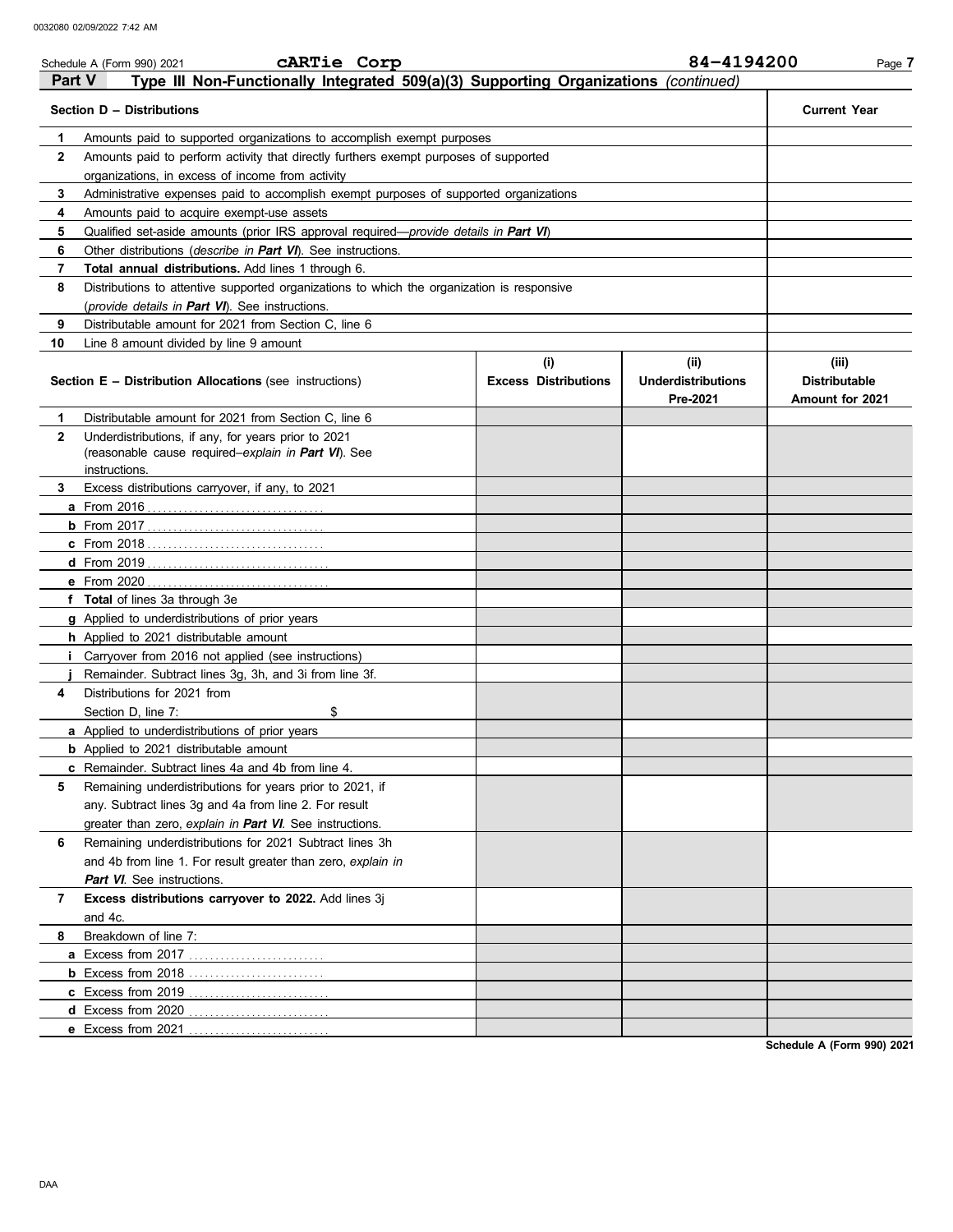| Schedule A (Form 990) 2021 | <b>CARTie Corp</b>                                                                                                                                                                                                                                                                                                                                                                                                                                                                        |  |  | 84-4194200 | Page 8 |
|----------------------------|-------------------------------------------------------------------------------------------------------------------------------------------------------------------------------------------------------------------------------------------------------------------------------------------------------------------------------------------------------------------------------------------------------------------------------------------------------------------------------------------|--|--|------------|--------|
| Part VI                    | Supplemental Information. Provide the explanations required by Part II, line 10; Part II, line 17a or 17b; Part<br>III, line 12; Part IV, Section A, lines 1, 2, 3b, 3c, 4b, 4c, 5a, 6, 9a, 9b, 9c, 11a, 11b, and 11c; Part IV, Section<br>B, lines 1 and 2; Part IV, Section C, line 1; Part IV, Section D, lines 2 and 3; Part IV, Section E, lines 1c, 2a, 2b,<br>3a, and 3b; Part V, line 1; Part V, Section B, line 1e; Part V, Section D, lines 5, 6, and 8; and Part V, Section E, |  |  |            |        |
|                            | lines 2, 5, and 6. Also complete this part for any additional information. (See instructions.)                                                                                                                                                                                                                                                                                                                                                                                            |  |  |            |        |
|                            |                                                                                                                                                                                                                                                                                                                                                                                                                                                                                           |  |  |            |        |
|                            |                                                                                                                                                                                                                                                                                                                                                                                                                                                                                           |  |  |            |        |
|                            |                                                                                                                                                                                                                                                                                                                                                                                                                                                                                           |  |  |            |        |
|                            |                                                                                                                                                                                                                                                                                                                                                                                                                                                                                           |  |  |            |        |
|                            |                                                                                                                                                                                                                                                                                                                                                                                                                                                                                           |  |  |            |        |
|                            |                                                                                                                                                                                                                                                                                                                                                                                                                                                                                           |  |  |            |        |
|                            |                                                                                                                                                                                                                                                                                                                                                                                                                                                                                           |  |  |            |        |
|                            |                                                                                                                                                                                                                                                                                                                                                                                                                                                                                           |  |  |            |        |
|                            |                                                                                                                                                                                                                                                                                                                                                                                                                                                                                           |  |  |            |        |
|                            |                                                                                                                                                                                                                                                                                                                                                                                                                                                                                           |  |  |            |        |
|                            |                                                                                                                                                                                                                                                                                                                                                                                                                                                                                           |  |  |            |        |
|                            |                                                                                                                                                                                                                                                                                                                                                                                                                                                                                           |  |  |            |        |
|                            |                                                                                                                                                                                                                                                                                                                                                                                                                                                                                           |  |  |            |        |
|                            |                                                                                                                                                                                                                                                                                                                                                                                                                                                                                           |  |  |            |        |
|                            |                                                                                                                                                                                                                                                                                                                                                                                                                                                                                           |  |  |            |        |
|                            |                                                                                                                                                                                                                                                                                                                                                                                                                                                                                           |  |  |            |        |
|                            |                                                                                                                                                                                                                                                                                                                                                                                                                                                                                           |  |  |            |        |
|                            |                                                                                                                                                                                                                                                                                                                                                                                                                                                                                           |  |  |            |        |
|                            |                                                                                                                                                                                                                                                                                                                                                                                                                                                                                           |  |  |            |        |
|                            |                                                                                                                                                                                                                                                                                                                                                                                                                                                                                           |  |  |            |        |
|                            |                                                                                                                                                                                                                                                                                                                                                                                                                                                                                           |  |  |            |        |
|                            |                                                                                                                                                                                                                                                                                                                                                                                                                                                                                           |  |  |            |        |
|                            |                                                                                                                                                                                                                                                                                                                                                                                                                                                                                           |  |  |            |        |
|                            |                                                                                                                                                                                                                                                                                                                                                                                                                                                                                           |  |  |            |        |
|                            |                                                                                                                                                                                                                                                                                                                                                                                                                                                                                           |  |  |            |        |
|                            |                                                                                                                                                                                                                                                                                                                                                                                                                                                                                           |  |  |            |        |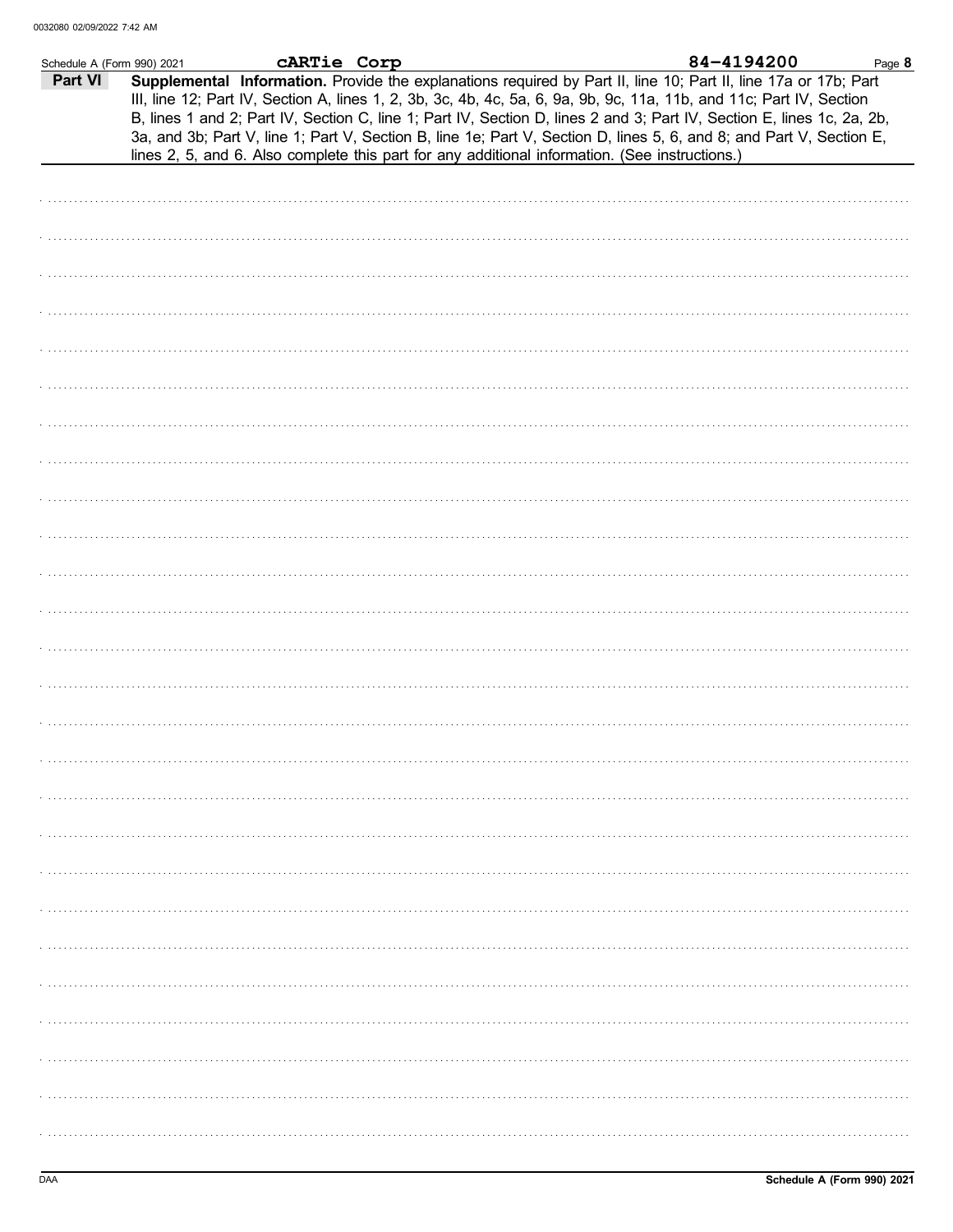| Supplemental Information to Form 990 or 990-EZ<br><b>SCHEDULE O</b> |                                                                                                      |    |                   |                                |          | OMB No. 1545-0047    |  |  |
|---------------------------------------------------------------------|------------------------------------------------------------------------------------------------------|----|-------------------|--------------------------------|----------|----------------------|--|--|
| (Form 990)                                                          | Complete to provide information for responses to specific questions on                               |    |                   |                                |          | 2021                 |  |  |
| Department of the Treasury                                          | Form 990 or 990-EZ or to provide any additional information.<br>u Attach to Form 990 or Form 990-EZ. |    |                   |                                |          |                      |  |  |
| Internal Revenue Service<br>Name of the organization                | u Go to www.irs.gov/Form990 for the latest information.                                              |    |                   | Employer identification number |          | Inspection           |  |  |
| <b>CARTie Corp</b>                                                  | 84-4194200                                                                                           |    |                   |                                |          |                      |  |  |
|                                                                     | Form 990-EZ, Part I, Line 16 - Other Expenses                                                        |    |                   |                                |          |                      |  |  |
| Description                                                         |                                                                                                      |    | Amount            |                                |          |                      |  |  |
| <b>Expenses</b>                                                     |                                                                                                      |    |                   |                                |          |                      |  |  |
| Advertising                                                         |                                                                                                      | \$ | 242               |                                |          |                      |  |  |
| Office                                                              |                                                                                                      | \$ | 4                 |                                |          |                      |  |  |
| Travel                                                              |                                                                                                      | \$ | 325               |                                |          |                      |  |  |
| Insurance                                                           |                                                                                                      | \$ | 550               |                                |          |                      |  |  |
| Supplies                                                            |                                                                                                      | \$ | 687               |                                |          |                      |  |  |
| Platform Fees                                                       |                                                                                                      | \$ | 25                |                                |          |                      |  |  |
| Other Expenses                                                      |                                                                                                      | \$ | 196               |                                |          |                      |  |  |
| <b>Non-investment</b>                                               | Depreciation                                                                                         | \$ | 267               |                                |          |                      |  |  |
|                                                                     | Total \$                                                                                             |    | 2,296             |                                |          |                      |  |  |
|                                                                     |                                                                                                      |    |                   |                                |          |                      |  |  |
|                                                                     |                                                                                                      |    |                   |                                |          |                      |  |  |
| Description                                                         | Form 990-EZ, Part II, Line 24 - Other Assets                                                         |    |                   |                                |          |                      |  |  |
|                                                                     |                                                                                                      |    |                   | Beg. of Year                   |          | End of Year          |  |  |
| Accounts Receivable                                                 |                                                                                                      |    | <u>. \$</u>       | $672$ \$                       |          | . 0.                 |  |  |
| Equipment                                                           |                                                                                                      |    |                   |                                |          | $32,089$ \$ $32,089$ |  |  |
|                                                                     | Less Accumulated Depreciation \$                                                                     |    |                   |                                |          | $1,305$ \$ $1,572$   |  |  |
| <b>Security Deposits</b>                                            |                                                                                                      |    | $\mathbf{s}$      |                                | $150$ \$ | 150                  |  |  |
|                                                                     |                                                                                                      |    | Total \$31,606 \$ |                                |          | 30,667               |  |  |
|                                                                     |                                                                                                      |    |                   |                                |          |                      |  |  |
|                                                                     | Form 990-EZ, Part III - Primary Exempt Purpose                                                       |    |                   |                                |          |                      |  |  |
|                                                                     | cARTie is a not-for-profit 501(c)(3) organization bridging inequities in                             |    |                   |                                |          |                      |  |  |
|                                                                     | education and arts access across Connecticut, and bringing the museum field                          |    |                   |                                |          |                      |  |  |
|                                                                     | trip to schools and students directly. It reimagines the museum concept,                             |    |                   |                                |          |                      |  |  |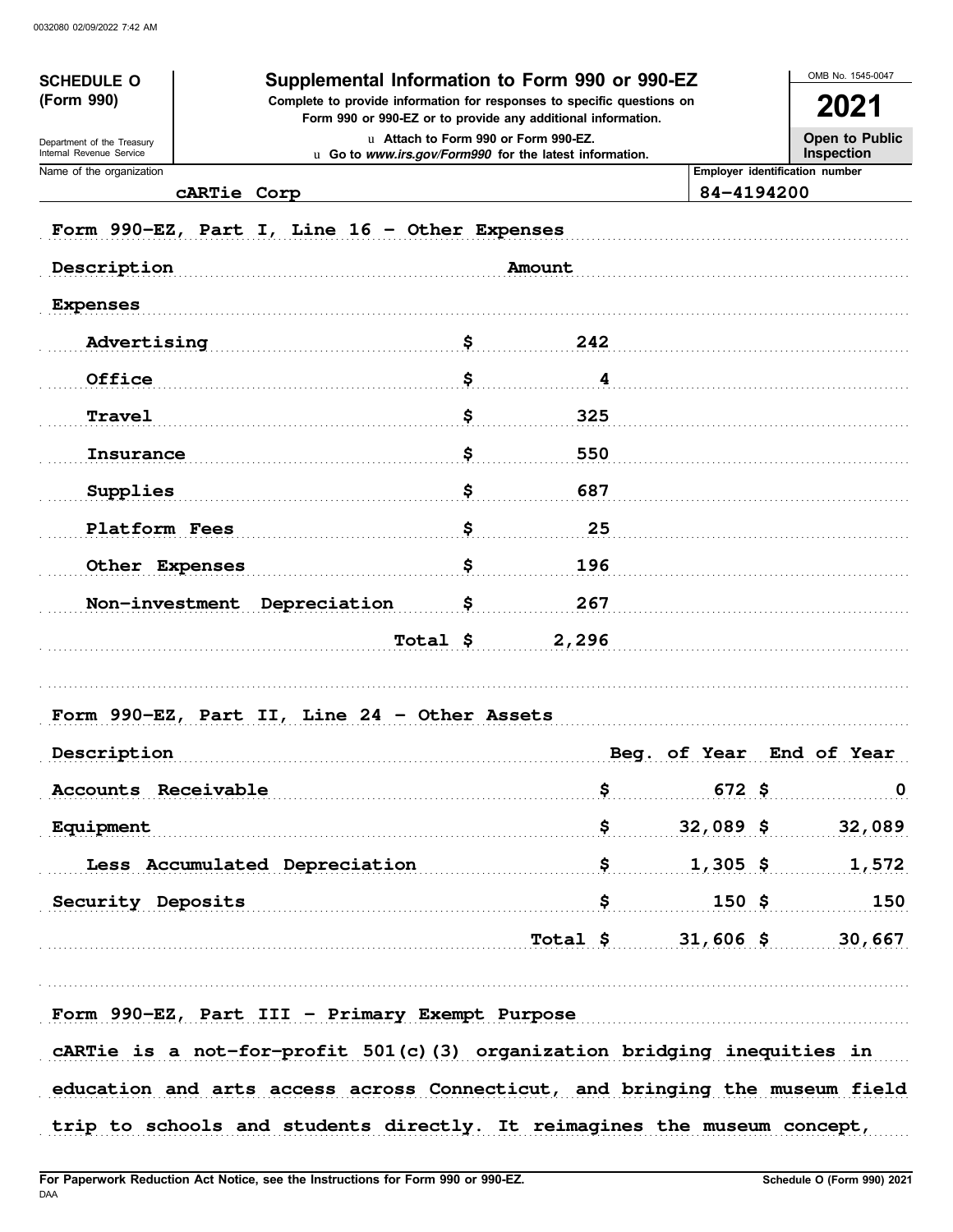| Schedule O (Form 990) 2021                                           | Page 2                                                                     |
|----------------------------------------------------------------------|----------------------------------------------------------------------------|
| Name of the organization<br><b>CARTie Corp</b>                       | Employer identification number<br>84-4194200                               |
| deconstructs traditional models, and is committed to making sure     |                                                                            |
| Connecticut's diverse children feel represented and empowered.       |                                                                            |
|                                                                      |                                                                            |
| Form 990-EZ, Part III, Line 28 - First Accomplishment                |                                                                            |
|                                                                      |                                                                            |
| cARTie offers inclusive internship and exhibition opportunities to a |                                                                            |
| diverse population of high school art students and provides critical |                                                                            |
|                                                                      | museum-based learning opportunities that enrich and deepen early education |
| and SEL, while meeting ELDS, NCCAS, and CCSS, to PreK-2 students who |                                                                            |
| otherwise may not have access to robust arts programming.            |                                                                            |
|                                                                      |                                                                            |
|                                                                      |                                                                            |
|                                                                      |                                                                            |
|                                                                      |                                                                            |
|                                                                      |                                                                            |
|                                                                      |                                                                            |
|                                                                      |                                                                            |
|                                                                      |                                                                            |
|                                                                      |                                                                            |
|                                                                      |                                                                            |
|                                                                      |                                                                            |
|                                                                      |                                                                            |
|                                                                      |                                                                            |
|                                                                      |                                                                            |
|                                                                      |                                                                            |
|                                                                      |                                                                            |
|                                                                      |                                                                            |
|                                                                      |                                                                            |
|                                                                      |                                                                            |
|                                                                      |                                                                            |

|  | − |  |  |  |
|--|---|--|--|--|
|--|---|--|--|--|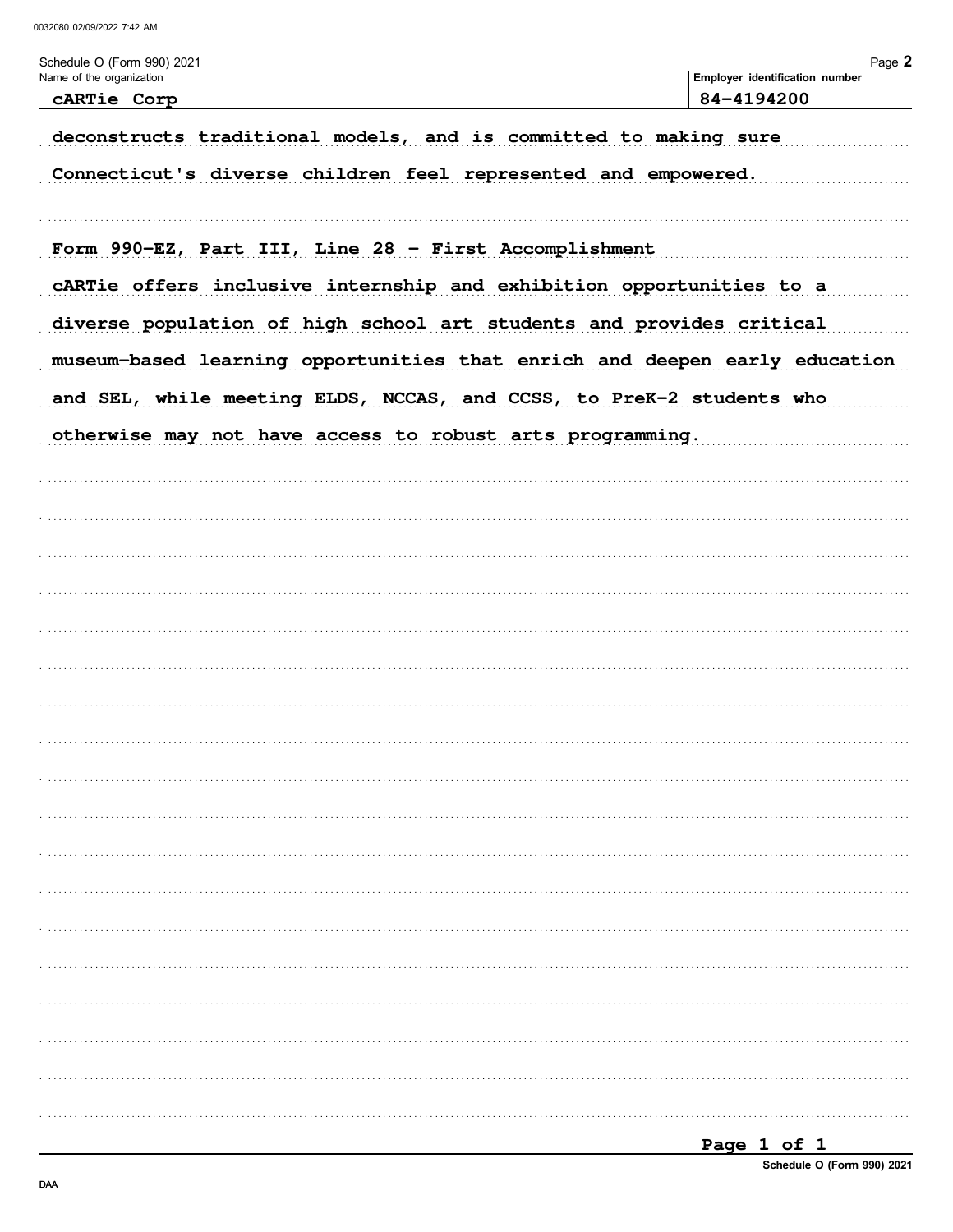| Form 8879-EO                                         | IRS e-file Signature Authorization<br>for an Exempt Organization                                                                                                                                                                                                               |                                                 | OMB No. 1545-0047                            |
|------------------------------------------------------|--------------------------------------------------------------------------------------------------------------------------------------------------------------------------------------------------------------------------------------------------------------------------------|-------------------------------------------------|----------------------------------------------|
|                                                      | For calendar year 2020, or fiscal year beginning $12/01$ 2020, and ending $11/30$ 20 $21$                                                                                                                                                                                      |                                                 |                                              |
| Department of the Treasury                           | u Do not send to the IRS. Keep for your records.                                                                                                                                                                                                                               |                                                 | 2020                                         |
| Internal Revenue Service                             | u Go to www.irs.gov/Form8879EO for the latest information.                                                                                                                                                                                                                     |                                                 |                                              |
| Name of exempt organization or person subject to tax |                                                                                                                                                                                                                                                                                | Taxpayer identification number                  |                                              |
|                                                      | <b>CARTie Corp</b><br>Name and title of officer or person subject to tax Clare Murray                                                                                                                                                                                          | 84-4194200                                      |                                              |
|                                                      | <b>Executive Director</b>                                                                                                                                                                                                                                                      |                                                 |                                              |
| Part I                                               | Type of Return and Return Information (Whole Dollars Only)                                                                                                                                                                                                                     |                                                 |                                              |
|                                                      | Check the box for the return for which you are using this Form 8879-EO and enter the applicable amount, if any, from the return. If you                                                                                                                                        |                                                 |                                              |
|                                                      | check the box on line 1a, 2a, 3a, 4a, 5a, 6a, or 7a below, and the amount on that line for the return being filed with this form was                                                                                                                                           |                                                 |                                              |
|                                                      | blank, then leave line 1b, 2b, 3b, 4b, 5b, 6b, or 7b, whichever is applicable, blank (do not enter -0-). But, if you entered -0- on the                                                                                                                                        |                                                 |                                              |
|                                                      | return, then enter -0- on the applicable line below. Do not complete more than one line in Part I.                                                                                                                                                                             |                                                 |                                              |
| 1a Form 990 check here                               | $\mathbf{b}$ Total revenue, if any (Form 990, Part VIII, column (A), line 12) $\ldots$                                                                                                                                                                                         | 1b                                              |                                              |
| 2a Form 990-EZ check here▶                           | $\mathbf{X}$<br><b>b</b> Total revenue, if any (Form 990-EZ, line 9) $\ldots$ $\ldots$ $\ldots$ $\ldots$ $\ldots$ $\ldots$                                                                                                                                                     |                                                 | $\frac{1b}{2b}$ 198, 216                     |
| 3a Form 1120-POL check here ▶                        |                                                                                                                                                                                                                                                                                |                                                 |                                              |
| 4a Form 990-PF check here▶                           | <b>b</b> Tax based on investment income (Form 990-PF, Part VI, line 5)                                                                                                                                                                                                         |                                                 | 4b                                           |
| 5a Form 8868 check here $\blacktriangleright$        |                                                                                                                                                                                                                                                                                | 5b                                              | the control of the control of the control of |
| 6a Form 990-T check here                             |                                                                                                                                                                                                                                                                                |                                                 | 6b                                           |
| 7a Form 4720 check here ▶                            |                                                                                                                                                                                                                                                                                | 7b                                              |                                              |
| <b>Part II</b>                                       | Declaration and Signature Authorization of Officer or Person Subject to Tax                                                                                                                                                                                                    |                                                 |                                              |
|                                                      | Under penalties of perjury, I declare that $\mathbf{X}$ I am an officer of the above organization of I am a person subject to tax with respect to                                                                                                                              |                                                 |                                              |
| (name of organization)                               | , $(EIN)$                                                                                                                                                                                                                                                                      |                                                 | and that I have examined a copy              |
|                                                      | of the 2020 electronic return and accompanying schedules and statements, and, to the best of my knowledge and belief, they are                                                                                                                                                 |                                                 |                                              |
|                                                      | true, correct, and complete. I further declare that the amount in Part I above is the amount shown on the copy of the electronic return.                                                                                                                                       |                                                 |                                              |
|                                                      | I consent to allow my intermediate service provider, transmitter, or electronic return originator (ERO) to send the return to the IRS and                                                                                                                                      |                                                 |                                              |
|                                                      | to receive from the IRS (a) an acknowledgement of receipt or reason for rejection of the transmission, (b) the reason for any delay in                                                                                                                                         |                                                 |                                              |
|                                                      | processing the return or refund, and (c) the date of any refund. If applicable, I authorize the U.S. Treasury and its designated Financial                                                                                                                                     |                                                 |                                              |
|                                                      | Agent to initiate an electronic funds withdrawal (direct debit) entry to the financial institution account indicated in the tax preparation                                                                                                                                    |                                                 |                                              |
|                                                      | software for payment of the federal taxes owed on this return, and the financial institution to debit the entry to this account. To revoke<br>a payment, I must contact the U.S. Treasury Financial Agent at 1-888-353-4537 no later than 2 business days prior to the payment |                                                 |                                              |
|                                                      | (settlement) date. I also authorize the financial institutions involved in the processing of the electronic payment of taxes to receive                                                                                                                                        |                                                 |                                              |
|                                                      | confidential information necessary to answer inquiries and resolve issues related to the payment. I have selected a personal                                                                                                                                                   |                                                 |                                              |
|                                                      | identification number (PIN) as my signature for the electronic return and, if applicable, the consent to electronic funds withdrawal.                                                                                                                                          |                                                 |                                              |
|                                                      |                                                                                                                                                                                                                                                                                |                                                 |                                              |
| PIN: check one box only                              |                                                                                                                                                                                                                                                                                |                                                 |                                              |
|                                                      | X   authorize Mahoney Sabol & Company,<br><b>LLP</b>                                                                                                                                                                                                                           | to enter my PIN $\boxed{12345}$ as my signature |                                              |
| ▵                                                    | ERO firm name                                                                                                                                                                                                                                                                  | Enter five numbers, but                         |                                              |
|                                                      |                                                                                                                                                                                                                                                                                | do not enter all zeros                          |                                              |
|                                                      | on the tax year 2020 electronically filed return. If I have indicated within this return that a copy of the return is being filed with a                                                                                                                                       |                                                 |                                              |
|                                                      | state agency(ies) regulating charities as part of the IRS Fed/State program, I also authorize the aforementioned ERO to enter my                                                                                                                                               |                                                 |                                              |
|                                                      | PIN on the return's disclosure consent screen.                                                                                                                                                                                                                                 |                                                 |                                              |
|                                                      |                                                                                                                                                                                                                                                                                |                                                 |                                              |
|                                                      | As an officer or person subject to tax with respect to the organization, I will enter my PIN as my signature on the tax year 2020                                                                                                                                              |                                                 |                                              |
|                                                      | electronically filed return. If I have indicated within this return that a copy of the return is being filed with a state agency(ies)<br>regulating charities as part of the IRS Ped/State program, I will enter my PIN on the return's disclosure consent screen.             |                                                 |                                              |
|                                                      |                                                                                                                                                                                                                                                                                |                                                 |                                              |
| Signature of officer or person subject to tax}       | Date                                                                                                                                                                                                                                                                           | 02/09/22                                        |                                              |
| Part III                                             | Certification and Authentication                                                                                                                                                                                                                                               |                                                 |                                              |
|                                                      | <b>ERO's EFIN/PIN.</b> Enter your six-digit electronic filing identification                                                                                                                                                                                                   |                                                 |                                              |
|                                                      | number (EFIN) followed by your five-digit self-selected PIN.                                                                                                                                                                                                                   |                                                 | 06305312345                                  |
|                                                      |                                                                                                                                                                                                                                                                                |                                                 | Do not enter all zeros                       |
|                                                      |                                                                                                                                                                                                                                                                                |                                                 |                                              |
|                                                      | I certify that the above numeric entry is my PIN, which is my signature on the 2020 electronically filed return indicated above. I confirm                                                                                                                                     |                                                 |                                              |
|                                                      | that I am submitting this return in accordance with the requirements of Pub. 4163, Modernized e-File (MeF) Information for Authorized                                                                                                                                          |                                                 |                                              |
| IRS e-file Providers for Business Returns.           |                                                                                                                                                                                                                                                                                |                                                 |                                              |
| ERO's signature                                      | Kevin M. Harris,<br><b>CPA</b><br>Date                                                                                                                                                                                                                                         | 02/09/22                                        |                                              |
|                                                      |                                                                                                                                                                                                                                                                                |                                                 |                                              |
|                                                      | <b>ERO Must Retain This Form - See Instructions</b>                                                                                                                                                                                                                            |                                                 |                                              |
|                                                      | Do Not Submit This Form to the IRS Unless Requested To Do So                                                                                                                                                                                                                   |                                                 |                                              |
|                                                      | For Paperwork Reduction Act Notice, see back of form.                                                                                                                                                                                                                          |                                                 | Form 8879-EO (2020)                          |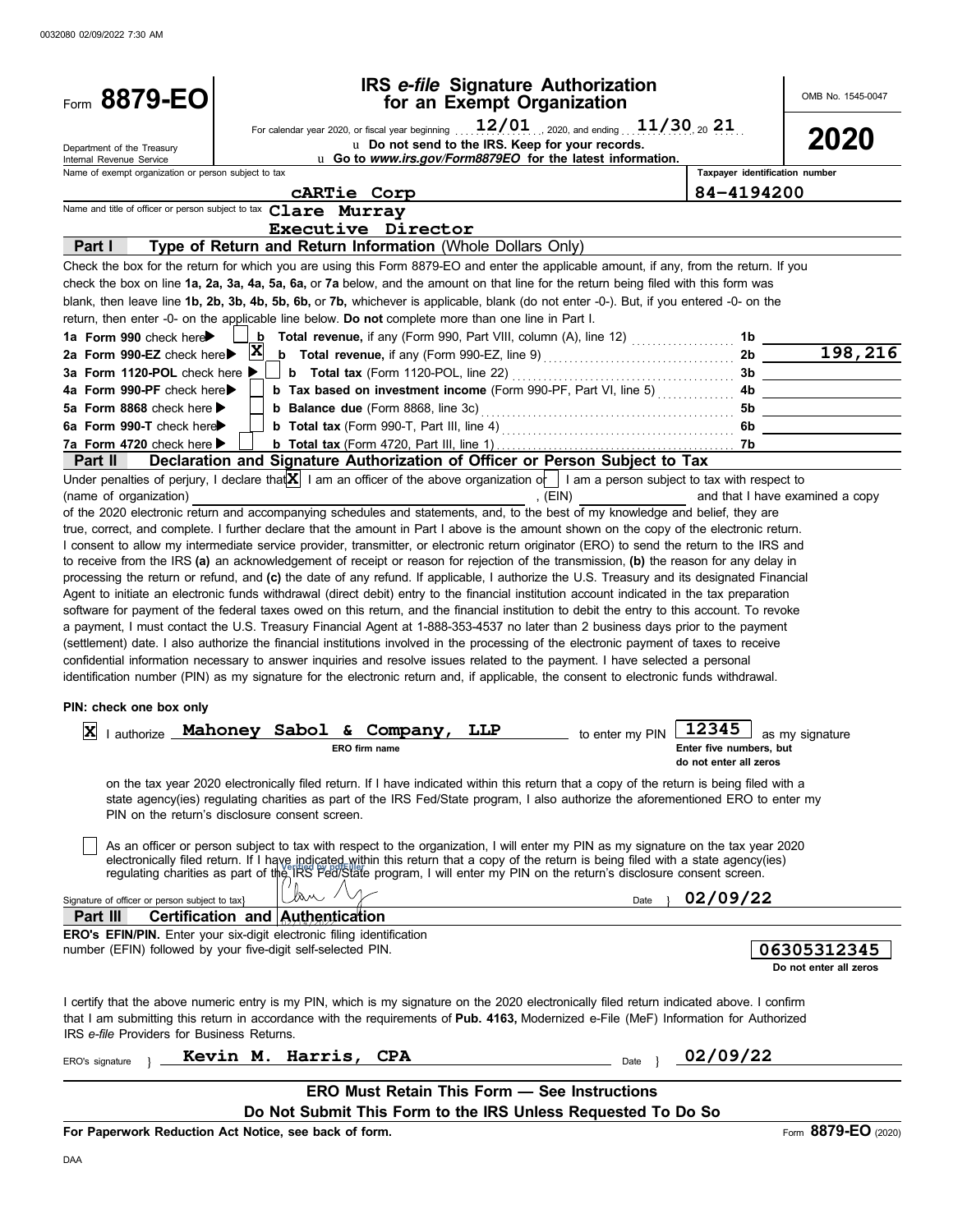|          | $F_{\text{norm}}$ 990-EZ | <b>Return of Organization Exempt From Income Tax</b><br>Under section 501(c), 527, or 4947(a)(1) of the Internal Revenue Code (except private foundations) | OMB No. 1545-0047<br>2020                                                                                                                           |                   |                                                             |
|----------|--------------------------|------------------------------------------------------------------------------------------------------------------------------------------------------------|-----------------------------------------------------------------------------------------------------------------------------------------------------|-------------------|-------------------------------------------------------------|
|          |                          |                                                                                                                                                            | Do not enter social security numbers on this form, as it may be made public.                                                                        |                   | <b>Open to Public</b>                                       |
|          |                          | Department of the Treasury<br>Internal Revenue Service                                                                                                     | Go to www.irs.gov/Form990EZ for instructions and the latest information.                                                                            |                   | <b>Inspection</b>                                           |
|          |                          |                                                                                                                                                            | For the 2020 calendar year, or tax year beginning $2/01/20$ , and ending $11/30/21$                                                                 |                   |                                                             |
| в        |                          | Check if applicable:                                                                                                                                       | C Name of organization                                                                                                                              |                   | D Employer identification number                            |
|          | Address change           |                                                                                                                                                            |                                                                                                                                                     |                   |                                                             |
|          | Name change              |                                                                                                                                                            | <b>CARTie Corp</b>                                                                                                                                  |                   | 84-4194200                                                  |
|          | Initial return           |                                                                                                                                                            | Number and street (or P.O. box, if mail is not delivered to street address)<br>Room/suite                                                           |                   | E Telephone number                                          |
|          |                          | Final return/terminated                                                                                                                                    | 326 Navajo Loop                                                                                                                                     |                   | 203-644-3956                                                |
|          | Amended return           |                                                                                                                                                            | City or town, state or province, country, and ZIP or foreign postal code                                                                            |                   | F Group Exemption                                           |
|          |                          | Application pending                                                                                                                                        | Shelton<br>CT 06484                                                                                                                                 |                   | Number u                                                    |
| G        | <b>Website:</b>          | Accounting Method:                                                                                                                                         | Cash $ \mathbf{X} $ Accrual Other (specify) u<br>H Check u<br>https://www.cartie.org/                                                               |                   | if the organization is not<br>required to attach Schedule B |
|          |                          |                                                                                                                                                            | Tax-exempt status (check only one) $- \mathbf{X} $ 501(c)(3)<br>501(c)<br>527<br>$\vert$ (insert no.)<br>$4947(a)(1)$ or                            |                   | (Form 990, 990-EZ, or 990-PF).                              |
| ĸ.       |                          | Form of organization:                                                                                                                                      | $\vert \mathbf{X} \vert$ Corporation<br>Trust<br>Association<br>Other                                                                               |                   |                                                             |
|          |                          |                                                                                                                                                            | Add lines 5b, 6c, and 7b to line 9 to determine gross receipts. If gross receipts are \$200,000 or more, or if total assets                         |                   |                                                             |
|          |                          |                                                                                                                                                            |                                                                                                                                                     |                   | 198,216                                                     |
|          | Part I                   |                                                                                                                                                            | Revenue, Expenses, and Changes in Net Assets or Fund Balances (see the instructions for Part I)                                                     |                   |                                                             |
|          |                          |                                                                                                                                                            | Check if the organization used Schedule O to respond to any question in this Part I                                                                 |                   | 図                                                           |
|          | 1                        |                                                                                                                                                            | Contributions, gifts, grants, and similar amounts received                                                                                          | 1                 | 195,404                                                     |
|          | 2                        |                                                                                                                                                            | Program service revenue including government fees and contracts [11] [11] Program service revenue including government fees and contracts           | $\mathbf{2}$<br>3 | 2,810                                                       |
|          | 3<br>4                   |                                                                                                                                                            |                                                                                                                                                     | 4                 | $\mathbf{2}$                                                |
|          | 5a                       |                                                                                                                                                            | 5а                                                                                                                                                  |                   |                                                             |
|          | b                        |                                                                                                                                                            | 5b<br>Less: cost or other basis and sales expenses                                                                                                  |                   |                                                             |
|          | c                        |                                                                                                                                                            | Gain or (loss) from sale of assets other than inventory (subtract line 5b from line 5a)                                                             | 5c                |                                                             |
|          | 6                        |                                                                                                                                                            | Gaming and fundraising events:                                                                                                                      |                   |                                                             |
|          | а                        |                                                                                                                                                            | Gross income from gaming (attach Schedule G if greater than                                                                                         |                   |                                                             |
|          |                          | $$15,000$ )                                                                                                                                                | 6a                                                                                                                                                  |                   |                                                             |
| Revenue  | b                        |                                                                                                                                                            | of contributions<br>Gross income from fundraising events (not including                                                                             |                   |                                                             |
|          |                          |                                                                                                                                                            | from fundraising events reported on line 1) (attach Schedule G if the                                                                               |                   |                                                             |
|          |                          |                                                                                                                                                            | sum of such gross income and contributions exceeds \$15,000)<br>6b.<br>6c<br>c Less: direct expenses from gaming and fundraising events             |                   |                                                             |
|          |                          |                                                                                                                                                            | d Net income or (loss) from gaming and fundraising events (add lines 6a and 6b and subtract                                                         |                   |                                                             |
|          |                          |                                                                                                                                                            |                                                                                                                                                     | 6d                |                                                             |
|          | 7a                       |                                                                                                                                                            | 7a                                                                                                                                                  |                   |                                                             |
|          | b                        | Less: cost of goods sold                                                                                                                                   | 7b                                                                                                                                                  |                   |                                                             |
|          | c                        |                                                                                                                                                            | Gross profit or (loss) from sales of inventory (subtract line 7b from line 7a) [[[[[[[[[[[[[[[[[[[[[[[[[[[[[[                                       | 7c                |                                                             |
|          | 8                        |                                                                                                                                                            | Other revenue (describe in Schedule O)                                                                                                              | 8                 |                                                             |
|          | 9                        |                                                                                                                                                            |                                                                                                                                                     | 9                 | 198,216                                                     |
|          | 10<br>11                 |                                                                                                                                                            | Benefits paid to or for members                                                                                                                     | 10<br>11          |                                                             |
|          | 12                       |                                                                                                                                                            |                                                                                                                                                     | 12                |                                                             |
|          | 13                       |                                                                                                                                                            |                                                                                                                                                     | 13                | 5,340                                                       |
| Expenses | 14                       |                                                                                                                                                            |                                                                                                                                                     | 14                |                                                             |
|          | 15                       |                                                                                                                                                            |                                                                                                                                                     | 15                | 204                                                         |
|          | 16                       |                                                                                                                                                            |                                                                                                                                                     | 16                | 8,864                                                       |
|          | 17                       |                                                                                                                                                            |                                                                                                                                                     | 17                | 14,408                                                      |
|          | 18                       |                                                                                                                                                            |                                                                                                                                                     | 18                | <u> 183,808 </u>                                            |
| Assets   | 19                       |                                                                                                                                                            | Net assets or fund balances at beginning of year (from line 27, column (A)) (must agree with<br>end-of-year figure reported on prior year's return) | 19                |                                                             |
| Net      | 20                       |                                                                                                                                                            |                                                                                                                                                     | 20                | 4,680                                                       |
|          | 21                       |                                                                                                                                                            |                                                                                                                                                     | 21                | 188,488                                                     |
|          |                          |                                                                                                                                                            | For Paperwork Reduction Act Notice, see the separate instructions.                                                                                  |                   | Form 990-EZ (2020)                                          |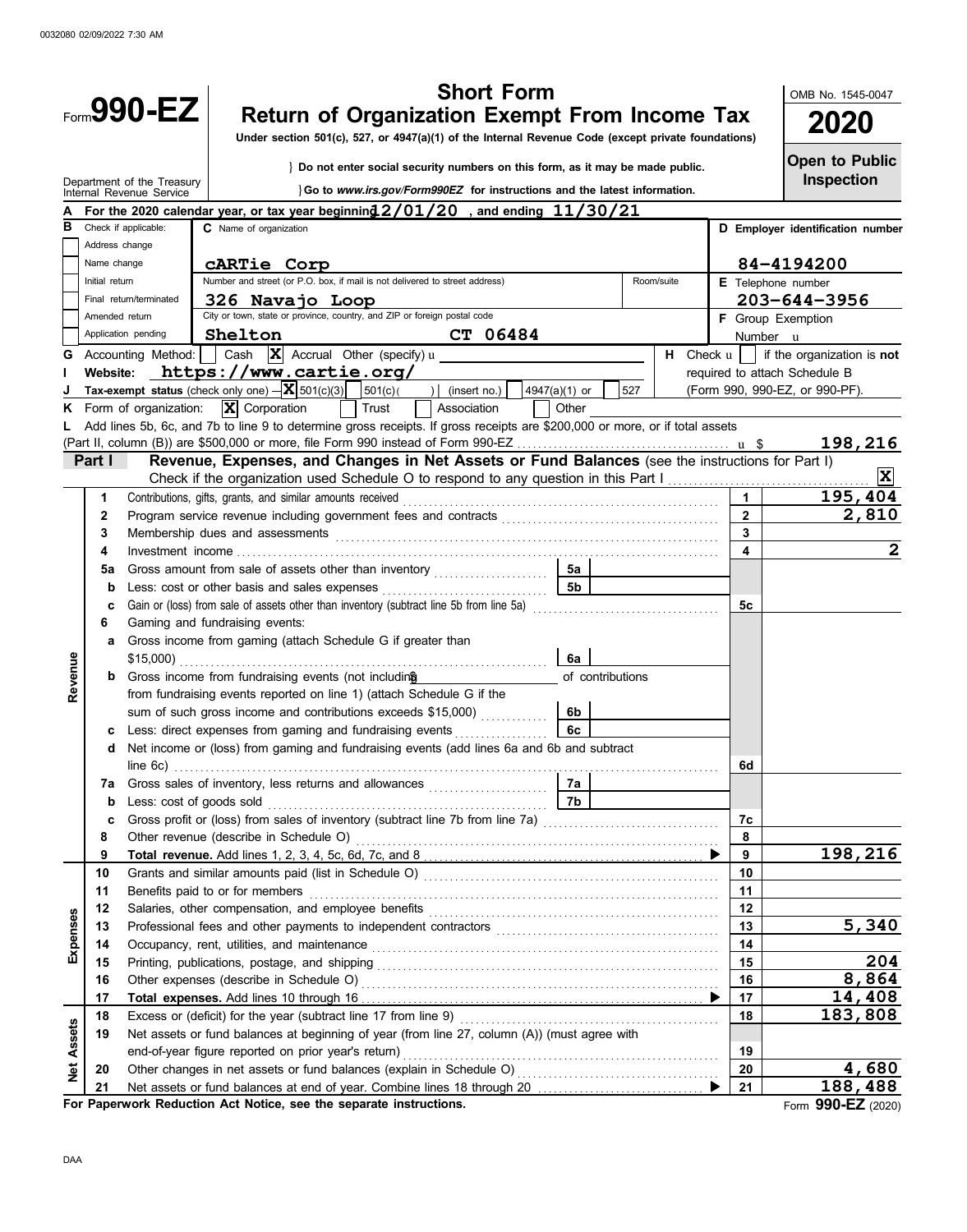|    | Form 990-EZ (2020)    | <b>CARTie Corp</b>                                 |                                                                                                                                                                                                                                                                                            |       |                          | 84-4194200            |          | Page 2                                                                                                                                                                                                                    |
|----|-----------------------|----------------------------------------------------|--------------------------------------------------------------------------------------------------------------------------------------------------------------------------------------------------------------------------------------------------------------------------------------------|-------|--------------------------|-----------------------|----------|---------------------------------------------------------------------------------------------------------------------------------------------------------------------------------------------------------------------------|
|    | Part II               |                                                    | <b>Balance Sheets</b> (see the instructions for Part II)                                                                                                                                                                                                                                   |       |                          |                       |          |                                                                                                                                                                                                                           |
|    |                       |                                                    | Check if the organization used Schedule O to respond to any question in this Part II                                                                                                                                                                                                       |       |                          |                       |          | $ \mathbf{x} $                                                                                                                                                                                                            |
|    |                       |                                                    |                                                                                                                                                                                                                                                                                            |       |                          | (A) Beginning of year |          | (B) End of year                                                                                                                                                                                                           |
|    |                       |                                                    |                                                                                                                                                                                                                                                                                            |       |                          | 0                     | 22       | 156,882                                                                                                                                                                                                                   |
|    |                       |                                                    |                                                                                                                                                                                                                                                                                            |       |                          | 0                     | 23       |                                                                                                                                                                                                                           |
|    |                       |                                                    |                                                                                                                                                                                                                                                                                            |       |                          | 0                     | 24       | 31,606                                                                                                                                                                                                                    |
|    |                       |                                                    | 25 Total assets <b>25 Total</b> assets <b>25</b> Total assets <b>25</b> Total assets <b>25</b> Total assets <b>25</b> Total assets <b>25</b> Total assets <b>25</b> Total assets <b>25</b> Total assets <b>25</b> Total assets <b>25</b> Total assets <b>25</b> Total assets <b>25</b> Tot |       |                          | $\mathbf 0$           | 25       | 188,488                                                                                                                                                                                                                   |
|    |                       |                                                    |                                                                                                                                                                                                                                                                                            |       |                          | 0                     | 26       |                                                                                                                                                                                                                           |
|    |                       |                                                    | 27 Net assets or fund balances (line 27 of column (B) must agree with line 21)                                                                                                                                                                                                             |       |                          | $\mathbf 0$           | 27       | 188,488                                                                                                                                                                                                                   |
|    | Part III              |                                                    | Statement of Program Service Accomplishments (see the instructions for Part III)                                                                                                                                                                                                           |       |                          |                       |          |                                                                                                                                                                                                                           |
|    |                       |                                                    | Check if the organization used Schedule O to respond to any question in this Part III                                                                                                                                                                                                      |       |                          | X                     |          | <b>Expenses</b>                                                                                                                                                                                                           |
|    |                       | What is the organization's primary exempt purpose? |                                                                                                                                                                                                                                                                                            |       |                          |                       |          | (Required for section                                                                                                                                                                                                     |
|    | See Schedule O        |                                                    |                                                                                                                                                                                                                                                                                            |       |                          |                       |          | $501(c)(3)$ and $501(c)(4)$                                                                                                                                                                                               |
|    |                       |                                                    | Describe the organization's program service accomplishments for each of its three largest program services,                                                                                                                                                                                |       |                          |                       |          | organizations; optional for                                                                                                                                                                                               |
|    |                       |                                                    | as measured by expenses. In a clear and concise manner, describe the services provided, the number of<br>persons benefited, and other relevant information for each program title.                                                                                                         |       |                          |                       | others.) |                                                                                                                                                                                                                           |
|    |                       |                                                    |                                                                                                                                                                                                                                                                                            |       |                          |                       |          |                                                                                                                                                                                                                           |
| 28 | <b>See Schedule O</b> |                                                    |                                                                                                                                                                                                                                                                                            |       |                          |                       |          |                                                                                                                                                                                                                           |
|    |                       |                                                    |                                                                                                                                                                                                                                                                                            |       |                          |                       |          |                                                                                                                                                                                                                           |
|    |                       |                                                    |                                                                                                                                                                                                                                                                                            |       |                          |                       |          |                                                                                                                                                                                                                           |
|    | (Grants \$            |                                                    | ) If this amount includes foreign grants, check here <i>conservances</i>                                                                                                                                                                                                                   |       |                          |                       | 28a      | 10,080                                                                                                                                                                                                                    |
| 29 |                       |                                                    |                                                                                                                                                                                                                                                                                            |       |                          |                       |          |                                                                                                                                                                                                                           |
|    |                       |                                                    |                                                                                                                                                                                                                                                                                            |       |                          |                       |          |                                                                                                                                                                                                                           |
|    |                       |                                                    |                                                                                                                                                                                                                                                                                            |       |                          |                       |          |                                                                                                                                                                                                                           |
|    | (Grants \$            |                                                    |                                                                                                                                                                                                                                                                                            |       |                          |                       | 29a      |                                                                                                                                                                                                                           |
| 30 |                       |                                                    |                                                                                                                                                                                                                                                                                            |       |                          |                       |          |                                                                                                                                                                                                                           |
|    |                       |                                                    |                                                                                                                                                                                                                                                                                            |       |                          |                       |          |                                                                                                                                                                                                                           |
|    |                       |                                                    |                                                                                                                                                                                                                                                                                            |       |                          |                       | 30a      |                                                                                                                                                                                                                           |
|    | (Grants \$            |                                                    |                                                                                                                                                                                                                                                                                            |       |                          |                       |          |                                                                                                                                                                                                                           |
|    | (Grants \$            |                                                    |                                                                                                                                                                                                                                                                                            |       |                          |                       | 31a      |                                                                                                                                                                                                                           |
|    |                       |                                                    | 32 Total program service expenses (add lines 28a through 31a)                                                                                                                                                                                                                              |       |                          |                       | 32       | 10,080                                                                                                                                                                                                                    |
|    | Part IV               |                                                    | List of Officers, Directors, Trustees, and Key Employees (list each one even if not compensated - see the instructions for Part A4                                                                                                                                                         |       |                          |                       |          |                                                                                                                                                                                                                           |
|    |                       |                                                    |                                                                                                                                                                                                                                                                                            |       |                          |                       |          |                                                                                                                                                                                                                           |
|    |                       | (a) Name and title                                 |                                                                                                                                                                                                                                                                                            |       |                          |                       |          | (b) Average (c) Reportable (d) Health benefits,<br>hours per week compensation (Forms W-2/1099-MISC) benefit plans, and<br>devoted to position ( $\frac{1}{16}$ not naid onter 0.1) benefit plans, and there compensation |
|    |                       |                                                    |                                                                                                                                                                                                                                                                                            |       | (if not paid, enter -0-) | deferred compensation |          |                                                                                                                                                                                                                           |
|    |                       | Michael Gallagher                                  |                                                                                                                                                                                                                                                                                            |       |                          |                       |          |                                                                                                                                                                                                                           |
|    |                       | <b>Fin. Commitee Chair</b>                         |                                                                                                                                                                                                                                                                                            | 1.00  |                          |                       | 0        | 0                                                                                                                                                                                                                         |
|    |                       | Adrianne Carter-Brown                              |                                                                                                                                                                                                                                                                                            |       |                          |                       |          |                                                                                                                                                                                                                           |
|    | Program Chair         |                                                    |                                                                                                                                                                                                                                                                                            | 1.00  | 0                        |                       | 0        | $\mathbf 0$                                                                                                                                                                                                               |
|    | Cal Inguanti          |                                                    |                                                                                                                                                                                                                                                                                            |       |                          |                       |          |                                                                                                                                                                                                                           |
|    |                       | Fundraising Chair                                  |                                                                                                                                                                                                                                                                                            | 1.00  | 0                        |                       | 0        | $\mathbf 0$                                                                                                                                                                                                               |
|    | Emily Clark           |                                                    |                                                                                                                                                                                                                                                                                            |       |                          |                       |          |                                                                                                                                                                                                                           |
|    |                       | Communications Chair                               |                                                                                                                                                                                                                                                                                            | 1.00  | 0                        |                       | 0        | 0                                                                                                                                                                                                                         |
|    | Naiara Parker         |                                                    |                                                                                                                                                                                                                                                                                            |       |                          |                       |          |                                                                                                                                                                                                                           |
|    | Treasurer             |                                                    |                                                                                                                                                                                                                                                                                            | 1.00  | 0                        |                       | 0        | 0                                                                                                                                                                                                                         |
|    | Holly Hawthorn        |                                                    |                                                                                                                                                                                                                                                                                            |       |                          |                       |          |                                                                                                                                                                                                                           |
|    | Vice Chairperson      |                                                    |                                                                                                                                                                                                                                                                                            | 1.00  | 0                        |                       | 0        | 0                                                                                                                                                                                                                         |
|    | Elizabeth Murray      |                                                    |                                                                                                                                                                                                                                                                                            |       |                          |                       |          |                                                                                                                                                                                                                           |
|    | Chairperson           |                                                    |                                                                                                                                                                                                                                                                                            | 1.00  | 0                        |                       | 0        | 0                                                                                                                                                                                                                         |
|    | Clare Murray          |                                                    |                                                                                                                                                                                                                                                                                            |       |                          |                       |          |                                                                                                                                                                                                                           |
|    |                       | Executive Director                                 |                                                                                                                                                                                                                                                                                            | 40.00 | 0                        |                       | 0        | 0                                                                                                                                                                                                                         |
|    |                       |                                                    |                                                                                                                                                                                                                                                                                            |       |                          |                       |          |                                                                                                                                                                                                                           |
|    |                       |                                                    |                                                                                                                                                                                                                                                                                            |       |                          |                       |          |                                                                                                                                                                                                                           |
|    |                       |                                                    |                                                                                                                                                                                                                                                                                            |       |                          |                       |          |                                                                                                                                                                                                                           |
|    |                       |                                                    |                                                                                                                                                                                                                                                                                            |       |                          |                       |          |                                                                                                                                                                                                                           |
|    |                       |                                                    |                                                                                                                                                                                                                                                                                            |       |                          |                       |          |                                                                                                                                                                                                                           |
|    |                       |                                                    |                                                                                                                                                                                                                                                                                            |       |                          |                       |          |                                                                                                                                                                                                                           |
|    |                       |                                                    |                                                                                                                                                                                                                                                                                            |       |                          |                       |          |                                                                                                                                                                                                                           |
|    |                       |                                                    |                                                                                                                                                                                                                                                                                            |       |                          |                       |          |                                                                                                                                                                                                                           |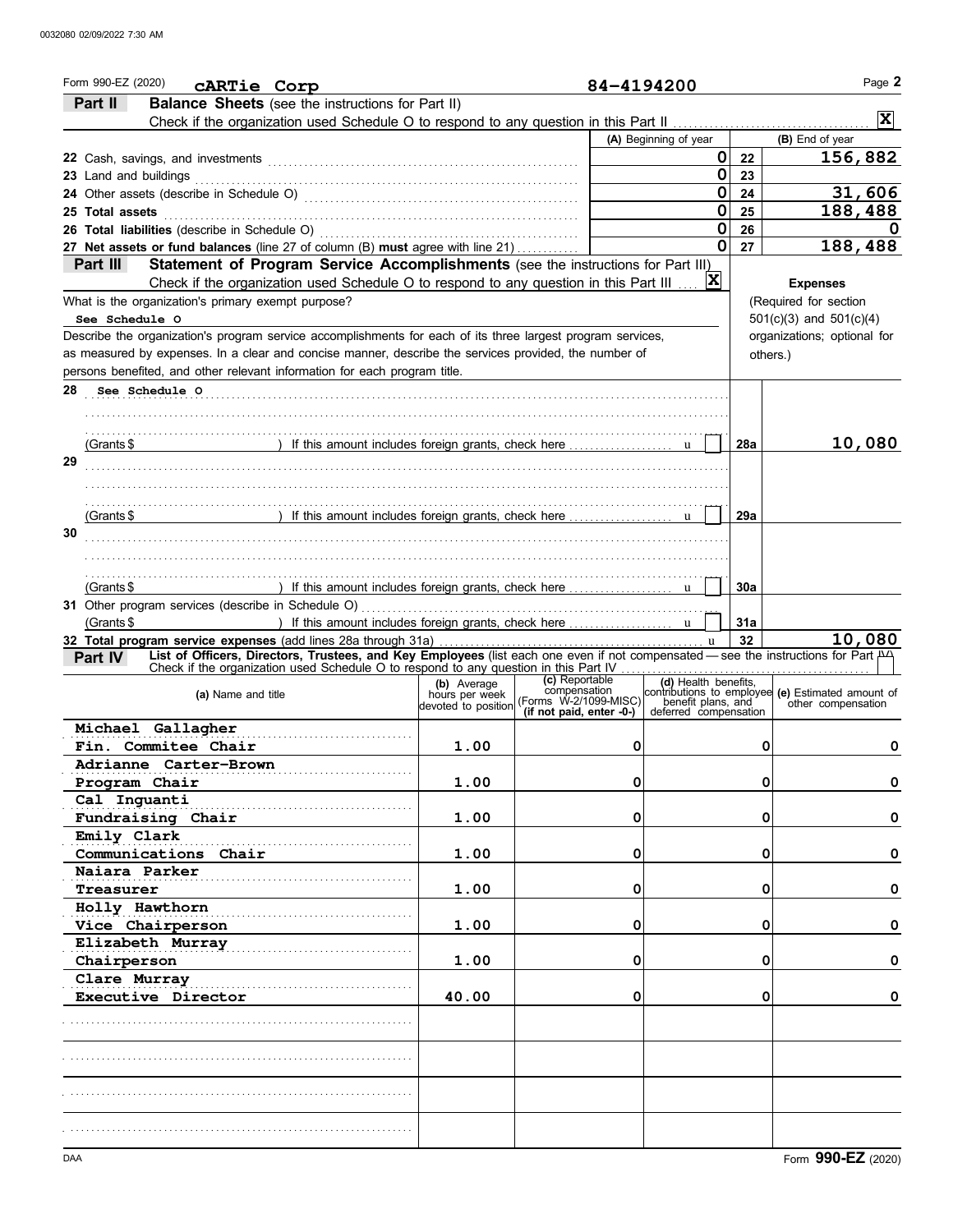|     | Form 990-EZ (2020)<br>84-4194200<br><b>CARTie Corp</b>                                                                                                                                                                        |                 |            | Page 3       |
|-----|-------------------------------------------------------------------------------------------------------------------------------------------------------------------------------------------------------------------------------|-----------------|------------|--------------|
|     | Other Information (Note the Schedule A and personal benefit contract statement requirements in the<br>Part V                                                                                                                  |                 |            |              |
|     | instructions for Part V.) Check if the organization used Schedule O to respond to any question in this Part V.                                                                                                                |                 |            |              |
|     |                                                                                                                                                                                                                               |                 | Yes        | No           |
| 33  | Did the organization engage in any significant activity not previously reported to the IRS? If "Yes," provide a<br>detailed description of each activity in Schedule O                                                        | 33              |            | X            |
| 34  | Were any significant changes made to the organizing or governing documents? If "Yes," attach a conformed                                                                                                                      |                 |            |              |
|     | copy of the amended documents if they reflect a change to the organization's name. Otherwise, explain the                                                                                                                     |                 |            |              |
|     | change on Schedule O. See instructions                                                                                                                                                                                        | 34              |            | X            |
| 35а | Did the organization have unrelated business gross income of \$1,000 or more during the year from business                                                                                                                    |                 |            |              |
|     | activities (such as those reported on lines 2, 6a, and 7a, among others)?                                                                                                                                                     | 35a             |            | X.           |
| b   | If "Yes" to line 35a, has the organization filed a Form 990-T for the year? If "No," provide an explanation in Schedule O                                                                                                     | 35b             |            |              |
| С   | Was the organization a section $501(c)(4)$ , $501(c)(5)$ , or $501(c)(6)$ organization subject to section $6033(e)$ notice,                                                                                                   |                 |            |              |
|     | reporting, and proxy tax requirements during the year? If "Yes," complete Schedule C, Part III                                                                                                                                | 35 <sub>c</sub> |            | X            |
| 36  | Did the organization undergo a liquidation, dissolution, termination, or significant disposition of net assets                                                                                                                |                 |            |              |
|     | during the year? If "Yes," complete applicable parts of Schedule N                                                                                                                                                            | 36              |            | X            |
| 37a | Enter amount of political expenditures, direct or indirect, as described in the instructions $\begin{bmatrix} 0 & 37a \end{bmatrix}$                                                                                          |                 |            |              |
| b   | Did the organization file Form 1120-POL for this year?                                                                                                                                                                        | 37b             |            | X            |
| 38a | Did the organization borrow from, or make any loans to, any officer, director, trustee, or key employee; or were                                                                                                              |                 |            |              |
|     | any such loans made in a prior year and still outstanding at the end of the tax year covered by this return?                                                                                                                  | 38a             |            | X            |
|     | <b>b</b> If "Yes," complete Schedule L, Part II, and enter the total amount involved<br>38b                                                                                                                                   |                 |            |              |
| 39  | Section 501(c)(7) organizations. Enter:                                                                                                                                                                                       |                 |            |              |
| а   | 39a<br>Initiation fees and capital contributions included on line 9<br>39 <sub>b</sub>                                                                                                                                        |                 |            |              |
| b   | Section 501(c)(3) organizations. Enter amount of tax imposed on the organization during the year under:                                                                                                                       |                 |            |              |
| 40a | section 4911 u ____________________; section 4912 u __________________; section 4955 u                                                                                                                                        |                 |            |              |
| b   | Section 501(c)(3), 501(c)(4), and 501(c)(29) organizations. Did the organization engage in any section 4958                                                                                                                   |                 |            |              |
|     | excess benefit transaction during the year, or did it engage in an excess benefit transaction in a prior year                                                                                                                 |                 |            |              |
|     | that has not been reported on any of its prior Forms 990 or 990-EZ? If "Yes," complete Schedule L, Part I                                                                                                                     | 40b             |            | X            |
| c   | Section 501(c)(3), 501(c)(4), and 501(c)(29) organizations. Enter amount of tax imposed                                                                                                                                       |                 |            |              |
|     | on organization managers or disqualified persons during the year under sections 4912,                                                                                                                                         |                 |            |              |
|     | 4955, and 4958                                                                                                                                                                                                                |                 |            |              |
| d   | Section 501(c)(3), 501(c)(4), and 501(c)(29) organizations. Enter amount of tax on line                                                                                                                                       |                 |            |              |
|     | 40c reimbursed by the organization                                                                                                                                                                                            |                 |            |              |
| е   | All organizations. At any time during the tax year, was the organization a party to a prohibited tax shelter                                                                                                                  |                 |            |              |
|     | transaction? If "Yes," complete Form 8886-T                                                                                                                                                                                   | 40e             |            | x            |
| 41  | List the states with which a copy of this return is filed $\mathbf u$ <b>None</b>                                                                                                                                             |                 |            |              |
|     | Telephone no. u 203-644-3956<br>42a The organization's books are in care of u Clare Murray                                                                                                                                    |                 |            |              |
|     | 326 Navajo Loop                                                                                                                                                                                                               |                 |            |              |
|     | $ZIP + 4u$<br>Located at u Shelton<br><b>CT</b>                                                                                                                                                                               | 06484           |            |              |
| b   | At any time during the calendar year, did the organization have an interest in or a signature or other authority over                                                                                                         |                 | Yes        | No           |
|     | a financial account in a foreign country (such as a bank account, securities account, or other financial account)?                                                                                                            | 42 <sub>b</sub> |            | X            |
|     | If "Yes," enter the name of the foreign country u<br>See the instructions for exceptions and filing requirements for FinCEN Form 114, Report of Foreign Bank and                                                              |                 |            |              |
|     | Financial Accounts (FBAR).                                                                                                                                                                                                    |                 |            |              |
| C   | At any time during the calendar year, did the organization maintain an office outside the United States?                                                                                                                      | 42c             |            | X            |
|     | If "Yes," enter the name of the foreign country u                                                                                                                                                                             |                 |            |              |
| 43  |                                                                                                                                                                                                                               |                 |            | u            |
|     | $\vert$ 43                                                                                                                                                                                                                    |                 |            |              |
|     |                                                                                                                                                                                                                               |                 | <b>Yes</b> | No           |
| 44a | Did the organization maintain any donor advised funds during the year? If "Yes," Form 990 must be                                                                                                                             |                 |            |              |
|     | completed instead of Form 990-EZ [[11] CONDITIONAL COMPLETED IN SCIENCE ACCORDING TO THE SCIENCE ACCORDING TO THE SCIENCE ACCORDING TO THE SCIENCE ACCORDING TO THE SCIENCE ACCORDING TO THE SCIENCE ACCORDING TO THE SCIENCE | 44a             |            | X            |
| b   | Did the organization operate one or more hospital facilities during the year? If "Yes," Form 990 must be                                                                                                                      |                 |            |              |
|     |                                                                                                                                                                                                                               | 44b             |            | $\mathbf{x}$ |
| c   |                                                                                                                                                                                                                               | 44c             |            | X            |
| d   | If "Yes" to line 44c, has the organization filed a Form 720 to report these payments? If "No," provide an                                                                                                                     |                 |            |              |
|     |                                                                                                                                                                                                                               | 44d             |            |              |
| 45а | Did the organization have a controlled entity within the meaning of section 512(b)(13)?                                                                                                                                       | 45a             |            | $\mathbf{x}$ |
| b   | Did the organization receive any payment from or engage in any transaction with a controlled entity within the                                                                                                                |                 |            |              |
|     | meaning of section 512(b)(13)? If "Yes," Form 990 and Schedule R may need to be completed instead of                                                                                                                          |                 |            |              |
|     |                                                                                                                                                                                                                               | 45b             |            | X            |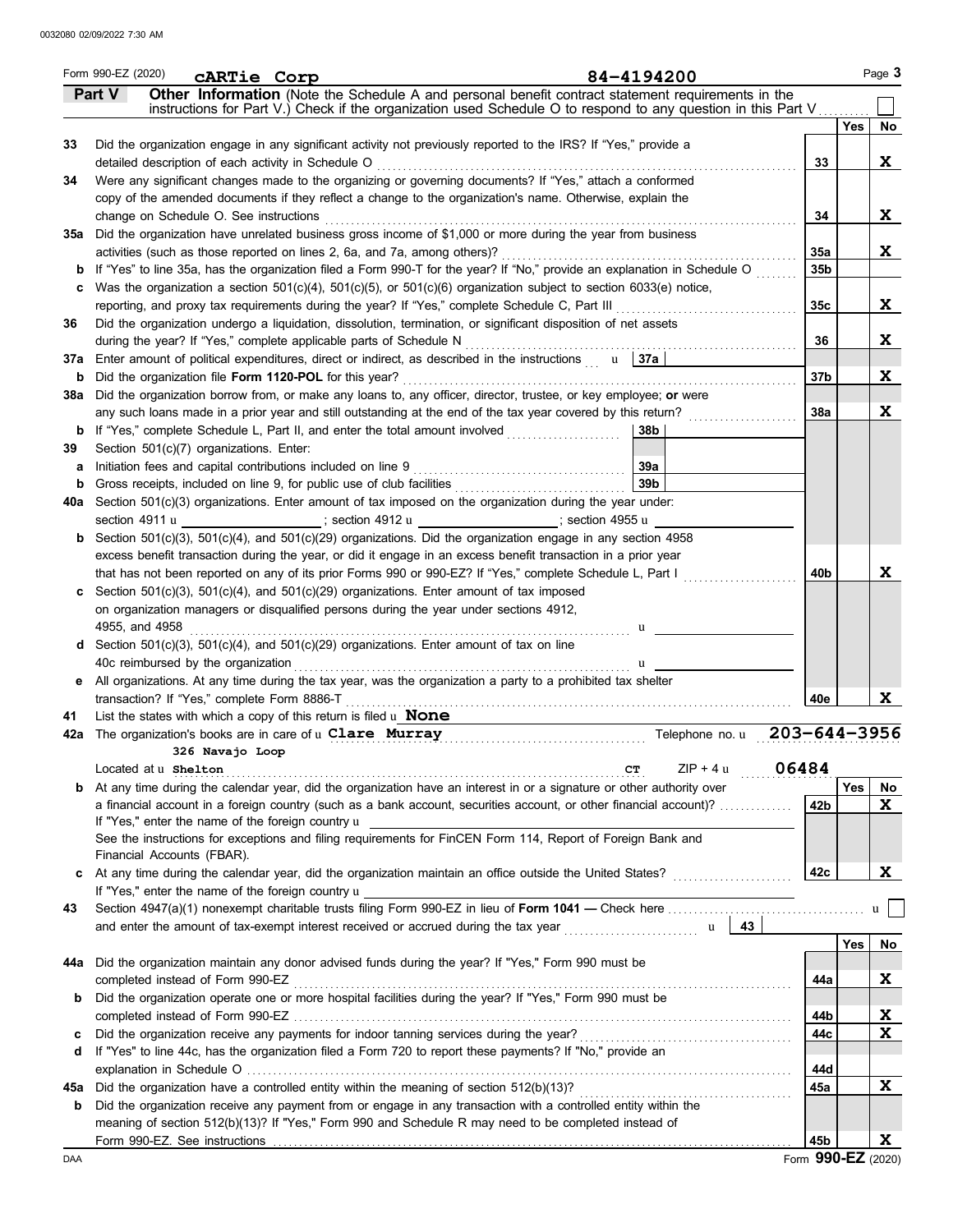|           |                                                                                                      | Form 990-EZ (2020)   |                                                     | <b>CARTie Corp</b>                                                                                                                                                                                                                                                                                                       |                                                                            |            | 84-4194200                     |                     |                                                                                                  |                                               |           | Page 4 |
|-----------|------------------------------------------------------------------------------------------------------|----------------------|-----------------------------------------------------|--------------------------------------------------------------------------------------------------------------------------------------------------------------------------------------------------------------------------------------------------------------------------------------------------------------------------|----------------------------------------------------------------------------|------------|--------------------------------|---------------------|--------------------------------------------------------------------------------------------------|-----------------------------------------------|-----------|--------|
| 46        |                                                                                                      |                      |                                                     | Did the organization engage, directly or indirectly, in political campaign activities on behalf of or in opposition                                                                                                                                                                                                      |                                                                            |            |                                |                     |                                                                                                  | 46                                            | Yes       | No     |
|           | Part VI                                                                                              |                      | 50 and 51.                                          | Section 501(c)(3) Organizations Only<br>All section $501(c)(3)$ organizations must answer questions $47-49b$ and $52$ , and complete the tables for lines                                                                                                                                                                |                                                                            |            |                                |                     |                                                                                                  |                                               |           | X.     |
| 47        |                                                                                                      |                      |                                                     | Did the organization engage in lobbying activities or have a section 501(h) election in effect during the tax                                                                                                                                                                                                            |                                                                            |            |                                |                     |                                                                                                  |                                               | Yes       | No     |
|           |                                                                                                      |                      |                                                     | year? If "Yes," complete Schedule C, Part II                                                                                                                                                                                                                                                                             |                                                                            |            |                                |                     |                                                                                                  | 47<br>48                                      |           | X<br>X |
| 48<br>49a | Is the organization a school as described in section 170(b)(1)(A)(ii)? If "Yes," complete Schedule E |                      |                                                     |                                                                                                                                                                                                                                                                                                                          |                                                                            |            |                                | 49a                 |                                                                                                  | $\mathbf{x}$                                  |           |        |
| b         |                                                                                                      |                      |                                                     | If "Yes," was the related organization a section 527 organization?                                                                                                                                                                                                                                                       |                                                                            |            |                                |                     |                                                                                                  | 49b                                           |           |        |
| 50        |                                                                                                      |                      |                                                     | Complete this table for the organization's five highest compensated employees (other than officers, directors, trustees, and key<br>employees) who each received more than \$100,000 of compensation from the organization. If there is none, enter "None."                                                              |                                                                            |            |                                |                     |                                                                                                  |                                               |           |        |
|           |                                                                                                      |                      |                                                     | (a) Name and title of each employee                                                                                                                                                                                                                                                                                      | (b) Average<br>hours per week<br>devoted to position (Forms W-2/1099-MISC) |            | (c) Reportable<br>compensation |                     | (d) Health benefits,<br>contributions to employee<br>benefit plans, and<br>deferred compensation | (e) Estimated amount of<br>other compensation |           |        |
|           | None                                                                                                 |                      |                                                     |                                                                                                                                                                                                                                                                                                                          |                                                                            |            |                                |                     |                                                                                                  |                                               |           |        |
|           |                                                                                                      |                      |                                                     |                                                                                                                                                                                                                                                                                                                          |                                                                            |            |                                |                     |                                                                                                  |                                               |           |        |
|           |                                                                                                      |                      |                                                     |                                                                                                                                                                                                                                                                                                                          |                                                                            |            |                                |                     |                                                                                                  |                                               |           |        |
|           |                                                                                                      |                      |                                                     |                                                                                                                                                                                                                                                                                                                          |                                                                            |            |                                |                     |                                                                                                  |                                               |           |        |
|           |                                                                                                      |                      |                                                     |                                                                                                                                                                                                                                                                                                                          |                                                                            |            |                                |                     |                                                                                                  |                                               |           |        |
| f         |                                                                                                      |                      |                                                     | Total number of other employees paid over \$100,000                                                                                                                                                                                                                                                                      |                                                                            |            |                                |                     |                                                                                                  |                                               |           |        |
| 51        |                                                                                                      |                      |                                                     | Complete this table for the organization's five highest compensated independent contractors who each received more than<br>\$100,000 of compensation from the organization. If there is none, enter "None."                                                                                                              |                                                                            |            |                                |                     |                                                                                                  |                                               |           |        |
|           |                                                                                                      |                      |                                                     | (a) Name and business address of each independent contractor                                                                                                                                                                                                                                                             |                                                                            |            |                                | (b) Type of service |                                                                                                  | (c) Compensation                              |           |        |
|           | None                                                                                                 |                      |                                                     |                                                                                                                                                                                                                                                                                                                          |                                                                            |            |                                |                     |                                                                                                  |                                               |           |        |
|           |                                                                                                      |                      |                                                     |                                                                                                                                                                                                                                                                                                                          |                                                                            |            |                                |                     |                                                                                                  |                                               |           |        |
|           |                                                                                                      |                      |                                                     |                                                                                                                                                                                                                                                                                                                          |                                                                            |            |                                |                     |                                                                                                  |                                               |           |        |
|           |                                                                                                      |                      |                                                     |                                                                                                                                                                                                                                                                                                                          |                                                                            |            |                                |                     |                                                                                                  |                                               |           |        |
|           |                                                                                                      |                      |                                                     |                                                                                                                                                                                                                                                                                                                          |                                                                            |            |                                |                     |                                                                                                  |                                               |           |        |
| d<br>52   |                                                                                                      |                      |                                                     | Total number of other independent contractors each receiving over \$100,000<br>Did the organization complete Schedule A? Note: All section $501(c)(3)$ organizations must attach a                                                                                                                                       |                                                                            |            |                                |                     |                                                                                                  |                                               |           |        |
|           |                                                                                                      | completed Schedule A |                                                     | Under penalties of perjury, I declare that I have examined this return, including accompanying schedules and statements, and to the best of my knowledge and belief, it is<br>true, correct, and complete. Declaration of preparer (other than officer) is based on all information of which preparer has any knowledge. |                                                                            |            |                                |                     |                                                                                                  | $\overline{\mathbf{x}}$<br><b>Yes</b>         |           | No     |
|           |                                                                                                      |                      |                                                     |                                                                                                                                                                                                                                                                                                                          |                                                                            |            |                                | 02-09-22            |                                                                                                  |                                               |           |        |
| Sign      |                                                                                                      |                      | Sighature of officer                                |                                                                                                                                                                                                                                                                                                                          |                                                                            |            | Date                           |                     |                                                                                                  |                                               |           |        |
| Here      |                                                                                                      |                      | <b>Clare Murray</b><br>Type or print name and title |                                                                                                                                                                                                                                                                                                                          |                                                                            |            | <b>Executive</b>               |                     | Director                                                                                         |                                               |           |        |
| Paid      |                                                                                                      |                      | Print/Type preparer's name                          |                                                                                                                                                                                                                                                                                                                          | Preparer's signature                                                       |            |                                | Date                | Check                                                                                            | <b>PTIN</b><br>if                             |           |        |
|           | <b>Preparer</b>                                                                                      | Firm's name          | Kevin M. Harris, CPA                                | Mahoney Sabol & Company,                                                                                                                                                                                                                                                                                                 | Kevin M. Harris, CPA                                                       | <b>LLP</b> |                                |                     | 02/09/22<br>Firm's EIN                                                                           | self-employed<br>06-1289571                   | P01424116 |        |
|           | <b>Use Only</b>                                                                                      | Firm's address }     |                                                     | 180 Glastonbury Blvd Ste 400<br>Glastonbury,<br><b>CT</b>                                                                                                                                                                                                                                                                | 06033-4439                                                                 |            |                                |                     | Phone no. 860-541-2000                                                                           |                                               |           |        |
|           |                                                                                                      |                      |                                                     | May the IRS discuss this return with the preparer shown above? See instructions                                                                                                                                                                                                                                          |                                                                            |            |                                |                     |                                                                                                  | $ {\bf x} $<br>▶                              | Yes       | No     |

Form **990-EZ** (2020)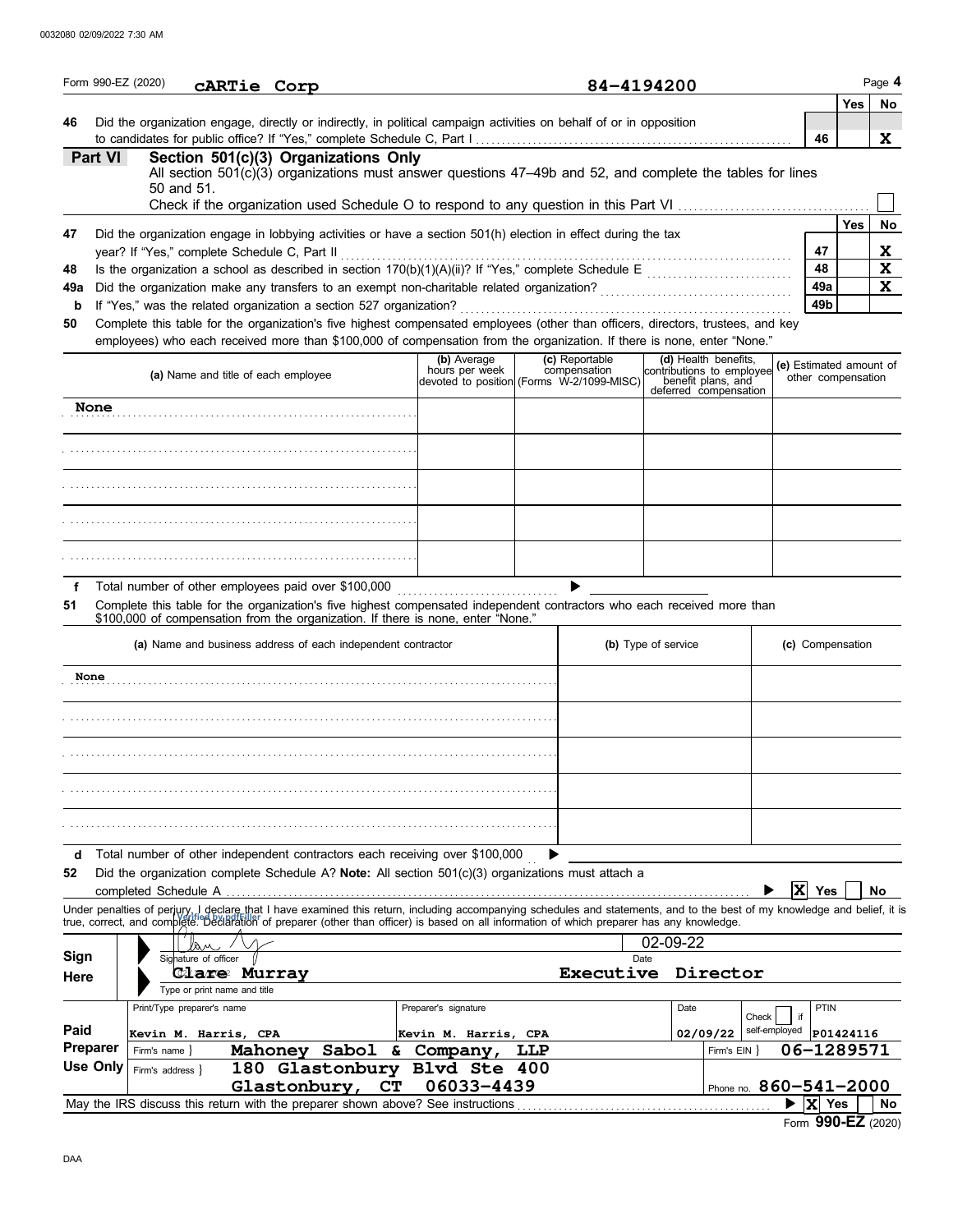| <b>SCHEDULE A</b><br>(Form 990 or 990-EZ)              |                                                            | <b>Public Charity Status and Public Support</b>                                                                                                                                                                                                                 |                                                                                                                                  |                        | OMB No. 1545-0047              |  |  |
|--------------------------------------------------------|------------------------------------------------------------|-----------------------------------------------------------------------------------------------------------------------------------------------------------------------------------------------------------------------------------------------------------------|----------------------------------------------------------------------------------------------------------------------------------|------------------------|--------------------------------|--|--|
|                                                        |                                                            |                                                                                                                                                                                                                                                                 | 2020<br>Complete if the organization is a section $501(c)(3)$ organization or a section $4947(a)(1)$ nonexempt charitable trust. |                        |                                |  |  |
| Department of the Treasury<br>Internal Revenue Service |                                                            | u Attach to Form 990 or Form 990-EZ.                                                                                                                                                                                                                            |                                                                                                                                  |                        | Open to Public<br>Inspection   |  |  |
| Name of the organization                               |                                                            | u Go to www.irs.gov/Form990 for instructions and the latest information.                                                                                                                                                                                        |                                                                                                                                  |                        | Employer identification number |  |  |
| <b>CARTie Corp</b><br>84-4194200                       |                                                            |                                                                                                                                                                                                                                                                 |                                                                                                                                  |                        |                                |  |  |
| Part I                                                 |                                                            | Reason for Public Charity Status. (All organizations must complete this part.) See instructions.                                                                                                                                                                |                                                                                                                                  |                        |                                |  |  |
|                                                        |                                                            | The organization is not a private foundation because it is: (For lines 1 through 12, check only one box.)                                                                                                                                                       |                                                                                                                                  |                        |                                |  |  |
| 1<br>$\mathbf{2}$                                      |                                                            | A church, convention of churches, or association of churches described in section 170(b)(1)(A)(i).                                                                                                                                                              |                                                                                                                                  |                        |                                |  |  |
| 3                                                      |                                                            | A school described in section 170(b)(1)(A)(ii). (Attach Schedule E (Form 990 or 990-EZ).)<br>A hospital or a cooperative hospital service organization described in section $170(b)(1)(A)(iii)$ .                                                               |                                                                                                                                  |                        |                                |  |  |
| 4                                                      |                                                            | A medical research organization operated in conjunction with a hospital described in section 170(b)(1)(A)(iii). Enter the hospital's name,                                                                                                                      |                                                                                                                                  |                        |                                |  |  |
| city, and state:                                       |                                                            |                                                                                                                                                                                                                                                                 |                                                                                                                                  |                        |                                |  |  |
| 5                                                      |                                                            | An organization operated for the benefit of a college or university owned or operated by a governmental unit described in                                                                                                                                       |                                                                                                                                  |                        |                                |  |  |
| 6                                                      | section 170(b)(1)(A)(iv). (Complete Part II.)              | A federal, state, or local government or governmental unit described in section 170(b)(1)(A)(v).                                                                                                                                                                |                                                                                                                                  |                        |                                |  |  |
| X<br>7                                                 |                                                            | An organization that normally receives a substantial part of its support from a governmental unit or from the general public                                                                                                                                    |                                                                                                                                  |                        |                                |  |  |
|                                                        | described in section 170(b)(1)(A)(vi). (Complete Part II.) |                                                                                                                                                                                                                                                                 |                                                                                                                                  |                        |                                |  |  |
| 8                                                      |                                                            | A community trust described in section 170(b)(1)(A)(vi). (Complete Part II.)                                                                                                                                                                                    |                                                                                                                                  |                        |                                |  |  |
| 9<br>university:                                       |                                                            | An agricultural research organization described in section 170(b)(1)(A)(ix) operated in conjunction with a land-grant college<br>or university or a non-land-grant college of agriculture (see instructions). Enter the name, city, and state of the college or |                                                                                                                                  |                        |                                |  |  |
| 10                                                     |                                                            | An organization that normally receives: (1) more than 33 1/3% of its support from contributions, membership fees, and gross<br>receipts from activities related to its exempt functions, subject to certain exceptions; and (2) no more than 331/3% of its      |                                                                                                                                  |                        |                                |  |  |
|                                                        |                                                            | support from gross investment income and unrelated business taxable income (less section 511 tax) from businesses<br>acquired by the organization after June 30, 1975. See section 509(a)(2). (Complete Part III.)                                              |                                                                                                                                  |                        |                                |  |  |
| 11                                                     |                                                            | An organization organized and operated exclusively to test for public safety. See section 509(a)(4).                                                                                                                                                            |                                                                                                                                  |                        |                                |  |  |
| 12                                                     |                                                            | An organization organized and operated exclusively for the benefit of, to perform the functions of, or to carry out the purposes<br>of one or more publicly supported organizations described in section 509(a)(1) or section 509(a)(2). See section 509(a)(3). |                                                                                                                                  |                        |                                |  |  |
|                                                        |                                                            | Check the box in lines 12a through 12d that describes the type of supporting organization and complete lines 12e, 12f, and 12g.                                                                                                                                 |                                                                                                                                  |                        |                                |  |  |
| a                                                      |                                                            | Type I. A supporting organization operated, supervised, or controlled by its supported organization(s), typically by giving                                                                                                                                     |                                                                                                                                  |                        |                                |  |  |
|                                                        |                                                            | the supported organization(s) the power to regularly appoint or elect a majority of the directors or trustees of the<br>supporting organization. You must complete Part IV, Sections A and B.                                                                   |                                                                                                                                  |                        |                                |  |  |
| b                                                      |                                                            | Type II. A supporting organization supervised or controlled in connection with its supported organization(s), by having                                                                                                                                         |                                                                                                                                  |                        |                                |  |  |
|                                                        |                                                            | control or management of the supporting organization vested in the same persons that control or manage the supported                                                                                                                                            |                                                                                                                                  |                        |                                |  |  |
|                                                        |                                                            | organization(s). You must complete Part IV, Sections A and C.<br>Type III functionally integrated. A supporting organization operated in connection with, and functionally integrated with,                                                                     |                                                                                                                                  |                        |                                |  |  |
| c                                                      |                                                            | its supported organization(s) (see instructions). You must complete Part IV, Sections A, D, and E.                                                                                                                                                              |                                                                                                                                  |                        |                                |  |  |
| d                                                      |                                                            | Type III non-functionally integrated. A supporting organization operated in connection with its supported organization(s)                                                                                                                                       |                                                                                                                                  |                        |                                |  |  |
|                                                        |                                                            | that is not functionally integrated. The organization generally must satisfy a distribution requirement and an attentiveness<br>requirement (see instructions). You must complete Part IV, Sections A and D, and Part V.                                        |                                                                                                                                  |                        |                                |  |  |
| е                                                      |                                                            | Check this box if the organization received a written determination from the IRS that it is a Type I, Type II, Type III                                                                                                                                         |                                                                                                                                  |                        |                                |  |  |
|                                                        |                                                            | functionally integrated, or Type III non-functionally integrated supporting organization.                                                                                                                                                                       |                                                                                                                                  |                        |                                |  |  |
| f<br>g                                                 | Enter the number of supported organizations                | Provide the following information about the supported organization(s).                                                                                                                                                                                          |                                                                                                                                  |                        |                                |  |  |
| (i) Name of supported                                  | (ii) EIN                                                   | (iii) Type of organization                                                                                                                                                                                                                                      | (iv) Is the organization                                                                                                         | (v) Amount of monetary | (vi) Amount of                 |  |  |
| organization                                           |                                                            | (described on lines 1-10<br>above (see instructions))                                                                                                                                                                                                           | listed in your governing<br>document?                                                                                            | support (see           | other support (see             |  |  |
|                                                        |                                                            |                                                                                                                                                                                                                                                                 | Yes<br>No                                                                                                                        | instructions)          | instructions)                  |  |  |
| (A)                                                    |                                                            |                                                                                                                                                                                                                                                                 |                                                                                                                                  |                        |                                |  |  |
|                                                        |                                                            |                                                                                                                                                                                                                                                                 |                                                                                                                                  |                        |                                |  |  |
| (B)                                                    |                                                            |                                                                                                                                                                                                                                                                 |                                                                                                                                  |                        |                                |  |  |
| (C)                                                    |                                                            |                                                                                                                                                                                                                                                                 |                                                                                                                                  |                        |                                |  |  |
| (D)                                                    |                                                            |                                                                                                                                                                                                                                                                 |                                                                                                                                  |                        |                                |  |  |
| (E)                                                    |                                                            |                                                                                                                                                                                                                                                                 |                                                                                                                                  |                        |                                |  |  |
| <b>Total</b>                                           |                                                            |                                                                                                                                                                                                                                                                 |                                                                                                                                  |                        |                                |  |  |

**For Paperwork Reduction Act Notice, see the Instructions for Form 990 or 990-EZ.**

**Schedule A (Form 990 or 990-EZ) 2020**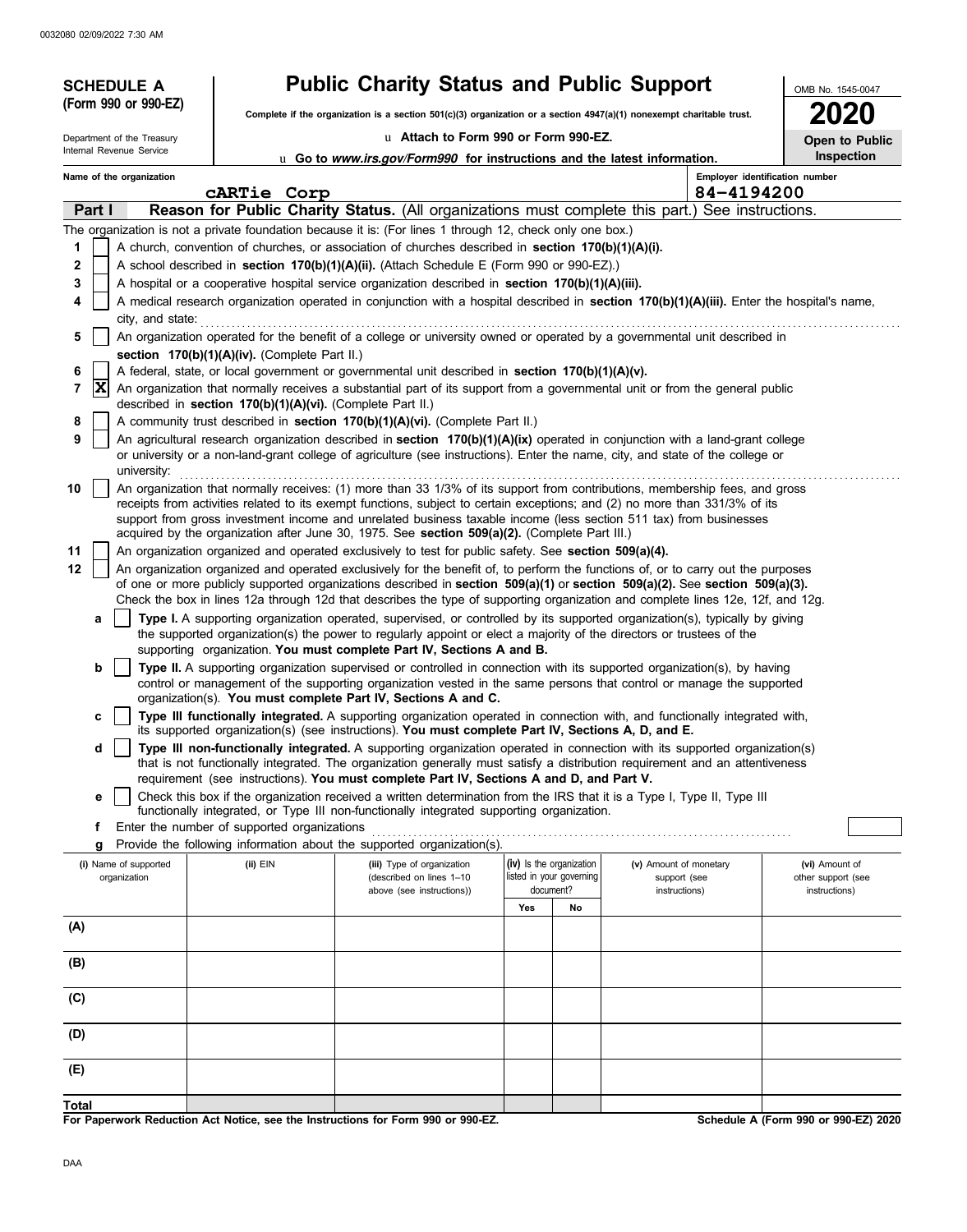|              | Schedule A (Form 990 or 990-EZ) 2020                                                                                                                                                                                                                                                                                                                                                | <b>CARTie Corp</b> |            |            |            | 84-4194200                           | Page 2                                  |
|--------------|-------------------------------------------------------------------------------------------------------------------------------------------------------------------------------------------------------------------------------------------------------------------------------------------------------------------------------------------------------------------------------------|--------------------|------------|------------|------------|--------------------------------------|-----------------------------------------|
|              | Support Schedule for Organizations Described in Sections 170(b)(1)(A)(iv) and 170(b)(1)(A)(vi)<br>Part II                                                                                                                                                                                                                                                                           |                    |            |            |            |                                      |                                         |
|              | (Complete only if you checked the box on line 5, 7, or 8 of Part I or if the organization failed to qualify under                                                                                                                                                                                                                                                                   |                    |            |            |            |                                      |                                         |
|              | Part III. If the organization fails to qualify under the tests listed below, please complete Part III.)                                                                                                                                                                                                                                                                             |                    |            |            |            |                                      |                                         |
|              | <b>Section A. Public Support</b>                                                                                                                                                                                                                                                                                                                                                    |                    |            |            |            |                                      |                                         |
|              | Calendar year (or fiscal year beginning in) u                                                                                                                                                                                                                                                                                                                                       | (a) 2016           | (b) $2017$ | $(c)$ 2018 | $(d)$ 2019 | (e) 2020                             | (f) Total                               |
| 1            | Gifts, grants, contributions, and<br>membership fees received. (Do not<br>include any "unusual grants.")                                                                                                                                                                                                                                                                            |                    |            |            |            | 45,404                               | 45,404                                  |
| $\mathbf{2}$ | Tax revenues levied for the<br>organization's benefit and either paid<br>to or expended on its behalf                                                                                                                                                                                                                                                                               |                    |            |            |            |                                      |                                         |
| 3            | The value of services or facilities<br>furnished by a governmental unit to the<br>organization without charge                                                                                                                                                                                                                                                                       |                    |            |            |            |                                      |                                         |
| 4            | Total. Add lines 1 through 3                                                                                                                                                                                                                                                                                                                                                        |                    |            |            |            | 45,404                               | 45,404                                  |
| 5            | The portion of total contributions by<br>each person (other than a<br>governmental unit or publicly<br>supported organization) included on<br>line 1 that exceeds 2% of the amount<br>shown on line 11, column (f)                                                                                                                                                                  |                    |            |            |            |                                      | 4,092                                   |
| 6            | Public support. Subtract line 5 from line 4                                                                                                                                                                                                                                                                                                                                         |                    |            |            |            |                                      | 41,312                                  |
|              | <b>Section B. Total Support</b>                                                                                                                                                                                                                                                                                                                                                     |                    |            |            |            |                                      |                                         |
|              | Calendar year (or fiscal year beginning in) u                                                                                                                                                                                                                                                                                                                                       | (a) 2016           | (b) 2017   | $(c)$ 2018 | $(d)$ 2019 | (e) 2020                             | (f) Total                               |
| 7            | Amounts from line 4                                                                                                                                                                                                                                                                                                                                                                 |                    |            |            |            | 45,404                               | 45,404                                  |
| 8            | Gross income from interest, dividends,<br>payments received on securities loans,<br>rents, royalties, and income from<br>similar sources $\ldots, \ldots, \ldots, \ldots, \ldots$                                                                                                                                                                                                   |                    |            |            |            | 2                                    | 2                                       |
| 9            | Net income from unrelated business<br>activities, whether or not the business<br>is regularly carried on                                                                                                                                                                                                                                                                            |                    |            |            |            |                                      |                                         |
| 10           | Other income. Do not include gain or<br>loss from the sale of capital assets<br>(Explain in Part VI.)                                                                                                                                                                                                                                                                               |                    |            |            |            |                                      |                                         |
| 11           | Total support. Add lines 7 through 10                                                                                                                                                                                                                                                                                                                                               |                    |            |            |            |                                      | 45,406                                  |
| 12           | Gross receipts from related activities, etc. (see instructions)                                                                                                                                                                                                                                                                                                                     |                    |            |            |            | 12                                   | 2,810                                   |
| 13           | First 5 years. If the Form 990 is for the organization's first, second, third, fourth, or fifth tax year as a section $501(c)(3)$                                                                                                                                                                                                                                                   |                    |            |            |            |                                      |                                         |
|              | organization, check this box and stop here                                                                                                                                                                                                                                                                                                                                          |                    |            |            |            |                                      | $\blacktriangleright$ $\vert$ X $\vert$ |
|              | Section C. Computation of Public Support Percentage                                                                                                                                                                                                                                                                                                                                 |                    |            |            |            |                                      |                                         |
| 14           | Public support percentage for 2020 (line 6, column (f) divided by line 11, column (f)) [[[[[[[[[[[[[[[[[[[[[[                                                                                                                                                                                                                                                                       |                    |            |            |            | 14                                   | $\%$                                    |
| 15           | Public support percentage from 2019 Schedule A, Part II, line 14                                                                                                                                                                                                                                                                                                                    |                    |            |            |            | 15                                   | $\%$                                    |
| 16a          | 33 1/3% support test-2020. If the organization did not check the box on line 13, and line 14 is 33 1/3% or more, check this                                                                                                                                                                                                                                                         |                    |            |            |            |                                      |                                         |
|              | box and stop here. The organization qualifies as a publicly supported organization                                                                                                                                                                                                                                                                                                  |                    |            |            |            |                                      |                                         |
| b            | 33 1/3% support test-2019. If the organization did not check a box on line 13 or 16a, and line 15 is 33 1/3% or more, check                                                                                                                                                                                                                                                         |                    |            |            |            |                                      |                                         |
|              | this box and stop here. The organization qualifies as a publicly supported organization                                                                                                                                                                                                                                                                                             |                    |            |            |            |                                      |                                         |
|              | 17a 10%-facts-and-circumstances test-2020. If the organization did not check a box on line 13, 16a, or 16b, and line 14 is                                                                                                                                                                                                                                                          |                    |            |            |            |                                      |                                         |
|              | 10% or more, and if the organization meets the "facts-and-circumstances" test, check this box and stop here. Explain in                                                                                                                                                                                                                                                             |                    |            |            |            |                                      |                                         |
|              | Part VI how the organization meets the "facts-and-circumstances" test. The organization qualifies as a publicly supported<br>organization                                                                                                                                                                                                                                           |                    |            |            |            |                                      |                                         |
| b            | 10%-facts-and-circumstances test-2019. If the organization did not check a box on line 13, 16a, 16b, or 17a, and line<br>15 is 10% or more, and if the organization meets the "facts-and-circumstances" test, check this box and stop here. Explain<br>in Part VI how the organization meets the "facts-and-circumstances" test. The organization qualifies as a publicly supported |                    |            |            |            |                                      |                                         |
|              | organization                                                                                                                                                                                                                                                                                                                                                                        |                    |            |            |            |                                      |                                         |
| 18           | Private foundation. If the organization did not check a box on line 13, 16a, 16b, 17a, or 17b, check this box and see<br>instructions                                                                                                                                                                                                                                               |                    |            |            |            |                                      |                                         |
|              |                                                                                                                                                                                                                                                                                                                                                                                     |                    |            |            |            | Schedule A (Form 990 or 990-EZ) 2020 |                                         |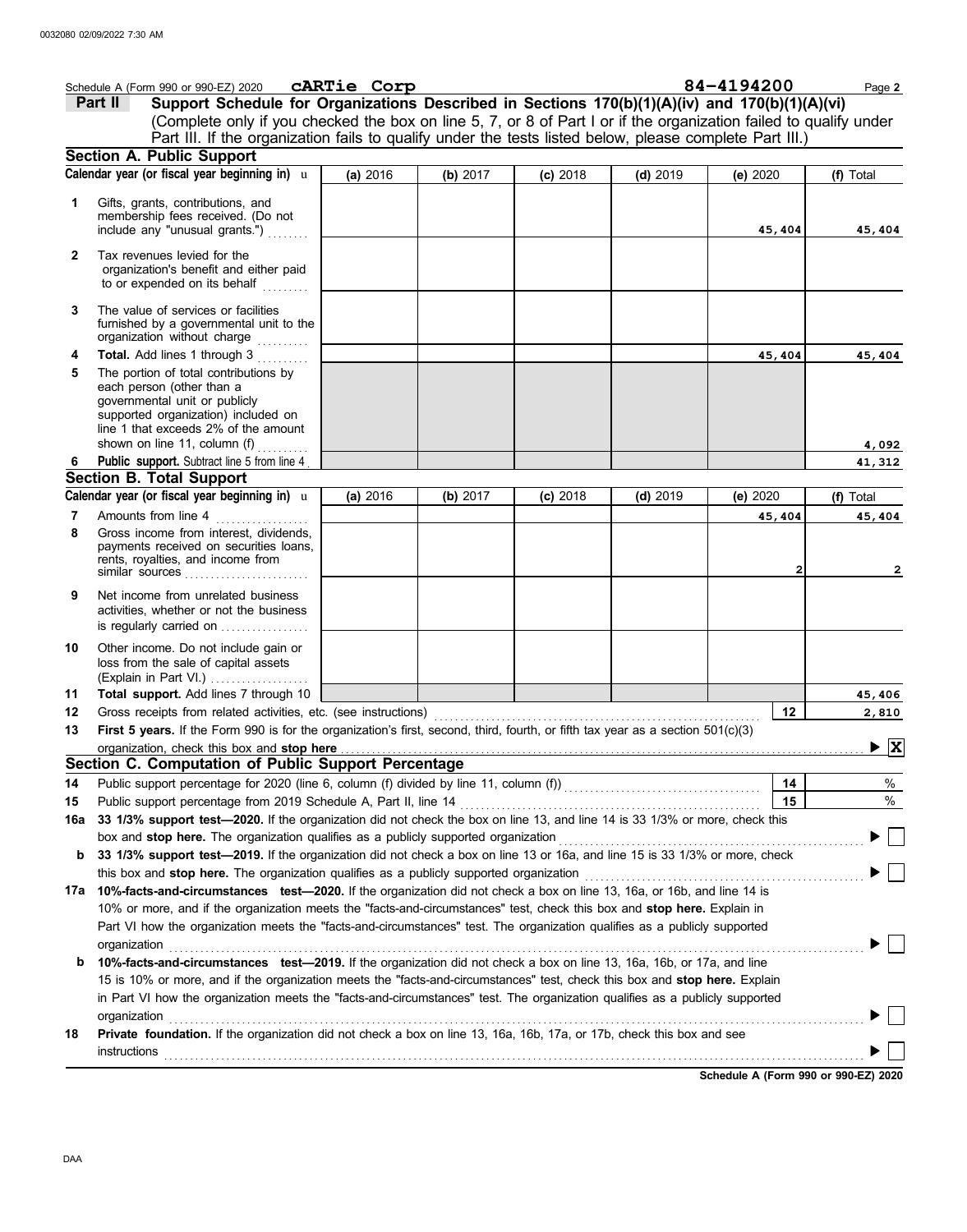|     | Schedule A (Form 990 or 990-EZ) 2020                                                                                                                                              | <b>CARTie Corp</b> |          |            |            | 84-4194200 | Page 3    |
|-----|-----------------------------------------------------------------------------------------------------------------------------------------------------------------------------------|--------------------|----------|------------|------------|------------|-----------|
|     | Support Schedule for Organizations Described in Section 509(a)(2)<br>Part III                                                                                                     |                    |          |            |            |            |           |
|     | (Complete only if you checked the box on line 10 of Part I or if the organization failed to qualify under Part II.                                                                |                    |          |            |            |            |           |
|     | If the organization fails to qualify under the tests listed below, please complete Part II.)                                                                                      |                    |          |            |            |            |           |
|     | <b>Section A. Public Support</b>                                                                                                                                                  |                    |          |            |            |            |           |
|     | Calendar year (or fiscal year beginning in) u                                                                                                                                     | (a) 2016           | (b) 2017 | $(c)$ 2018 | $(d)$ 2019 | (e) 2020   | (f) Total |
| 1   | Gifts, grants, contributions, and membership fees<br>received. (Do not include any "unusual grants.")                                                                             |                    |          |            |            |            |           |
| 2   | Gross receipts from admissions, merchandise<br>sold or services performed, or facilities<br>furnished in any activity that is related to the<br>organization's tax-exempt purpose |                    |          |            |            |            |           |
| 3   | Gross receipts from activities that are not an<br>unrelated trade or business under section 513                                                                                   |                    |          |            |            |            |           |
| 4   | Tax revenues levied for the<br>organization's benefit and either paid<br>to or expended on its behalf<br>in de Berlin                                                             |                    |          |            |            |            |           |
| 5   | The value of services or facilities<br>furnished by a governmental unit to the<br>organization without charge                                                                     |                    |          |            |            |            |           |
| 6   | Total. Add lines 1 through 5                                                                                                                                                      |                    |          |            |            |            |           |
|     | 7a Amounts included on lines 1, 2, and 3<br>received from disqualified persons                                                                                                    |                    |          |            |            |            |           |
| b   | Amounts included on lines 2 and 3<br>received from other than disqualified<br>persons that exceed the greater of \$5,000<br>or 1% of the amount on line 13 for the year           |                    |          |            |            |            |           |
| c   | Add lines 7a and 7b                                                                                                                                                               |                    |          |            |            |            |           |
| 8   | Public support. (Subtract line 7c from<br>line 6.) $\ldots$                                                                                                                       |                    |          |            |            |            |           |
|     | <b>Section B. Total Support</b>                                                                                                                                                   |                    |          |            |            |            |           |
|     | Calendar year (or fiscal year beginning in) u                                                                                                                                     | (a) 2016           | (b) 2017 | $(c)$ 2018 | $(d)$ 2019 | (e) 2020   | (f) Total |
| 9   | Amounts from line 6<br><u> 1986 - Johann Stoff, Amerikaansk kanton (</u>                                                                                                          |                    |          |            |            |            |           |
| 10a | Gross income from interest, dividends,<br>payments received on securities loans, rents,<br>royalties, and income from similar sources.                                            |                    |          |            |            |            |           |
|     | Unrelated business taxable income (less<br>section 511 taxes) from businesses<br>acquired after June 30, 1975                                                                     |                    |          |            |            |            |           |
|     | c Add lines 10a and 10b $\ldots$                                                                                                                                                  |                    |          |            |            |            |           |
| 11  | Net income from unrelated business<br>activities not included in line 10b, whether<br>or not the business is regularly carried on                                                 |                    |          |            |            |            |           |
| 12  | Other income. Do not include gain or<br>loss from the sale of capital assets<br>(Explain in Part VI.)                                                                             |                    |          |            |            |            |           |
| 13  | Total support. (Add lines 9, 10c, 11,<br>and $12.$ )                                                                                                                              |                    |          |            |            |            |           |
| 14  | First 5 years. If the Form 990 is for the organization's first, second, third, fourth, or fifth tax year as a section 501(c)(3)<br>organization, check this box and stop here     |                    |          |            |            |            |           |
|     | Section C. Computation of Public Support Percentage                                                                                                                               |                    |          |            |            |            |           |
| 15  |                                                                                                                                                                                   |                    |          |            |            | 15         | $\%$      |
| 16  |                                                                                                                                                                                   |                    |          |            |            | 16         | $\%$      |
|     | Section D. Computation of Investment Income Percentage                                                                                                                            |                    |          |            |            |            |           |
| 17  |                                                                                                                                                                                   |                    |          |            |            | 17         | %         |
|     |                                                                                                                                                                                   |                    |          |            |            | 18         | $\%$      |
|     | 19a 33 1/3% support tests-2020. If the organization did not check the box on line 14, and line 15 is more than 33 1/3%, and line                                                  |                    |          |            |            |            |           |
|     | 17 is not more than 33 1/3%, check this box and stop here. The organization qualifies as a publicly supported organization                                                        |                    |          |            |            |            |           |
| b   | 33 1/3% support tests-2019. If the organization did not check a box on line 14 or line 19a, and line 16 is more than 33 1/3%, and                                                 |                    |          |            |            |            |           |
|     | line 18 is not more than 33 1/3%, check this box and stop here. The organization qualifies as a publicly supported organization                                                   |                    |          |            |            |            |           |
| 20  |                                                                                                                                                                                   |                    |          |            |            |            |           |

**Schedule A (Form 990 or 990-EZ) 2020**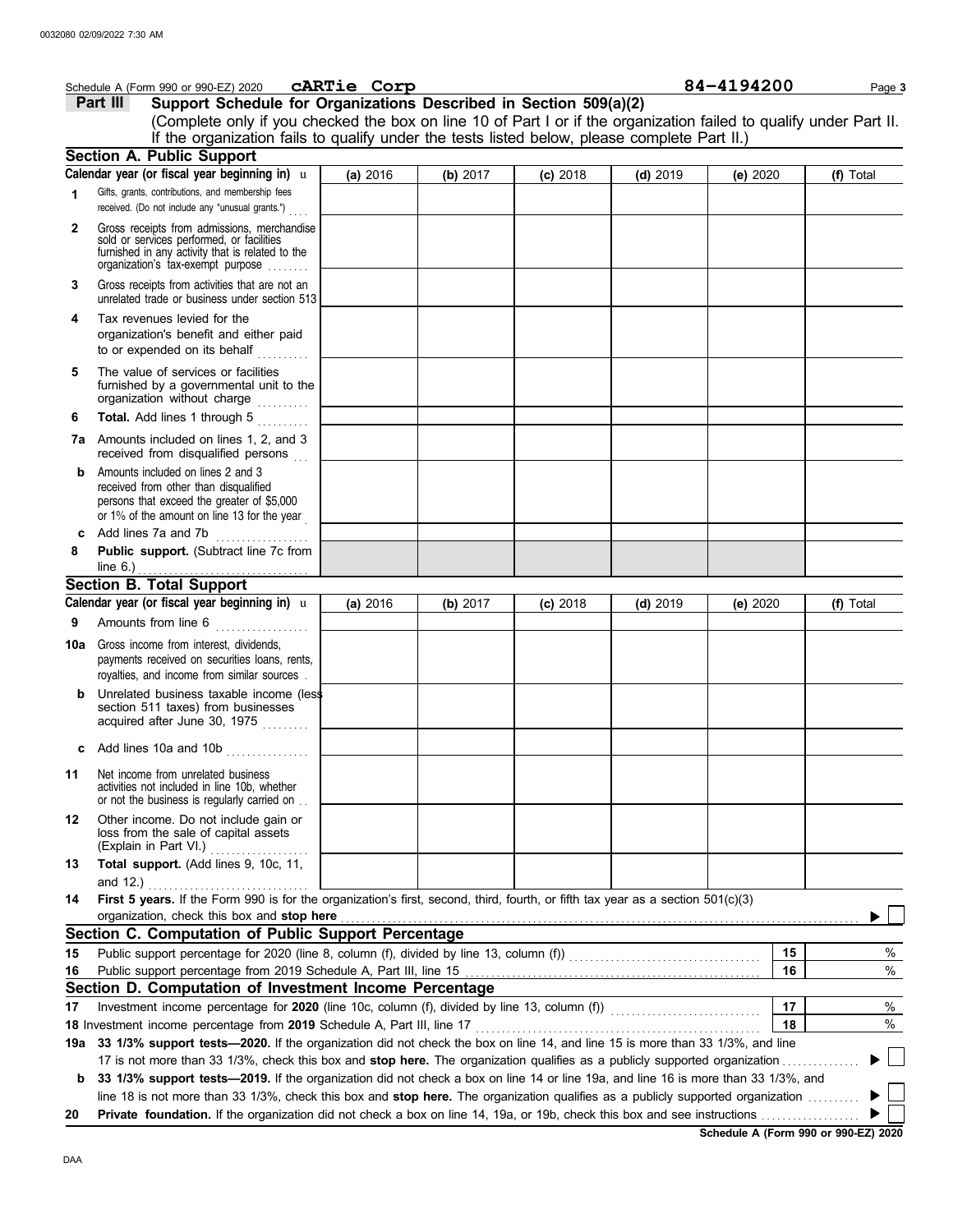|     | cARTie Corp<br>Schedule A (Form 990 or 990-EZ) 2020                                                                 | 84-4194200      |            | Page 4 |
|-----|---------------------------------------------------------------------------------------------------------------------|-----------------|------------|--------|
|     | Part IV<br><b>Supporting Organizations</b>                                                                          |                 |            |        |
|     | (Complete only if you checked a box in line 12 on Part I. If you checked box 12a, Part I, complete Sections A       |                 |            |        |
|     | and B. If you checked box 12b, Part I, complete Sections A and C. If you checked box 12c, Part I, complete          |                 |            |        |
|     | Sections A, D, and E. If you checked box 12d, Part I, complete Sections A and D, and complete Part V.)              |                 |            |        |
|     | Section A. All Supporting Organizations                                                                             |                 |            |        |
|     |                                                                                                                     |                 | <b>Yes</b> | No     |
| 1   | Are all of the organization's supported organizations listed by name in the organization's governing                |                 |            |        |
|     | documents? If "No," describe in Part VI how the supported organizations are designated. If designated by            |                 |            |        |
|     | class or purpose, describe the designation. If historic and continuing relationship, explain.                       | 1               |            |        |
| 2   | Did the organization have any supported organization that does not have an IRS determination of status              |                 |            |        |
|     | under section 509(a)(1) or (2)? If "Yes," explain in Part VI how the organization determined that the supported     |                 |            |        |
|     | organization was described in section 509(a)(1) or (2).                                                             | $\mathbf{2}$    |            |        |
| За  | Did the organization have a supported organization described in section $501(c)(4)$ , (5), or (6)? If "Yes," answer |                 |            |        |
|     | lines 3b and 3c below.                                                                                              | Зa              |            |        |
| b   | Did the organization confirm that each supported organization qualified under section 501(c)(4), (5), or (6) and    |                 |            |        |
|     | satisfied the public support tests under section 509(a)(2)? If "Yes," describe in Part VI when and how the          |                 |            |        |
|     | organization made the determination.                                                                                | 3b              |            |        |
| c   | Did the organization ensure that all support to such organizations was used exclusively for section $170(c)(2)(B)$  |                 |            |        |
|     | purposes? If "Yes," explain in Part VI what controls the organization put in place to ensure such use.              | 3c              |            |        |
| 4a  | Was any supported organization not organized in the United States ("foreign supported organization")? If            |                 |            |        |
|     | "Yes," and if you checked 12a or 12b in Part I, answer (b) and (c) below.                                           | 4a              |            |        |
| b   | Did the organization have ultimate control and discretion in deciding whether to make grants to the foreign         |                 |            |        |
|     | supported organization? If "Yes," describe in Part VI how the organization had such control and discretion          |                 |            |        |
|     | despite being controlled or supervised by or in connection with its supported organizations.                        | 4b              |            |        |
| c   | Did the organization support any foreign supported organization that does not have an IRS determination             |                 |            |        |
|     | under sections $501(c)(3)$ and $509(a)(1)$ or (2)? If "Yes," explain in Part VI what controls the organization used |                 |            |        |
|     | to ensure that all support to the foreign supported organization was used exclusively for section $170(c)(2)(B)$    |                 |            |        |
|     | purposes.                                                                                                           | 4с              |            |        |
| 5a  | Did the organization add, substitute, or remove any supported organizations during the tax year? If "Yes,"          |                 |            |        |
|     | answer lines 5b and 5c below (if applicable). Also, provide detail in Part VI, including (i) the names and EIN      |                 |            |        |
|     | numbers of the supported organizations added, substituted, or removed; (ii) the reasons for each such action;       |                 |            |        |
|     | (iii) the authority under the organization's organizing document authorizing such action; and (iv) how the action   |                 |            |        |
|     | was accomplished (such as by amendment to the organizing document).                                                 | 5a              |            |        |
| b   | Type I or Type II only. Was any added or substituted supported organization part of a class already                 |                 |            |        |
|     | designated in the organization's organizing document?                                                               | 5b              |            |        |
|     | Substitutions only. Was the substitution the result of an event beyond the organization's control?                  | 5c              |            |        |
|     | Did the organization provide support (whether in the form of grants or the provision of services or facilities) to  |                 |            |        |
|     | anyone other than (i) its supported organizations, (ii) individuals that are part of the charitable class benefited |                 |            |        |
|     | by one or more of its supported organizations, or (iii) other supporting organizations that also support or         |                 |            |        |
|     | benefit one or more of the filing organization's supported organizations? If "Yes," provide detail in Part VI.      | 6               |            |        |
| 7   | Did the organization provide a grant, loan, compensation, or other similar payment to a substantial contributor     |                 |            |        |
|     | (as defined in section $4958(c)(3)(C)$ ), a family member of a substantial contributor, or a 35% controlled entity  |                 |            |        |
|     | with regard to a substantial contributor? If "Yes," complete Part I of Schedule L (Form 990 or 990-EZ).             | 7               |            |        |
| 8   | Did the organization make a loan to a disqualified person (as defined in section 4958) not described in line 7?     |                 |            |        |
|     | If "Yes," complete Part I of Schedule L (Form 990 or 990-EZ).                                                       | 8               |            |        |
| 9a  | Was the organization controlled directly or indirectly at any time during the tax year by one or more               |                 |            |        |
|     | disqualified persons, as defined in section 4946 (other than foundation managers and organizations                  |                 |            |        |
|     | described in section 509(a)(1) or (2))? If "Yes," provide detail in Part VI.                                        | 9а              |            |        |
| b   | Did one or more disqualified persons (as defined in line 9a) hold a controlling interest in any entity in which     |                 |            |        |
|     | the supporting organization had an interest? If "Yes," provide detail in Part VI.                                   | 9b              |            |        |
| c   | Did a disqualified person (as defined in line 9a) have an ownership interest in, or derive any personal benefit     |                 |            |        |
|     | from, assets in which the supporting organization also had an interest? If "Yes," provide detail in Part VI.        | 9с              |            |        |
| 10a | Was the organization subject to the excess business holdings rules of section 4943 because of section               |                 |            |        |
|     | 4943(f) (regarding certain Type II supporting organizations, and all Type III non-functionally integrated           |                 |            |        |
|     | supporting organizations)? If "Yes," answer line 10b below.                                                         | 10a             |            |        |
| b   | Did the organization have any excess business holdings in the tax year? (Use Schedule C, Form 4720, to              |                 |            |        |
|     | determine whether the organization had excess business holdings.)                                                   | 10 <sub>b</sub> |            |        |

**Schedule A (Form 990 or 990-EZ) 2020 10b**

DAA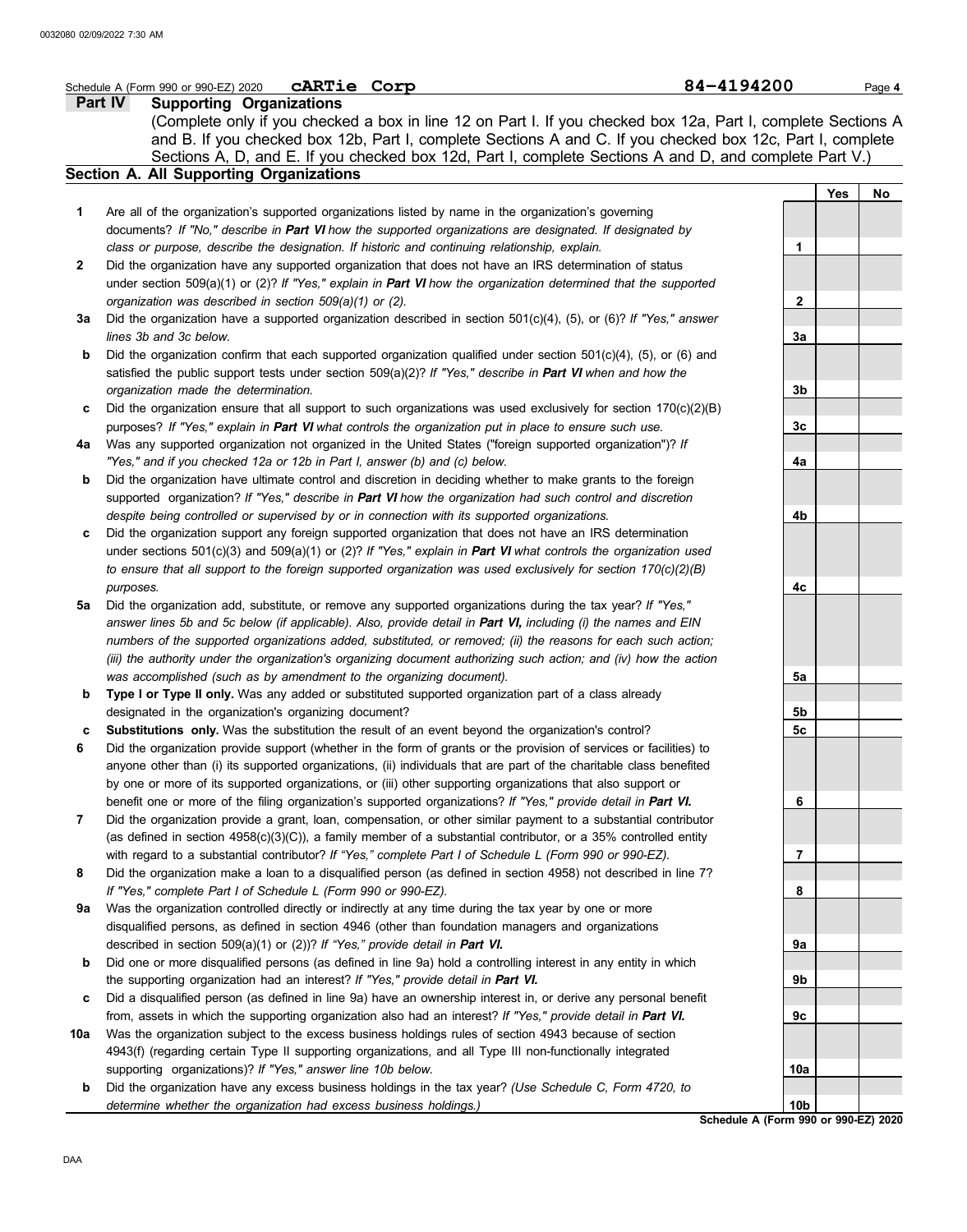|              | 84-4194200<br><b>CARTie Corp</b><br>Schedule A (Form 990 or 990-EZ) 2020                                                          |                 |            | Page 5 |
|--------------|-----------------------------------------------------------------------------------------------------------------------------------|-----------------|------------|--------|
|              | Part IV<br>Supporting Organizations (continued)                                                                                   |                 |            |        |
|              |                                                                                                                                   |                 | <b>Yes</b> | No     |
| 11           | Has the organization accepted a gift or contribution from any of the following persons?                                           |                 |            |        |
| a            | A person who directly or indirectly controls, either alone or together with persons described in lines 11b and                    |                 |            |        |
|              | 11c below, the governing body of a supported organization?                                                                        | 11a             |            |        |
| b            | A family member of a person described in line 11a above?                                                                          | 11 <sub>b</sub> |            |        |
|              | A 35% controlled entity of a person described in line 11a or 11b above? If "Yes" to line 11a, 11b, or 11c, provide                |                 |            |        |
| C            |                                                                                                                                   |                 |            |        |
|              | detail in Part VI.                                                                                                                | 11c             |            |        |
|              | <b>Section B. Type I Supporting Organizations</b>                                                                                 |                 |            |        |
|              |                                                                                                                                   |                 | <b>Yes</b> | No     |
| 1            | Did the governing body, members of the governing body, officers acting in their official capacity, or membership of one or        |                 |            |        |
|              | more supported organizations have the power to regularly appoint or elect at least a majority of the organization's officers,     |                 |            |        |
|              | directors, or trustees at all times during the tax year? If "No," describe in Part VI how the supported organization(s)           |                 |            |        |
|              | effectively operated, supervised, or controlled the organization's activities. If the organization had more than one supported    |                 |            |        |
|              | organization, describe how the powers to appoint and/or remove officers, directors, or trustees were allocated among the          |                 |            |        |
|              | supported organizations and what conditions or restrictions, if any, applied to such powers during the tax year.                  | 1               |            |        |
| $\mathbf{2}$ | Did the organization operate for the benefit of any supported organization other than the supported                               |                 |            |        |
|              | organization(s) that operated, supervised, or controlled the supporting organization? If "Yes," explain in Part                   |                 |            |        |
|              | VI how providing such benefit carried out the purposes of the supported organization(s) that operated,                            |                 |            |        |
|              | supervised, or controlled the supporting organization.                                                                            | $\mathbf 2$     |            |        |
|              | Section C. Type II Supporting Organizations                                                                                       |                 |            |        |
|              |                                                                                                                                   |                 |            |        |
|              |                                                                                                                                   |                 | Yes        | No     |
| 1            | Were a majority of the organization's directors or trustees during the tax year also a majority of the directors                  |                 |            |        |
|              | or trustees of each of the organization's supported organization(s)? If "No," describe in Part VI how control                     |                 |            |        |
|              | or management of the supporting organization was vested in the same persons that controlled or managed                            |                 |            |        |
|              | the supported organization(s).                                                                                                    | 1               |            |        |
|              | Section D. All Type III Supporting Organizations                                                                                  |                 |            |        |
|              |                                                                                                                                   |                 | Yes        | No     |
| 1            | Did the organization provide to each of its supported organizations, by the last day of the fifth month of the                    |                 |            |        |
|              | organization's tax year, (i) a written notice describing the type and amount of support provided during the prior tax             |                 |            |        |
|              | year, (ii) a copy of the Form 990 that was most recently filed as of the date of notification, and (iii) copies of the            |                 |            |        |
|              | organization's governing documents in effect on the date of notification, to the extent not previously provided?                  | 1               |            |        |
| 2            | Were any of the organization's officers, directors, or trustees either (i) appointed or elected by the supported                  |                 |            |        |
|              | organization(s) or (ii) serving on the governing body of a supported organization? If "No," explain in Part VI how                |                 |            |        |
|              | the organization maintained a close and continuous working relationship with the supported organization(s).                       | 2               |            |        |
|              |                                                                                                                                   |                 |            |        |
| 3            | By reason of the relationship described in line 2, above, did the organization's supported organizations have                     |                 |            |        |
|              | a significant voice in the organization's investment policies and in directing the use of the organization's                      |                 |            |        |
|              | income or assets at all times during the tax year? If "Yes," describe in Part VI the role the organization's                      |                 |            |        |
|              | supported organizations played in this regard.                                                                                    | 3               |            |        |
|              | Section E. Type III Functionally-Integrated Supporting Organizations                                                              |                 |            |        |
| 1            | Check the box next to the method that the organization used to satisfy the Integral Part Test during the year (see instructions). |                 |            |        |
| a            | The organization satisfied the Activities Test. Complete line 2 below.                                                            |                 |            |        |
| b            | The organization is the parent of each of its supported organizations. Complete line 3 below.                                     |                 |            |        |
| c            | The organization supported a governmental entity. Describe in Part VI how you supported a governmental entity (see instructions). |                 |            |        |
| 2            | Activities Test. Answer lines 2a and 2b below.                                                                                    |                 | Yes        | No     |
| а            | Did substantially all of the organization's activities during the tax year directly further the exempt purposes of                |                 |            |        |
|              | the supported organization(s) to which the organization was responsive? If "Yes," then in Part VI identify                        |                 |            |        |
|              | those supported organizations and explain how these activities directly furthered their exempt purposes,                          |                 |            |        |
|              | how the organization was responsive to those supported organizations, and how the organization determined                         |                 |            |        |
|              |                                                                                                                                   | 2a              |            |        |
|              | that these activities constituted substantially all of its activities.                                                            |                 |            |        |
| b            | Did the activities described in line 2a, above, constitute activities that, but for the organization's involvement,               |                 |            |        |
|              | one or more of the organization's supported organization(s) would have been engaged in? If "Yes," explain in                      |                 |            |        |
|              | Part VI the reasons for the organization's position that its supported organization(s) would have engaged in                      |                 |            |        |
|              | these activities but for the organization's involvement.                                                                          | 2b              |            |        |
| 3            | Parent of Supported Organizations. Answer lines 3a and 3b below.                                                                  |                 |            |        |
| а            | Did the organization have the power to regularly appoint or elect a majority of the officers, directors, or                       |                 |            |        |
|              | trustees of each of the supported organizations? If "Yes" or "No," provide details in Part VI.                                    | 3a              |            |        |
| b            | Did the organization exercise a substantial degree of direction over the policies, programs, and activities of each               |                 |            |        |
|              | of its supported organizations? If "Yes," describe in Part VI the role played by the organization in this regard.                 | 3b              |            |        |

DAA **Schedule A (Form 990 or 990-EZ) 2020**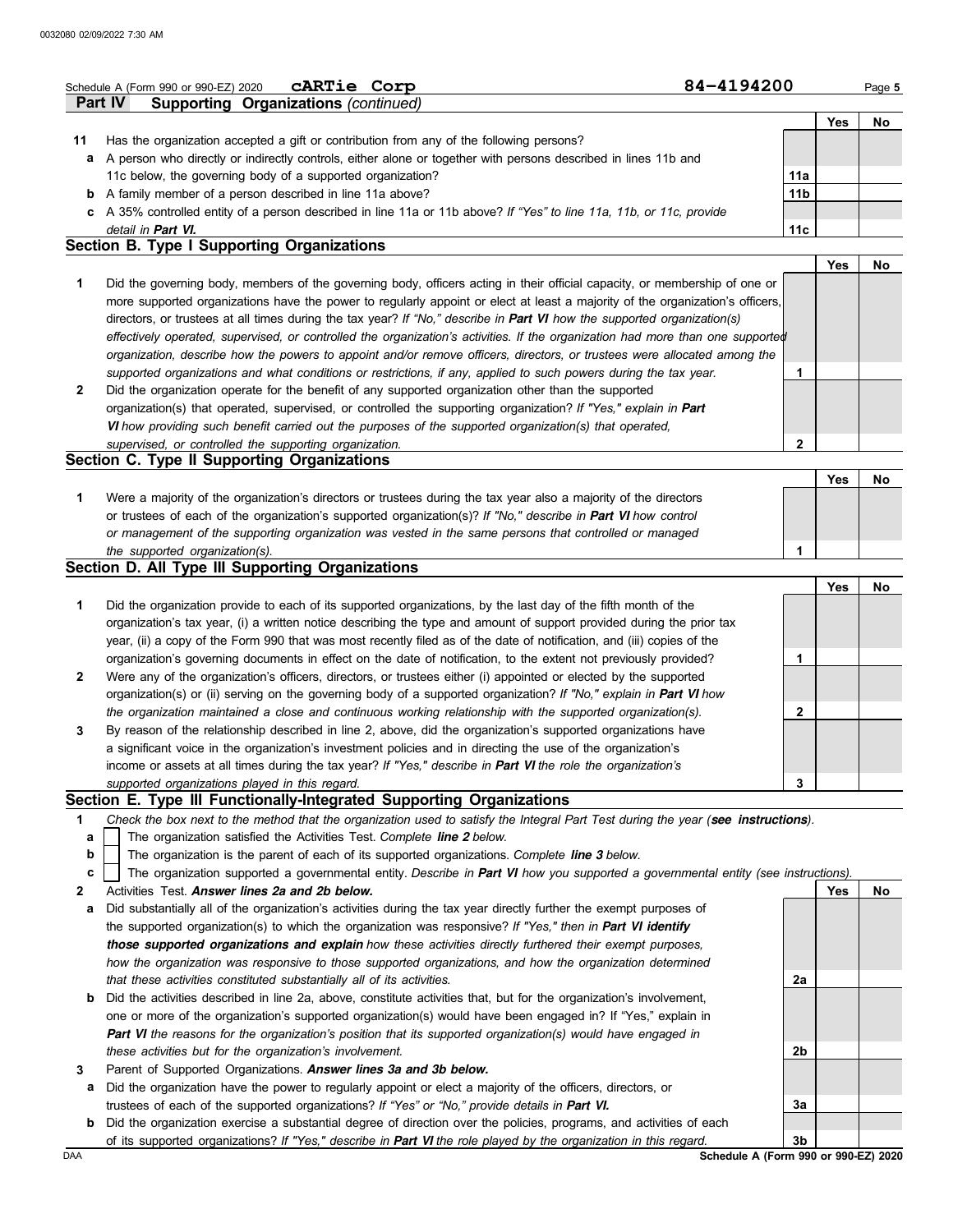|                | <b>CARTie Corp</b><br>Schedule A (Form 990 or 990-EZ) 2020                                                                       |              | 84-4194200     | Page 6                         |
|----------------|----------------------------------------------------------------------------------------------------------------------------------|--------------|----------------|--------------------------------|
|                | Type III Non-Functionally Integrated 509(a)(3) Supporting Organizations<br><b>Part V</b>                                         |              |                |                                |
| $\mathbf{1}$   | Check here if the organization satisfied the Integral Part Test as a qualifying trust on Nov. 20, 1970 (explain in Part VI). See |              |                |                                |
|                | instructions. All other Type III non-functionally integrated supporting organizations must complete Sections A through E.        |              |                |                                |
|                | Section A - Adjusted Net Income                                                                                                  |              | (A) Prior Year | (B) Current Year               |
|                |                                                                                                                                  |              |                | (optional)                     |
| 1              | Net short-term capital gain                                                                                                      | 1            |                |                                |
| $\mathbf{2}$   | Recoveries of prior-year distributions                                                                                           | $\mathbf{2}$ |                |                                |
| 3              | Other gross income (see instructions)                                                                                            | 3            |                |                                |
| 4              | Add lines 1 through 3.                                                                                                           | 4            |                |                                |
| 5              | Depreciation and depletion                                                                                                       | 5            |                |                                |
| 6              | Portion of operating expenses paid or incurred for production or collection of                                                   |              |                |                                |
|                | gross income or for management, conservation, or maintenance of property                                                         |              |                |                                |
|                | held for production of income (see instructions)                                                                                 | 6            |                |                                |
| 7              | Other expenses (see instructions)                                                                                                | 7            |                |                                |
| 8              | Adjusted Net Income (subtract lines 5, 6, and 7 from line 4)                                                                     | 8            |                |                                |
|                | Section B - Minimum Asset Amount                                                                                                 |              | (A) Prior Year | (B) Current Year<br>(optional) |
| 1              | Aggregate fair market value of all non-exempt-use assets (see                                                                    |              |                |                                |
|                | instructions for short tax year or assets held for part of year):                                                                |              |                |                                |
|                | a Average monthly value of securities                                                                                            | 1a           |                |                                |
|                | <b>b</b> Average monthly cash balances                                                                                           | 1b           |                |                                |
|                | c Fair market value of other non-exempt-use assets                                                                               | 1c           |                |                                |
|                | d Total (add lines 1a, 1b, and 1c)                                                                                               | 1d           |                |                                |
|                | e Discount claimed for blockage or other factors                                                                                 |              |                |                                |
|                | (explain in detail in <b>Part VI</b> ):                                                                                          |              |                |                                |
| $\mathbf{2}$   | Acquisition indebtedness applicable to non-exempt-use assets                                                                     | $\mathbf{2}$ |                |                                |
| 3              | Subtract line 2 from line 1d.                                                                                                    | 3            |                |                                |
| 4              | Cash deemed held for exempt use. Enter 0.015 of line 3 (for greater amount,                                                      |              |                |                                |
|                | see instructions).                                                                                                               | 4            |                |                                |
| 5              | Net value of non-exempt-use assets (subtract line 4 from line 3)                                                                 | 5            |                |                                |
| 6.             | Multiply line 5 by 0.035.                                                                                                        | 6            |                |                                |
| 7              | Recoveries of prior-year distributions                                                                                           | 7            |                |                                |
| 8              | Minimum Asset Amount (add line 7 to line 6)                                                                                      | 8            |                |                                |
|                | Section C - Distributable Amount                                                                                                 |              |                | <b>Current Year</b>            |
| 1              | Adjusted net income for prior year (from Section A, line 8, column A)                                                            | 1            |                |                                |
| 2              | Enter 0.85 of line 1.                                                                                                            | 2            |                |                                |
| 3              | Minimum asset amount for prior year (from Section B, line 8, column A)                                                           | 3            |                |                                |
| 4              | Enter greater of line 2 or line 3.                                                                                               | 4            |                |                                |
| 5              | Income tax imposed in prior year                                                                                                 | 5            |                |                                |
| 6              | Distributable Amount. Subtract line 5 from line 4, unless subject to                                                             |              |                |                                |
|                | emergency temporary reduction (see instructions).                                                                                | 6            |                |                                |
| $\overline{7}$ | Check here if the current year is the organization's first as a non-functionally integrated Type III supporting organization     |              |                |                                |
|                | (see instructions).                                                                                                              |              |                |                                |

**Schedule A (Form 990 or 990-EZ) 2020**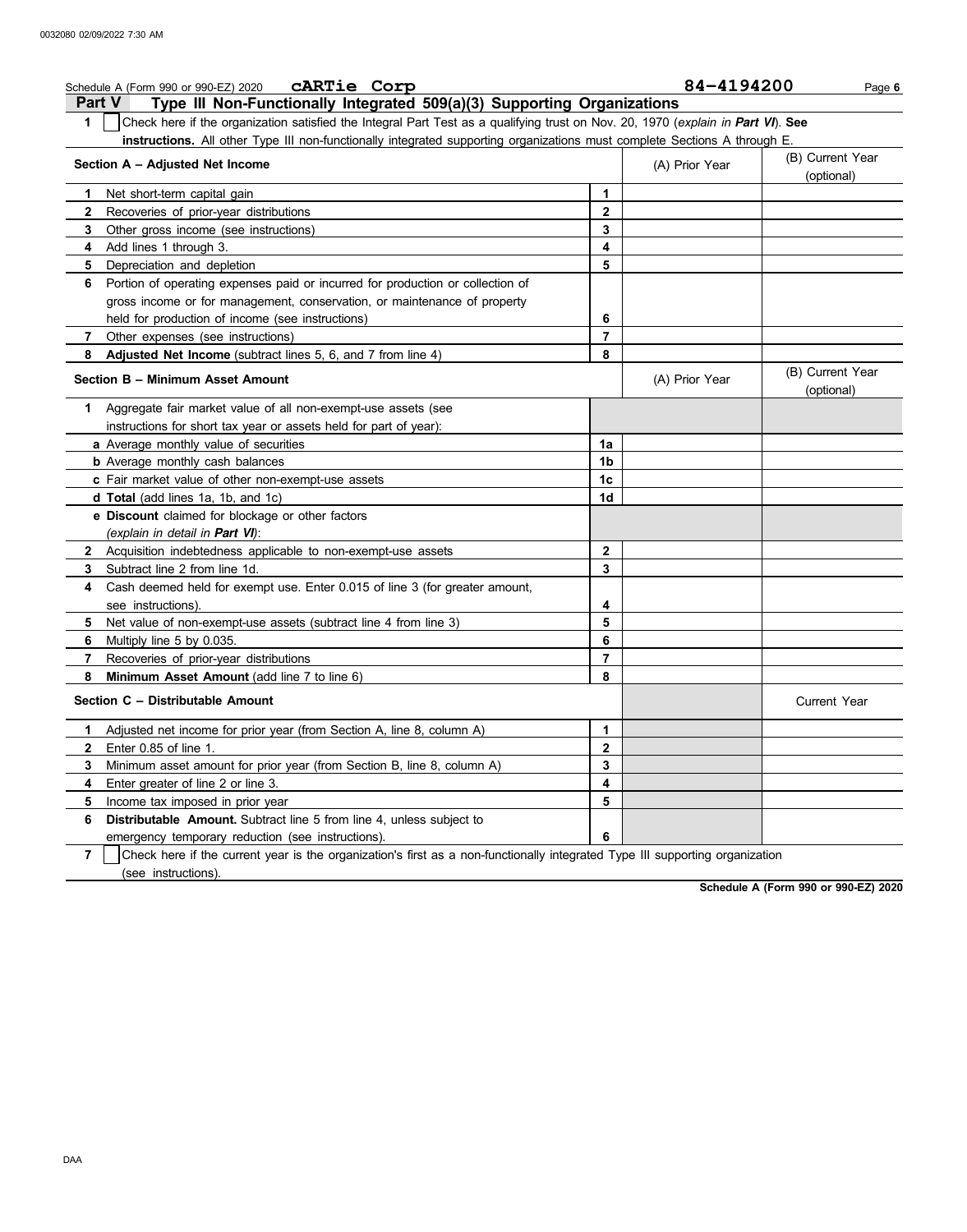| 84-4194200<br><b>CARTie Corp</b><br>Schedule A (Form 990 or 990-EZ) 2020 |                                                                                                                             |                                    |                                               |                                                  |  |
|--------------------------------------------------------------------------|-----------------------------------------------------------------------------------------------------------------------------|------------------------------------|-----------------------------------------------|--------------------------------------------------|--|
| <b>Part V</b>                                                            | Type III Non-Functionally Integrated 509(a)(3) Supporting Organizations (continued)                                         |                                    |                                               |                                                  |  |
|                                                                          | Section D - Distributions                                                                                                   |                                    |                                               | <b>Current Year</b>                              |  |
| 1                                                                        | Amounts paid to supported organizations to accomplish exempt purposes                                                       |                                    |                                               |                                                  |  |
| $\mathbf{2}$                                                             | Amounts paid to perform activity that directly furthers exempt purposes of supported                                        |                                    |                                               |                                                  |  |
|                                                                          | organizations, in excess of income from activity                                                                            |                                    |                                               |                                                  |  |
| 3                                                                        | Administrative expenses paid to accomplish exempt purposes of supported organizations                                       |                                    |                                               |                                                  |  |
| 4                                                                        | Amounts paid to acquire exempt-use assets                                                                                   |                                    |                                               |                                                  |  |
| 5                                                                        | Qualified set-aside amounts (prior IRS approval required— <i>provide details in Part VI</i> )                               |                                    |                                               |                                                  |  |
| 6                                                                        | Other distributions (describe in <b>Part VI</b> ). See instructions.                                                        |                                    |                                               |                                                  |  |
| 7                                                                        | Total annual distributions. Add lines 1 through 6.                                                                          |                                    |                                               |                                                  |  |
| 8                                                                        | Distributions to attentive supported organizations to which the organization is responsive                                  |                                    |                                               |                                                  |  |
|                                                                          | (provide details in Part VI). See instructions.                                                                             |                                    |                                               |                                                  |  |
| 9                                                                        | Distributable amount for 2020 from Section C, line 6                                                                        |                                    |                                               |                                                  |  |
| 10                                                                       | Line 8 amount divided by line 9 amount                                                                                      |                                    |                                               |                                                  |  |
|                                                                          | <b>Section E - Distribution Allocations (see instructions)</b>                                                              | (i)<br><b>Excess Distributions</b> | (ii)<br><b>Underdistributions</b><br>Pre-2020 | (iii)<br><b>Distributable</b><br>Amount for 2020 |  |
| 1                                                                        | Distributable amount for 2020 from Section C, line 6                                                                        |                                    |                                               |                                                  |  |
| $\mathbf{2}$                                                             | Underdistributions, if any, for years prior to 2020<br>(reasonable cause required-explain in Part VI). See<br>instructions. |                                    |                                               |                                                  |  |
| 3                                                                        | Excess distributions carryover, if any, to 2020                                                                             |                                    |                                               |                                                  |  |
|                                                                          |                                                                                                                             |                                    |                                               |                                                  |  |
|                                                                          |                                                                                                                             |                                    |                                               |                                                  |  |
|                                                                          | <b>c</b> From 2017                                                                                                          |                                    |                                               |                                                  |  |
|                                                                          |                                                                                                                             |                                    |                                               |                                                  |  |
|                                                                          |                                                                                                                             |                                    |                                               |                                                  |  |
|                                                                          | f Total of lines 3a through 3e                                                                                              |                                    |                                               |                                                  |  |
|                                                                          | g Applied to underdistributions of prior years                                                                              |                                    |                                               |                                                  |  |
|                                                                          | h Applied to 2020 distributable amount                                                                                      |                                    |                                               |                                                  |  |
|                                                                          | <i>i</i> Carryover from 2015 not applied (see instructions)                                                                 |                                    |                                               |                                                  |  |
|                                                                          | Remainder. Subtract lines 3g, 3h, and 3i from line 3f.                                                                      |                                    |                                               |                                                  |  |
| 4                                                                        | Distributions for 2020 from                                                                                                 |                                    |                                               |                                                  |  |
|                                                                          | Section D, line 7:<br>\$                                                                                                    |                                    |                                               |                                                  |  |
|                                                                          | a Applied to underdistributions of prior years                                                                              |                                    |                                               |                                                  |  |
|                                                                          | <b>b</b> Applied to 2020 distributable amount                                                                               |                                    |                                               |                                                  |  |
|                                                                          | c Remainder. Subtract lines 4a and 4b from line 4.                                                                          |                                    |                                               |                                                  |  |
| 5                                                                        | Remaining underdistributions for years prior to 2020, if                                                                    |                                    |                                               |                                                  |  |
|                                                                          | any. Subtract lines 3g and 4a from line 2. For result                                                                       |                                    |                                               |                                                  |  |
|                                                                          | greater than zero, explain in Part VI. See instructions.                                                                    |                                    |                                               |                                                  |  |
| 6                                                                        | Remaining underdistributions for 2020 Subtract lines 3h                                                                     |                                    |                                               |                                                  |  |
|                                                                          | and 4b from line 1. For result greater than zero, explain in                                                                |                                    |                                               |                                                  |  |
|                                                                          | <b>Part VI</b> See instructions.                                                                                            |                                    |                                               |                                                  |  |
| 7                                                                        | Excess distributions carryover to 2021. Add lines 3j<br>and 4c.                                                             |                                    |                                               |                                                  |  |
| 8                                                                        | Breakdown of line 7:                                                                                                        |                                    |                                               |                                                  |  |
|                                                                          |                                                                                                                             |                                    |                                               |                                                  |  |
|                                                                          |                                                                                                                             |                                    |                                               |                                                  |  |
|                                                                          | c Excess from 2018<br>.                                                                                                     |                                    |                                               |                                                  |  |
|                                                                          | d Excess from 2019<br>.                                                                                                     |                                    |                                               |                                                  |  |
|                                                                          | e Excess from 2020                                                                                                          |                                    |                                               |                                                  |  |
|                                                                          |                                                                                                                             |                                    |                                               | Schodule A (Form 990 or 990-F7) 2020             |  |

**Schedule A (Form 990 or 990-EZ) 2020**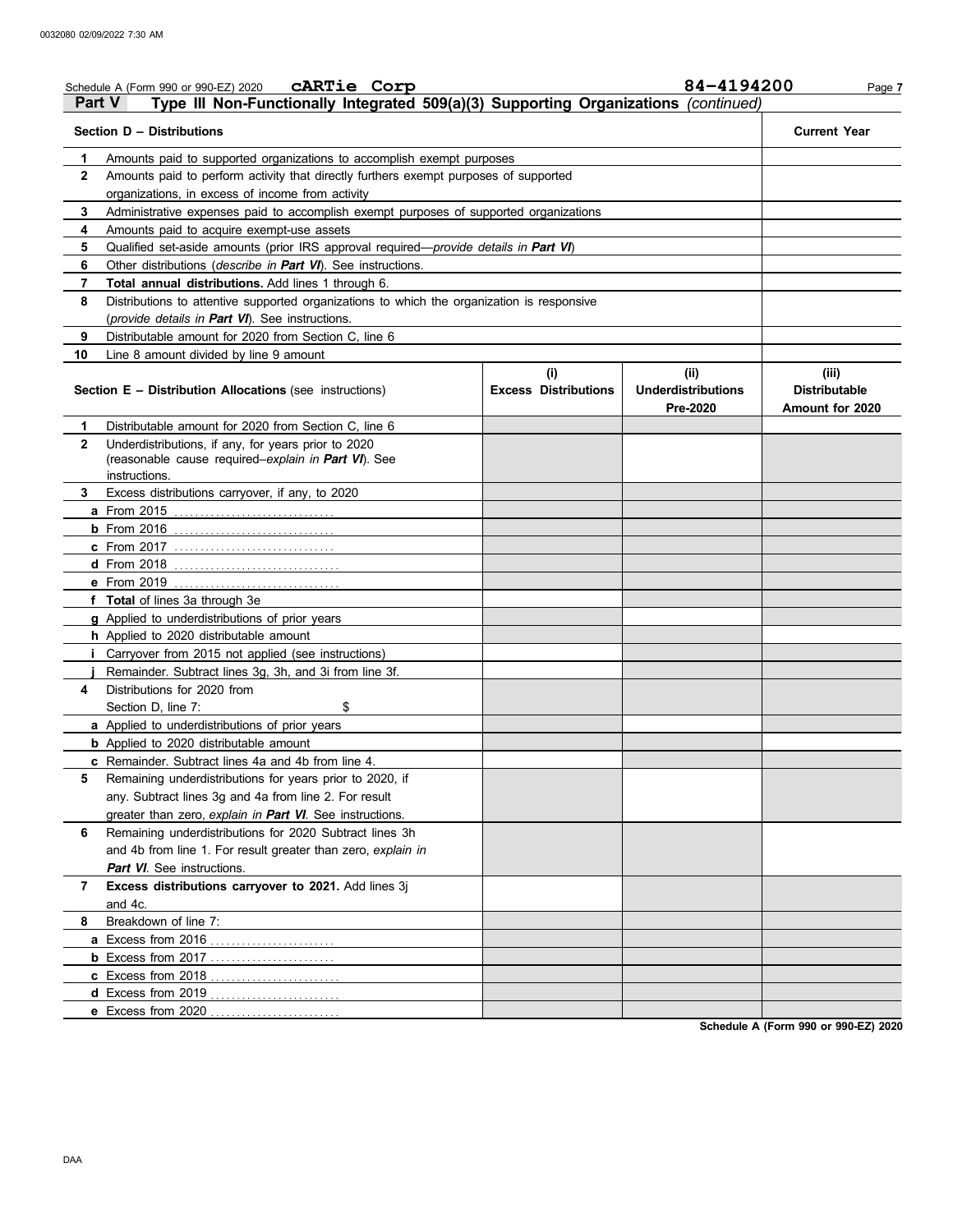| Schedule A (Form 990 or 990-EZ) 2020 |                                                                                                | <b>CARTie Corp</b> |  |  |  | 84-4194200                                                                                                                                                                                                                              | Page 8                                                                                                                                                                                                                                         |
|--------------------------------------|------------------------------------------------------------------------------------------------|--------------------|--|--|--|-----------------------------------------------------------------------------------------------------------------------------------------------------------------------------------------------------------------------------------------|------------------------------------------------------------------------------------------------------------------------------------------------------------------------------------------------------------------------------------------------|
| Part VI                              |                                                                                                |                    |  |  |  | Supplemental Information. Provide the explanations required by Part II, line 10; Part II, line 17a or 17b; Part<br>III, line 12; Part IV, Section A, lines 1, 2, 3b, 3c, 4b, 4c, 5a, 6, 9a, 9b, 9c, 11a, 11b, and 11c; Part IV, Section | B, lines 1 and 2; Part IV, Section C, line 1; Part IV, Section D, lines 2 and 3; Part IV, Section E, lines 1c, 2a, 2b,<br>3a, and 3b; Part V, line 1; Part V, Section B, line 1e; Part V, Section D, lines 5, 6, and 8; and Part V, Section E, |
|                                      | lines 2, 5, and 6. Also complete this part for any additional information. (See instructions.) |                    |  |  |  |                                                                                                                                                                                                                                         |                                                                                                                                                                                                                                                |
|                                      | Supporting Schedule - Unusual Grants                                                           |                    |  |  |  |                                                                                                                                                                                                                                         |                                                                                                                                                                                                                                                |
| Foundation Grant                     |                                                                                                |                    |  |  |  | \$                                                                                                                                                                                                                                      | 150,000                                                                                                                                                                                                                                        |
|                                      |                                                                                                |                    |  |  |  |                                                                                                                                                                                                                                         |                                                                                                                                                                                                                                                |
|                                      |                                                                                                |                    |  |  |  |                                                                                                                                                                                                                                         |                                                                                                                                                                                                                                                |
|                                      |                                                                                                |                    |  |  |  |                                                                                                                                                                                                                                         |                                                                                                                                                                                                                                                |
|                                      |                                                                                                |                    |  |  |  |                                                                                                                                                                                                                                         |                                                                                                                                                                                                                                                |
|                                      |                                                                                                |                    |  |  |  |                                                                                                                                                                                                                                         |                                                                                                                                                                                                                                                |
|                                      |                                                                                                |                    |  |  |  |                                                                                                                                                                                                                                         |                                                                                                                                                                                                                                                |
|                                      |                                                                                                |                    |  |  |  |                                                                                                                                                                                                                                         |                                                                                                                                                                                                                                                |
|                                      |                                                                                                |                    |  |  |  |                                                                                                                                                                                                                                         |                                                                                                                                                                                                                                                |
|                                      |                                                                                                |                    |  |  |  |                                                                                                                                                                                                                                         |                                                                                                                                                                                                                                                |
|                                      |                                                                                                |                    |  |  |  |                                                                                                                                                                                                                                         |                                                                                                                                                                                                                                                |
|                                      |                                                                                                |                    |  |  |  |                                                                                                                                                                                                                                         |                                                                                                                                                                                                                                                |
|                                      |                                                                                                |                    |  |  |  |                                                                                                                                                                                                                                         |                                                                                                                                                                                                                                                |
|                                      |                                                                                                |                    |  |  |  |                                                                                                                                                                                                                                         |                                                                                                                                                                                                                                                |
|                                      |                                                                                                |                    |  |  |  |                                                                                                                                                                                                                                         |                                                                                                                                                                                                                                                |
|                                      |                                                                                                |                    |  |  |  |                                                                                                                                                                                                                                         |                                                                                                                                                                                                                                                |
|                                      |                                                                                                |                    |  |  |  |                                                                                                                                                                                                                                         |                                                                                                                                                                                                                                                |
|                                      |                                                                                                |                    |  |  |  |                                                                                                                                                                                                                                         |                                                                                                                                                                                                                                                |
|                                      |                                                                                                |                    |  |  |  |                                                                                                                                                                                                                                         |                                                                                                                                                                                                                                                |
|                                      |                                                                                                |                    |  |  |  |                                                                                                                                                                                                                                         |                                                                                                                                                                                                                                                |
|                                      |                                                                                                |                    |  |  |  |                                                                                                                                                                                                                                         |                                                                                                                                                                                                                                                |
|                                      |                                                                                                |                    |  |  |  |                                                                                                                                                                                                                                         |                                                                                                                                                                                                                                                |
|                                      |                                                                                                |                    |  |  |  |                                                                                                                                                                                                                                         |                                                                                                                                                                                                                                                |
|                                      |                                                                                                |                    |  |  |  |                                                                                                                                                                                                                                         |                                                                                                                                                                                                                                                |
|                                      |                                                                                                |                    |  |  |  |                                                                                                                                                                                                                                         |                                                                                                                                                                                                                                                |
|                                      |                                                                                                |                    |  |  |  |                                                                                                                                                                                                                                         |                                                                                                                                                                                                                                                |
|                                      |                                                                                                |                    |  |  |  |                                                                                                                                                                                                                                         |                                                                                                                                                                                                                                                |
|                                      |                                                                                                |                    |  |  |  |                                                                                                                                                                                                                                         |                                                                                                                                                                                                                                                |
|                                      |                                                                                                |                    |  |  |  |                                                                                                                                                                                                                                         |                                                                                                                                                                                                                                                |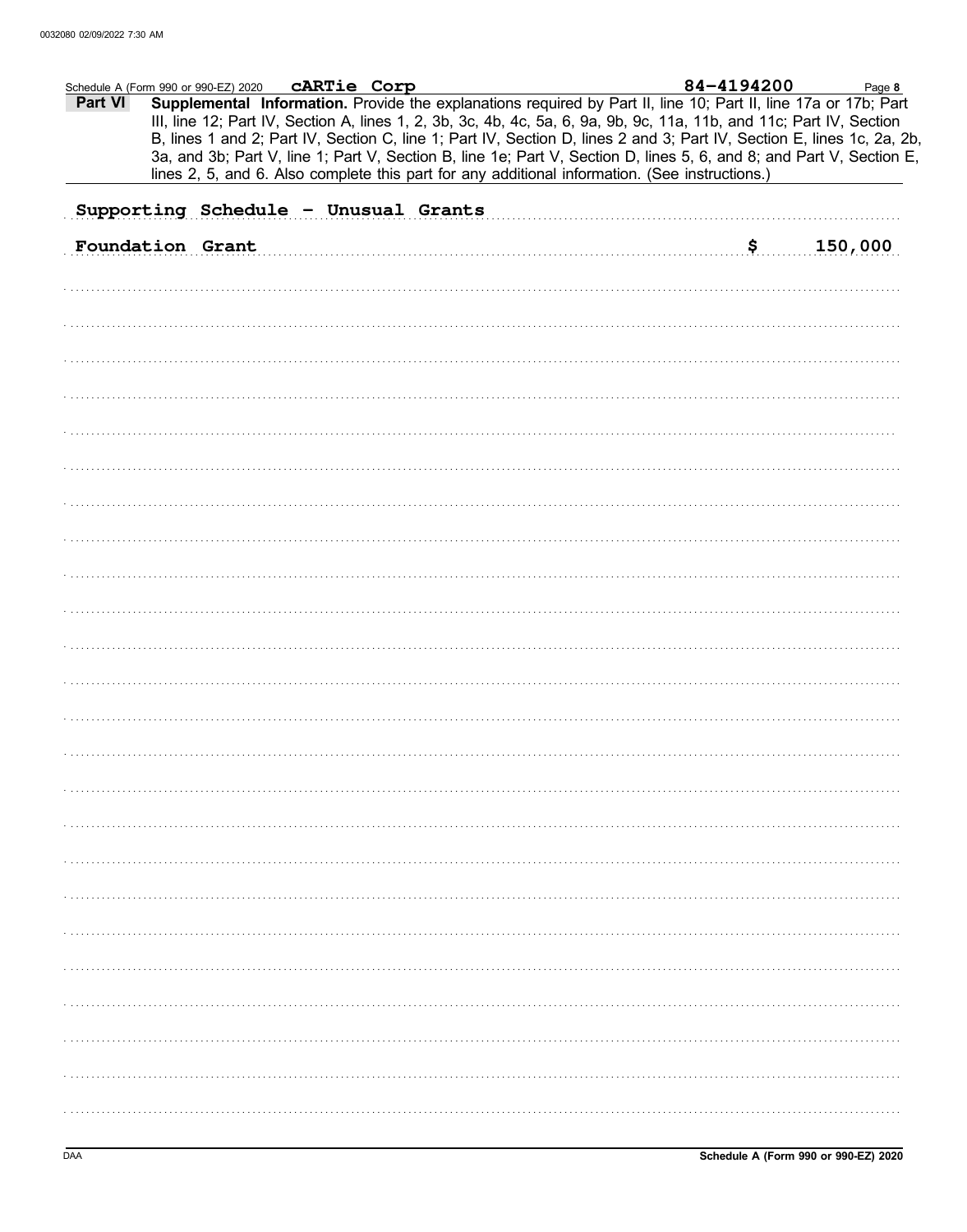| <b>Schedule B</b><br>(Form 990, 990-EZ,                     | <b>Schedule of Contributors</b>                                                                                                                                                                                                                                                                                                                                                                                                                                                                                        |                                | OMB No. 1545-0047 |
|-------------------------------------------------------------|------------------------------------------------------------------------------------------------------------------------------------------------------------------------------------------------------------------------------------------------------------------------------------------------------------------------------------------------------------------------------------------------------------------------------------------------------------------------------------------------------------------------|--------------------------------|-------------------|
| or 990-PF)<br>Department of the Treasury                    | u Attach to Form 990, Form 990-EZ, or Form 990-PF.<br>u Go to www.irs.gov/Form990 for the latest information.                                                                                                                                                                                                                                                                                                                                                                                                          |                                | 2020              |
| Internal Revenue Service<br>Name of the organization        |                                                                                                                                                                                                                                                                                                                                                                                                                                                                                                                        | Employer identification number |                   |
|                                                             |                                                                                                                                                                                                                                                                                                                                                                                                                                                                                                                        |                                |                   |
| <b>CARTie Corp</b><br><b>Organization type (check one):</b> |                                                                                                                                                                                                                                                                                                                                                                                                                                                                                                                        | 84-4194200                     |                   |
|                                                             |                                                                                                                                                                                                                                                                                                                                                                                                                                                                                                                        |                                |                   |
| Filers of:                                                  | Section:                                                                                                                                                                                                                                                                                                                                                                                                                                                                                                               |                                |                   |
| Form 990 or 990-EZ                                          | X <br>501(c)<br>3 ) (enter number) organization                                                                                                                                                                                                                                                                                                                                                                                                                                                                        |                                |                   |
|                                                             | $4947(a)(1)$ nonexempt charitable trust not treated as a private foundation                                                                                                                                                                                                                                                                                                                                                                                                                                            |                                |                   |
|                                                             | 527 political organization                                                                                                                                                                                                                                                                                                                                                                                                                                                                                             |                                |                   |
| Form 990-PF                                                 | $501(c)(3)$ exempt private foundation                                                                                                                                                                                                                                                                                                                                                                                                                                                                                  |                                |                   |
|                                                             | $4947(a)(1)$ nonexempt charitable trust treated as a private foundation                                                                                                                                                                                                                                                                                                                                                                                                                                                |                                |                   |
|                                                             | 501(c)(3) taxable private foundation                                                                                                                                                                                                                                                                                                                                                                                                                                                                                   |                                |                   |
|                                                             |                                                                                                                                                                                                                                                                                                                                                                                                                                                                                                                        |                                |                   |
| instructions.                                               | Check if your organization is covered by the General Rule or a Special Rule.<br><b>Note:</b> Only a section 501(c)(7), (8), or (10) organization can check boxes for both the General Rule and a Special Rule. See                                                                                                                                                                                                                                                                                                     |                                |                   |
| <b>General Rule</b>                                         |                                                                                                                                                                                                                                                                                                                                                                                                                                                                                                                        |                                |                   |
| contributor's total contributions.                          | For an organization filing Form 990, 990-EZ, or 990-PF that received, during the year, contributions totaling \$5,000<br>or more (in money or property) from any one contributor. Complete Parts I and II. See instructions for determining a                                                                                                                                                                                                                                                                          |                                |                   |
| <b>Special Rules</b>                                        |                                                                                                                                                                                                                                                                                                                                                                                                                                                                                                                        |                                |                   |
| ΙX                                                          | For an organization described in section $501(c)(3)$ filing Form 990 or 990-EZ that met the 33 $\frac{1}{3}\%$ support test of the<br>regulations under sections 509(a)(1) and 170(b)(1)(A)(vi), that checked Schedule A (Form 990 or 990-EZ), Part II, line<br>13, 16a, or 16b, and that received from any one contributor, during the year, total contributions of the greater of (1)<br>\$5,000; or (2) 2% of the amount on (i) Form 990, Part VIII, line 1h; or (ii) Form 990-EZ, line 1. Complete Parts I and II. |                                |                   |
|                                                             | For an organization described in section 501(c)(7), (8), or (10) filing Form 990 or 990-EZ that received from any one                                                                                                                                                                                                                                                                                                                                                                                                  |                                |                   |

literary, or educational purposes, or for the prevention of cruelty to children or animals. Complete Parts I (entering contributor, during the year, total contributions of more than \$1,000 *exclusively* for religious, charitable, scientific, "N/A" in column (b) instead of the contributor name and address), II, and III.

For an organization described in section  $501(c)(7)$ ,  $(8)$ , or  $(10)$  filing Form 990 or 990-EZ that received from any one contributor, during the year, contributions *exclusively* for religious, charitable, etc., purposes, but no such contributions totaled more than \$1,000. If this box is checked, enter here the total contributions that were received during the year for an *exclusively* religious, charitable, etc., purpose. Don't complete any of the parts unless the **General Rule** applies to this organization because it received *nonexclusively* religious, charitable, etc., contributions totaling \$5,000 or more during the year . . . . . . . . . . . . . . . . . . . . . . . . . . . . . . . . . . . . . . . . . . . . . . . . . . . . . . . . . . . . . . . . . . . . . . . . . . . .  $\triangleright$  \$

990-EZ, or 990-PF), but it **must** answer "No" on Part IV, line 2, of its Form 990; or check the box on line H of its Form 990-EZ or on its Form 990-PF, Part I, line 2, to certify that it doesn't meet the filing requirements of Schedule B (Form 990, 990-EZ, or 990-PF). **Caution:** An organization that isn't covered by the General Rule and/or the Special Rules doesn't file Schedule B (Form 990,

**For Paperwork Reduction Act Notice, see the instructions for Form 990, 990-EZ, or 990-PF.**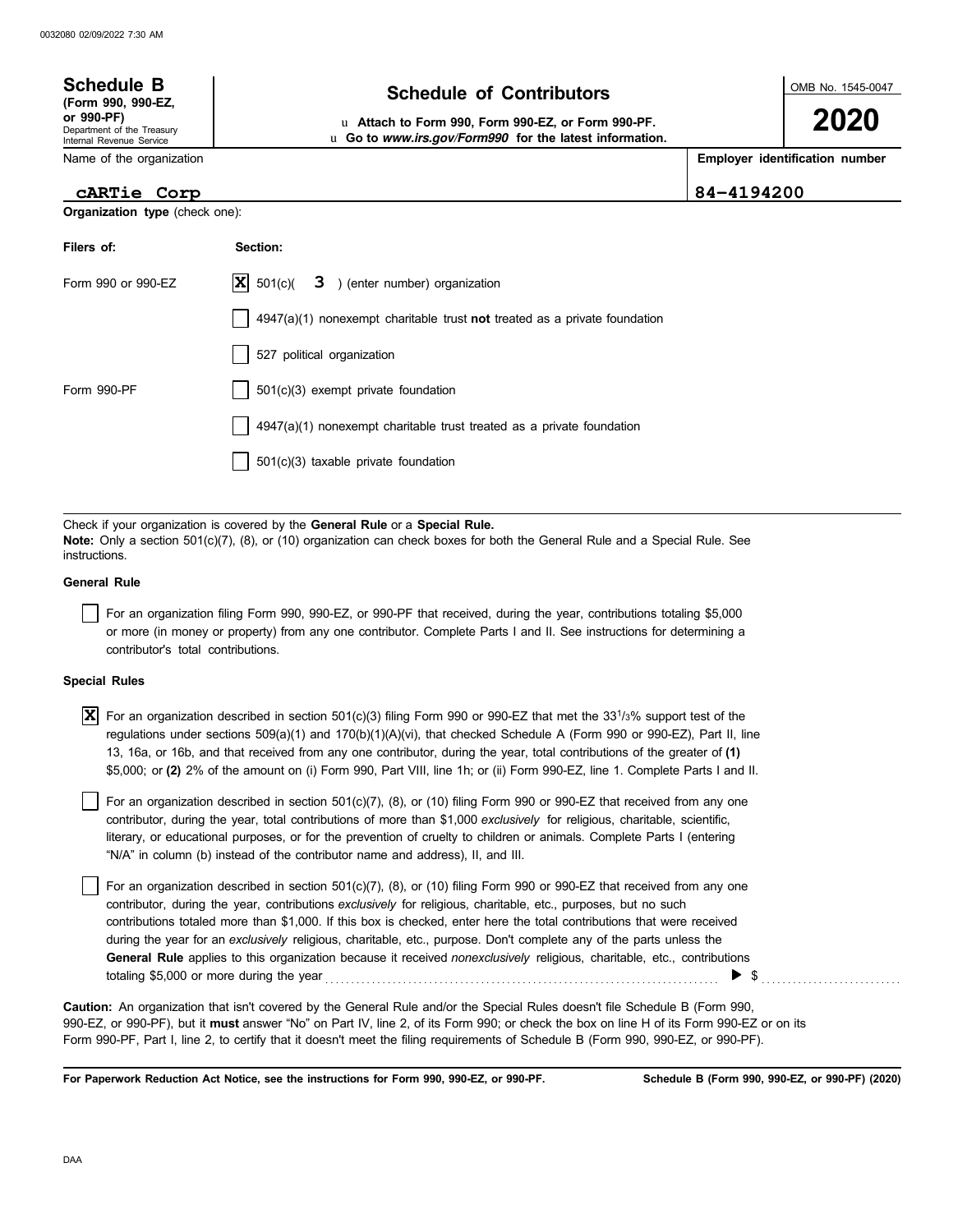|                      | Schedule B (Form 990, 990-EZ, or 990-PF) (2020)<br>Name of organization<br><b>CARTie Corp</b>                                                    |                                             | Page 1 of 1<br>Page 2<br>Employer identification number<br>84-4194200                                         |
|----------------------|--------------------------------------------------------------------------------------------------------------------------------------------------|---------------------------------------------|---------------------------------------------------------------------------------------------------------------|
| Part I               | <b>Contributors</b> (see instructions). Use duplicate copies of Part I if additional space is needed.                                            |                                             |                                                                                                               |
| (a)<br>No.           | (b)<br>Name, address, and ZIP + 4                                                                                                                | (c)<br><b>Total contributions</b>           | (d)<br>Type of contribution                                                                                   |
| $1$                  | Corneila T Bailey Foundation<br>515 N Flagler Dr. Suite 500<br>FL 33401<br>West Palm                                                             | 10,000<br>$\sim$                            | X<br>Person<br>Payroll<br><b>Noncash</b><br>(Complete Part II for<br>noncash contributions.)                  |
| (a)<br>No.           | (b)<br>Name, address, and ZIP + 4                                                                                                                | (c)<br><b>Total contributions</b>           | (d)<br>Type of contribution                                                                                   |
| $\mathbf{2}$         | <b>Grace Leone</b><br>20 Woody Lane<br>CT 06880<br>Westport                                                                                      | 5,000<br>\$                                 | Χ<br>Person<br>Payroll<br><b>Noncash</b><br>(Complete Part II for<br>noncash contributions.)                  |
| (a)<br>No.           | (b)<br>Name, address, and ZIP + 4                                                                                                                | (c)<br><b>Total contributions</b>           | (d)<br>Type of contribution                                                                                   |
| 3 <sub>1</sub>       | Connecticut DECD<br>450 Columbus Boulevard, Suite 5<br>Hartford<br>CT 06103                                                                      | 6,455<br>\$                                 | Χ<br>Person<br>Payroll<br><b>Noncash</b><br>(Complete Part II for<br>noncash contributions.)                  |
| (a)                  | (b)                                                                                                                                              | (c)                                         | (d)                                                                                                           |
| No.<br>$\frac{4}{1}$ | Name, address, and ZIP + 4<br>Daniel E Offutt III PVT Found. Trust<br>c/o Richard Orenstein, Trustee<br>1826 Rose Street<br>FL 34239<br>Sarasota | <b>Total contributions</b><br>150,000<br>\$ | Type of contribution<br>X<br>Person<br>Payroll<br>Noncash<br>(Complete Part II for<br>noncash contributions.) |
| (a)<br>No.           | (b)<br>Name, address, and ZIP + 4                                                                                                                | (c)<br><b>Total contributions</b>           | (d)<br>Type of contribution                                                                                   |
|                      |                                                                                                                                                  | \$                                          | Person<br>Payroll<br>Noncash<br>(Complete Part II for<br>noncash contributions.)                              |
| (a)<br>No.           | (b)<br>Name, address, and ZIP + 4                                                                                                                | (c)<br><b>Total contributions</b>           | (d)<br>Type of contribution                                                                                   |
|                      |                                                                                                                                                  | \$                                          | Person<br>Payroll<br><b>Noncash</b><br>(Complete Part II for<br>noncash contributions.)                       |

**Schedule B (Form 990, 990-EZ, or 990-PF) (2020)**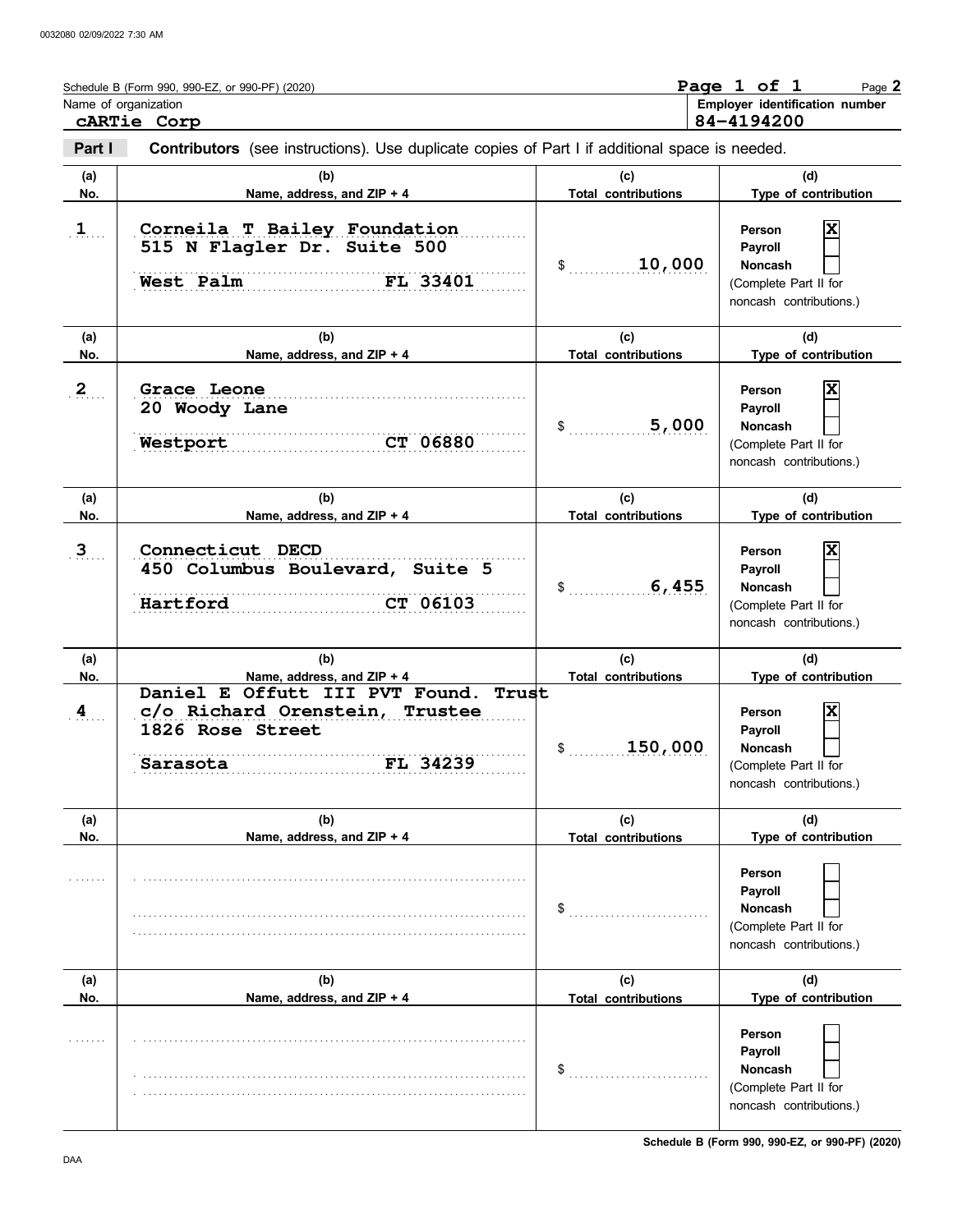| <b>SCHEDULE O</b>                                                           | Supplemental Information to Form 990 or 990-EZ                                                                                         |        |                                              | OMB No. 1545-0047                          |  |  |  |
|-----------------------------------------------------------------------------|----------------------------------------------------------------------------------------------------------------------------------------|--------|----------------------------------------------|--------------------------------------------|--|--|--|
| (Form 990 or 990-EZ)                                                        | Complete to provide information for responses to specific questions on<br>Form 990 or 990-EZ or to provide any additional information. |        | <b>2020</b>                                  |                                            |  |  |  |
| Department of the Treasury<br>Internal Revenue Service                      | u Attach to Form 990 or 990-EZ.<br>u Go to www.irs.gov/Form990 for the latest information.                                             |        |                                              | <b>Open to Public</b><br><b>Inspection</b> |  |  |  |
| Name of the organization<br><b>CARTie Corp</b>                              |                                                                                                                                        |        | Employer identification number<br>84-4194200 |                                            |  |  |  |
|                                                                             |                                                                                                                                        |        |                                              |                                            |  |  |  |
| Form 990-EZ, Part I, Line 16 - Other Expenses                               |                                                                                                                                        |        |                                              |                                            |  |  |  |
| Description                                                                 |                                                                                                                                        | Amount |                                              |                                            |  |  |  |
| <b>Expenses</b>                                                             |                                                                                                                                        |        |                                              |                                            |  |  |  |
| Advertising                                                                 | \$                                                                                                                                     | 655    |                                              |                                            |  |  |  |
| Office                                                                      | \$                                                                                                                                     | 75     |                                              |                                            |  |  |  |
| Travel                                                                      | \$                                                                                                                                     | 500    |                                              |                                            |  |  |  |
| Insurance                                                                   | \$                                                                                                                                     | 2,686  |                                              |                                            |  |  |  |
| Supplies                                                                    | \$                                                                                                                                     | 3,084  |                                              |                                            |  |  |  |
| Gas & Fuel                                                                  | \$                                                                                                                                     | 78     |                                              |                                            |  |  |  |
| Vehicle Registration                                                        | \$                                                                                                                                     | 229    |                                              |                                            |  |  |  |
| Platform Fees                                                               | Ŝ                                                                                                                                      | 252    |                                              |                                            |  |  |  |
| Non-investment                                                              | Depreciation                                                                                                                           | 1,305  |                                              |                                            |  |  |  |
|                                                                             | Total \$                                                                                                                               | 8,864  |                                              |                                            |  |  |  |
|                                                                             |                                                                                                                                        |        |                                              |                                            |  |  |  |
| Form 990-EZ, Part I, Line 20 - Other Changes in Net Assets or Fund Balances |                                                                                                                                        |        |                                              |                                            |  |  |  |
| Description                                                                 |                                                                                                                                        |        | Amount                                       |                                            |  |  |  |
| Prior year Net Assets from 990N \$ 4,680                                    |                                                                                                                                        |        |                                              |                                            |  |  |  |
|                                                                             |                                                                                                                                        |        |                                              |                                            |  |  |  |
| Form $990-EZ$ , Part II, Line $24$ - Other Assets                           |                                                                                                                                        |        |                                              |                                            |  |  |  |
| Description                                                                 |                                                                                                                                        |        |                                              |                                            |  |  |  |
|                                                                             | Beg. of Year End of Year                                                                                                               |        |                                              |                                            |  |  |  |
| Accounts Receivable 672                                                     |                                                                                                                                        |        |                                              |                                            |  |  |  |
| Equipment                                                                   | $\frac{1}{5}$ 0 \$ 32,089                                                                                                              |        |                                              |                                            |  |  |  |
| Less Accumulated Depreciation 5 0 \$ 1,305                                  |                                                                                                                                        |        |                                              |                                            |  |  |  |
| Security Deposits 5 5 0 \$ 150                                              |                                                                                                                                        |        |                                              |                                            |  |  |  |
|                                                                             |                                                                                                                                        |        |                                              | Total $\frac{1}{5}$ 0 \$ 31,606            |  |  |  |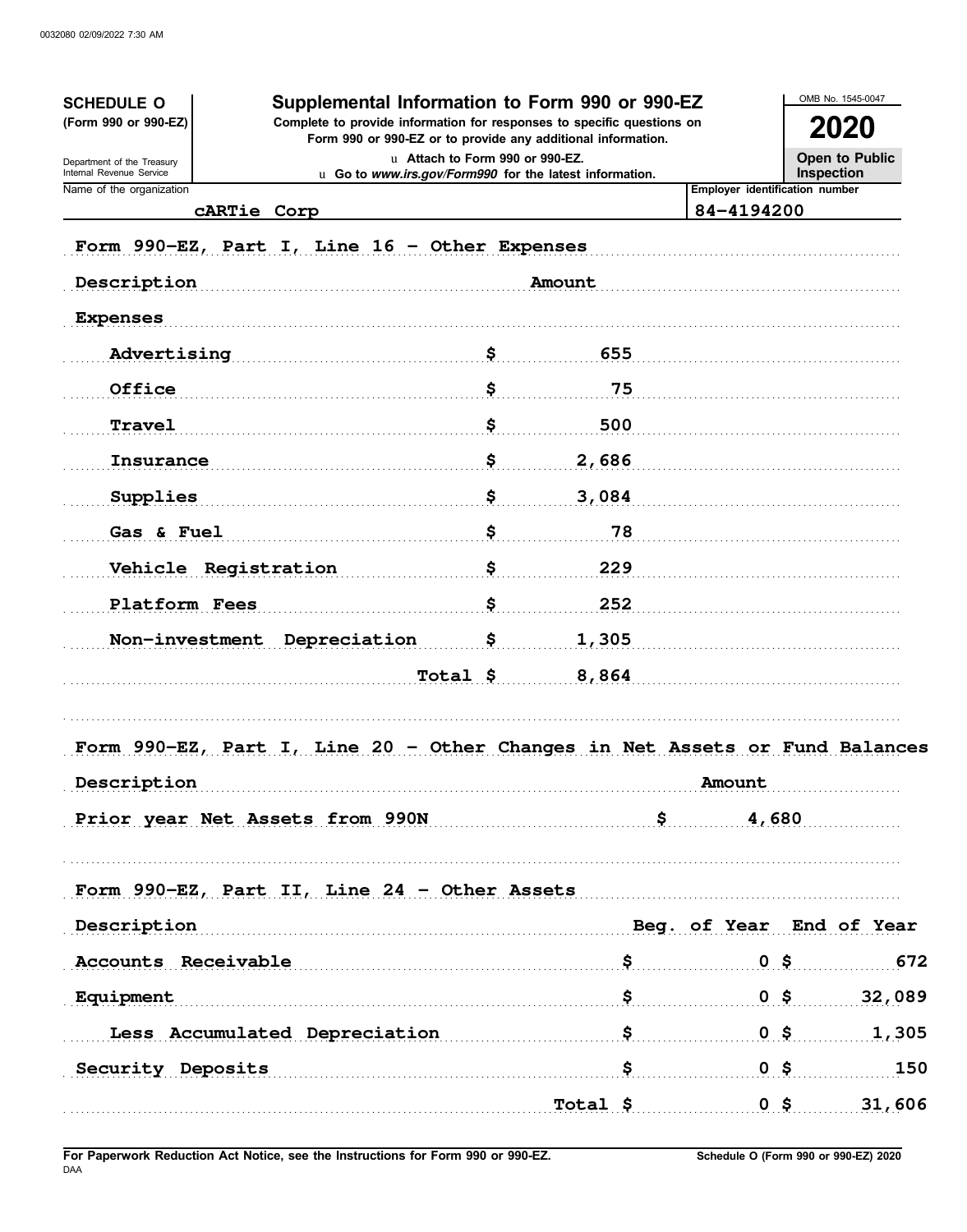. . . . . . . . . . . . . . . .

| Schedule O (Form 990 or 990-EZ) 2020 | Page 2                         |
|--------------------------------------|--------------------------------|
| Name of the organization             | Employer identification number |
| <b>CARTie Corp</b>                   | 84-4194200                     |
|                                      |                                |

| Form 990-EZ, Part III - Primary Exempt Purpose                              |
|-----------------------------------------------------------------------------|
| $c$ ARTie is a not-for-profit 501(c)(3) organization bridging inequities in |
| education and arts access across Connecticut, and bringing the museum field |
| trip to schools and students directly. It reimagines the museum concept,    |
| deconstructs traditional models, and is committed to making sure            |
| Connecticut's diverse children feel represented and empowered.              |
| Form 990-EZ, Part III, Line 28 - First Accomplishment                       |
| cARTie offers inclusive internship and exhibition opportunities to a        |
| diverse population of high school art students and provides critical        |
| museum-based learning opportunities that enrich and deepen early education  |
| and SEL, while meeting ELDS, NCCAS, and CCSS, to PreK-2 students who        |
| otherwise may not have access to robust arts programming.                   |
|                                                                             |
|                                                                             |
|                                                                             |
|                                                                             |
|                                                                             |
|                                                                             |
|                                                                             |
|                                                                             |
|                                                                             |
|                                                                             |
|                                                                             |
|                                                                             |
|                                                                             |

Page 1 of 1 Schedule O (Form 990 or 990-EZ) 2020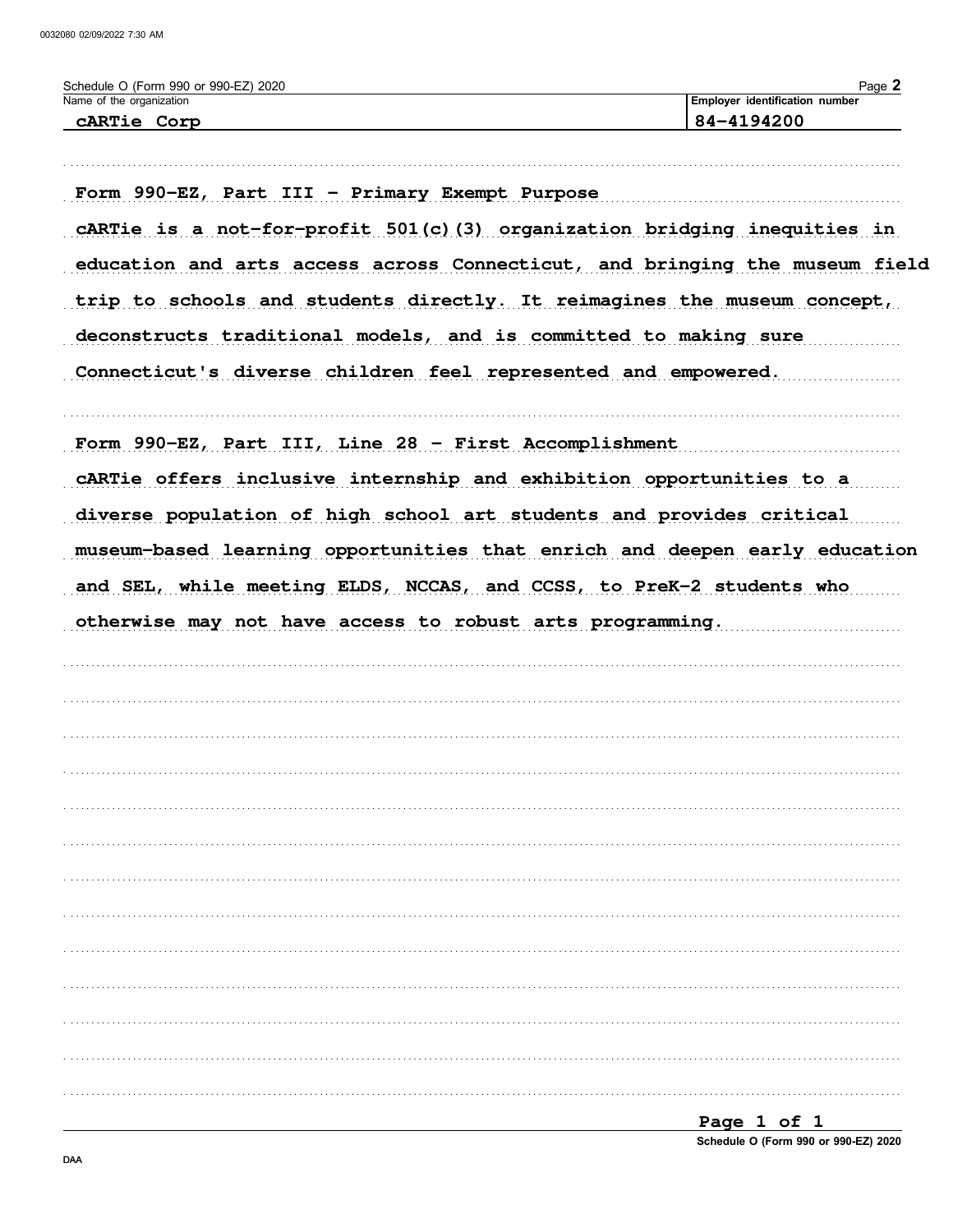### **Filing Instructions**

### **cARTie Corp**

### **Short Form Exempt Organization Tax Return**

#### **Taxable Year Ended December 31, 2021**

**Date Due:** May 16, 2022

- **Remittance:** None is required. Your Form 990-EZ for the tax year ended  $12/31/21$  shows no balance due.
- **Signature:** You are using a Personal Identification Number (PIN) for signing your return electronically. Form 8879-EO, IRS *e-file* Signature Authorization for an Exempt Organization should be signed and dated by an authorized officer of the organization and returned to:

Mahoney Sabol & Company, LLP 180 Glastonbury Blvd Ste 400 Glastonbury, CT 06033-4439

*Important:* **Your return will not be filed with the IRS until the signed Form 8879-EO has been received by this office.**

**Other:** Your return is being filed electronically with the IRS and is not required to be mailed. If you Mail a paper copy of your return to the IRS it will delay the processing of your return.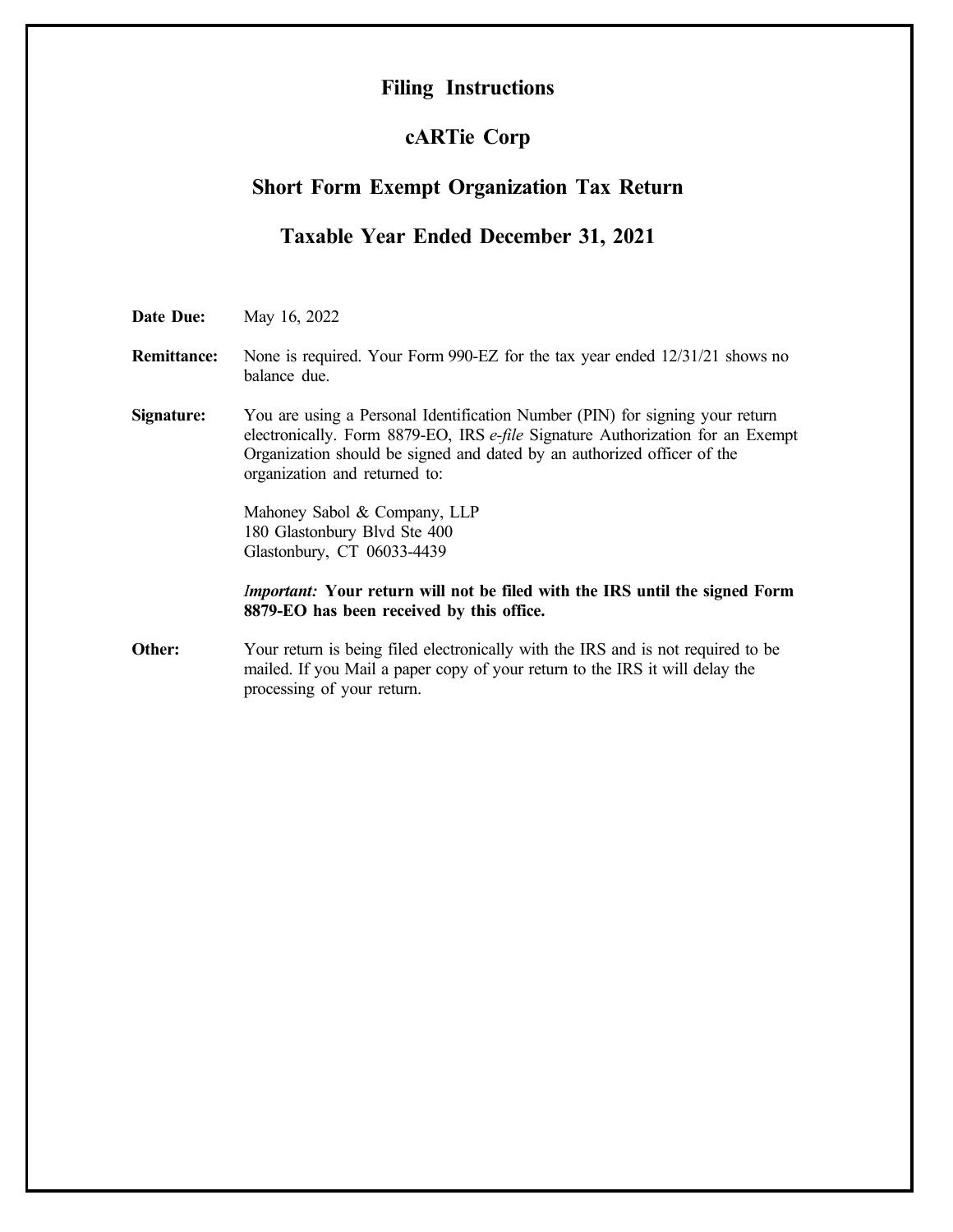| Form 8879-TE                                                         | <b>IRS e-file Signature Authorization</b><br>for a Tax Exempt Entity                                                                                                                                                                                                                              |                                        | OMB No. 1545-0047 |
|----------------------------------------------------------------------|---------------------------------------------------------------------------------------------------------------------------------------------------------------------------------------------------------------------------------------------------------------------------------------------------|----------------------------------------|-------------------|
|                                                                      | For calendar year 2021, or fiscal year beginning $12/01$ , 2021, and ending $12/31$ , 20 21                                                                                                                                                                                                       |                                        |                   |
| Department of the Treasury                                           | u Do not send to the IRS. Keep for your records.                                                                                                                                                                                                                                                  |                                        | 2021              |
| Internal Revenue Service<br>Name of filer                            | u Go to www.irs.gov/Form8879TE for the latest information.                                                                                                                                                                                                                                        | <b>EIN or SSN</b>                      |                   |
|                                                                      | <b>CARTie Corp</b>                                                                                                                                                                                                                                                                                | 84-4194200                             |                   |
| Name and title of officer or person subject to tax                   | Clare Murray                                                                                                                                                                                                                                                                                      |                                        |                   |
|                                                                      | <b>Executive Director</b>                                                                                                                                                                                                                                                                         |                                        |                   |
| Part I                                                               | Type of Return and Return Information                                                                                                                                                                                                                                                             |                                        |                   |
|                                                                      | Check the box for the return for which you are using this Form 8879-TE and enter the applicable amount, if any, from the return. Form 8038-                                                                                                                                                       |                                        |                   |
|                                                                      | CP and Form 5330 filers may enter dollars and cents. For all other forms, enter whole dollars only. If you check the box on line 1a, 2a, 3a, 4a,                                                                                                                                                  |                                        |                   |
|                                                                      | 5a, 6a, 7a, 8a, 9a, or 10a below, and the amount on that line for the return being filed with this form was blank, then leave line 1b, 2b, 3b, 4b,                                                                                                                                                |                                        |                   |
|                                                                      | 5b, 6b, 7b, 8b, 9b, or 10b, whichever is applicable, blank (do not enter -0-). But, if you entered -0- on the return, then enter -0- on the                                                                                                                                                       |                                        |                   |
|                                                                      | applicable line below. Do not complete more than one line in Part I.                                                                                                                                                                                                                              |                                        |                   |
| 1a Form 990 check here $\qquad \qquad \blacktriangleright$           | b Total revenue, if any (Form 990, Part VIII, column (A), line 12)  1b __________                                                                                                                                                                                                                 |                                        |                   |
| 2a Form 990-EZ check here                                            | $\blacktriangleright \boxed{\text{X}}$                                                                                                                                                                                                                                                            |                                        | 1,407<br>2b       |
| 3a Form 1120-POL check here $\mathbb{R}$                             |                                                                                                                                                                                                                                                                                                   |                                        |                   |
| 4a Form 990-PF check here $\Box$                                     |                                                                                                                                                                                                                                                                                                   |                                        |                   |
| 5a Form 8868 check here $\Box$                                       |                                                                                                                                                                                                                                                                                                   |                                        |                   |
| 6a Form 990-T check here                                             | $\blacktriangleright$ 1                                                                                                                                                                                                                                                                           |                                        |                   |
| 7a Form 4720 check here                                              | $\blacktriangleright$ $\vdash$                                                                                                                                                                                                                                                                    |                                        |                   |
| 8a Form 5227 check here                                              | $\blacktriangleright$                                                                                                                                                                                                                                                                             |                                        |                   |
| 9a Form 5330 check here                                              | ▶                                                                                                                                                                                                                                                                                                 |                                        |                   |
| 10a Form 8038-CP check here                                          | ▶<br><b>b</b> Amount of credit payment requested (Form 8038-CP, Part III, line 22)                                                                                                                                                                                                                | 10b                                    |                   |
| Part II<br>Under penalties of perjury, I declare that $ \mathbf{X} $ | Declaration and Signature Authorization of Officer or Person Subject to Tax<br>I am an officer of the above entity or $\vert \vert$ I am a person subject to tax with respect to (name                                                                                                            |                                        |                   |
| of entity)                                                           | , (EIN)                                                                                                                                                                                                                                                                                           | and that I have examined a copy of the |                   |
|                                                                      | 2021 electronic return and accompanying schedules and statements, and, to the best of my knowledge and belief, they are true, correct, and                                                                                                                                                        |                                        |                   |
|                                                                      | complete. I further declare that the amount in Part I above is the amount shown on the copy of the electronic return. I consent to allow my                                                                                                                                                       |                                        |                   |
|                                                                      | intermediate service provider, transmitter, or electronic return originator (ERO) to send the return to the IRS and to receive from the IRS (a) an                                                                                                                                                |                                        |                   |
|                                                                      | acknowledgement of receipt or reason for rejection of the transmission, (b) the reason for any delay in processing the return or refund, and (c)                                                                                                                                                  |                                        |                   |
|                                                                      | the date of any refund. If applicable, I authorize the U.S. Treasury and its designated Financial Agent to initiate an electronic funds withdrawal                                                                                                                                                |                                        |                   |
|                                                                      | (direct debit) entry to the financial institution account indicated in the tax preparation software for payment of the federal taxes owed on this                                                                                                                                                 |                                        |                   |
|                                                                      | return, and the financial institution to debit the entry to this account. To revoke a payment, I must contact the U.S. Treasury Financial Agent at                                                                                                                                                |                                        |                   |
|                                                                      | 1-888-353-4537 no later than 2 business days prior to the payment (settlement) date. I also authorize the financial institutions involved in the                                                                                                                                                  |                                        |                   |
|                                                                      | processing of the electronic payment of taxes to receive confidential information necessary to answer inquiries and resolve issues related to<br>the payment. I have selected a personal identification number (PIN) as my signature for the electronic return and, if applicable, the consent to |                                        |                   |
| electronic funds withdrawal.                                         |                                                                                                                                                                                                                                                                                                   |                                        |                   |
| PIN: check one box only                                              |                                                                                                                                                                                                                                                                                                   |                                        |                   |
| ΙX<br>authorize                                                      | Mahoney Sabol & Company,<br><b>LLP</b><br>to enter my PIN                                                                                                                                                                                                                                         | 12345                                  |                   |
|                                                                      | ERO firm name                                                                                                                                                                                                                                                                                     | Enter five numbers, but                | as my signature   |
|                                                                      |                                                                                                                                                                                                                                                                                                   | do not enter all zeros                 |                   |
|                                                                      | on the tax year 2021 electronically filed return. If I have indicated within this return that a copy of the return is being filed with a state                                                                                                                                                    |                                        |                   |
|                                                                      | agency(ies) regulating charities as part of the IRS Fed/State program, I also authorize the aforementioned ERO to enter my PIN on the                                                                                                                                                             |                                        |                   |
| return's disclosure consent screen.                                  |                                                                                                                                                                                                                                                                                                   |                                        |                   |
|                                                                      | As an officer or person subject to tax with respect to the entity, I will enter my PIN as my signature on the tax year 2021 electronically                                                                                                                                                        |                                        |                   |
|                                                                      | filed return. If I have indicated within this return that a copy of the return is being filed with a state agency(ies) regulating charities as part                                                                                                                                               |                                        |                   |
|                                                                      | of the IRS Fed/State program, I will effer my PIN on the return's disclosure consent screen.                                                                                                                                                                                                      | 02/09/22                               |                   |
| Signature of officer or person subject to tax }<br>Part III          | <b>Certification and Authentication</b>                                                                                                                                                                                                                                                           | Date                                   |                   |
|                                                                      | <b>ERO's EFIN/PIN.</b> Enter your six-digit electronic filing identification                                                                                                                                                                                                                      |                                        |                   |
|                                                                      | number (EFIN) followed by your five-digit self-selected PIN.                                                                                                                                                                                                                                      | 06305312345                            |                   |
|                                                                      |                                                                                                                                                                                                                                                                                                   | Do not enter all zeros                 |                   |
|                                                                      | I certify that the above numeric entry is my PIN, which is my signature on the 2021 electronically filed return indicated above. I confirm that I                                                                                                                                                 |                                        |                   |
|                                                                      | am submitting this return in accordance with the requirements of Pub. 4163, Modernized e-File (MeF) Information for Authorized IRS e-file                                                                                                                                                         |                                        |                   |
| Providers for Business Returns.                                      |                                                                                                                                                                                                                                                                                                   |                                        |                   |
| ERO's signature                                                      | Kevin M. Harris, CPA                                                                                                                                                                                                                                                                              | 02/09/22<br>Date                       |                   |
|                                                                      |                                                                                                                                                                                                                                                                                                   |                                        |                   |
|                                                                      | <b>ERO Must Retain This Form - See Instructions</b>                                                                                                                                                                                                                                               |                                        |                   |
|                                                                      | Do Not Submit This Form to the IRS Unless Requested To Do So                                                                                                                                                                                                                                      |                                        |                   |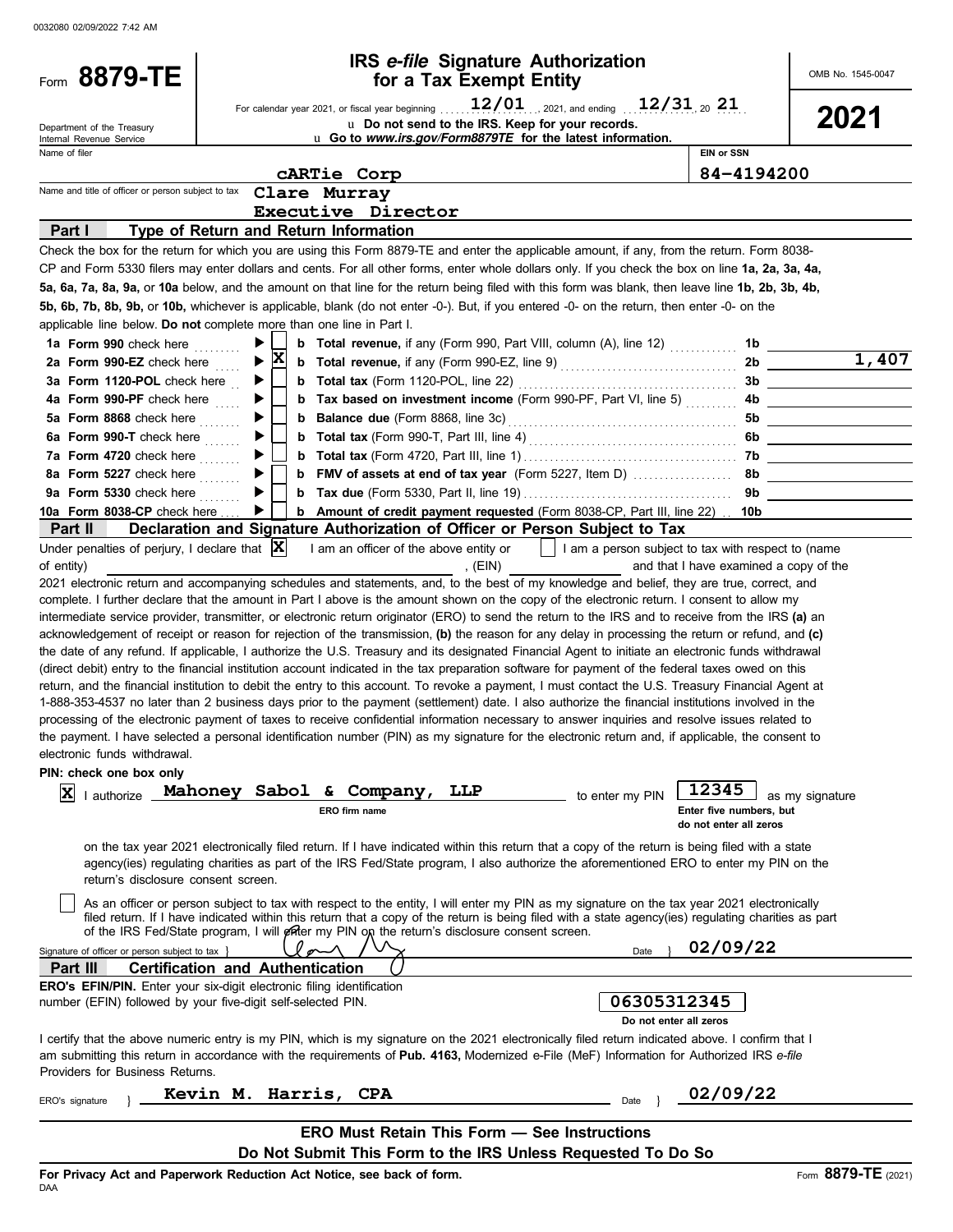#### **Filing Instructions**

## **cARTie Corp**

#### **Short Form Exempt Organization Tax Return**

#### **Taxable Year Ended November 30, 2021**

**Date Due:** April 18, 2022

#### **Remittance:** None is required. Your Form 990-EZ for the tax year ended 11/30/21 shows no balance due.

**Signature:** You are using a Personal Identification Number (PIN) for signing your return electronically. Form 8879-EO, IRS *e-file* Signature Authorization for an Exempt Organization should be signed and dated by an authorized officer of the organization and returned to:

> Mahoney Sabol & Company, LLP 180 Glastonbury Blvd Ste 400 Glastonbury, CT 06033-4439

#### *Important:* **Your return will not be filed with the IRS until the signed Form 8879-EO has been received by this office.**

**Other:** Your return is being filed electronically with the IRS and is not required to be mailed. If you Mail a paper copy of your return to the IRS it will delay the processing of your return.